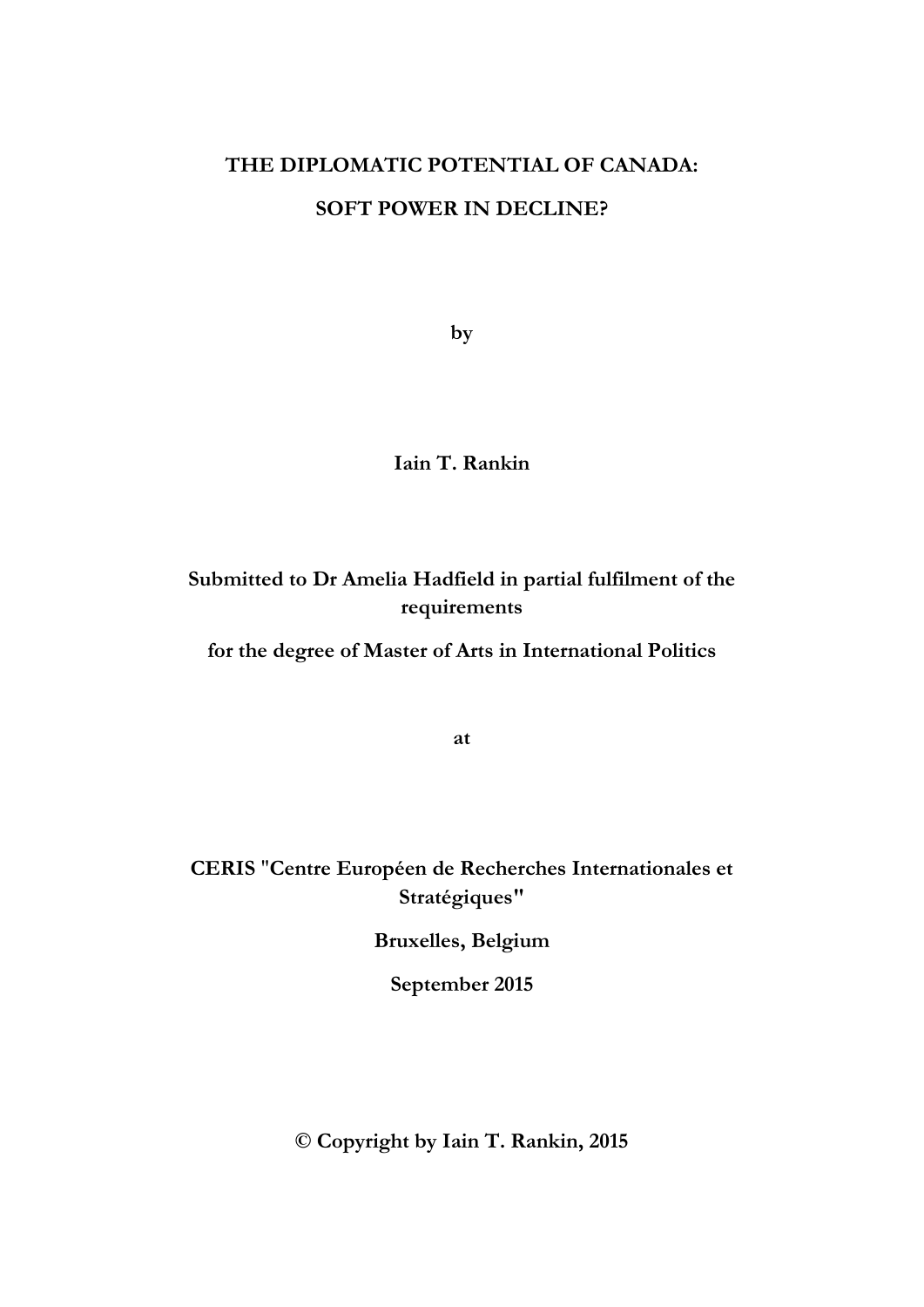## **Table of Contents**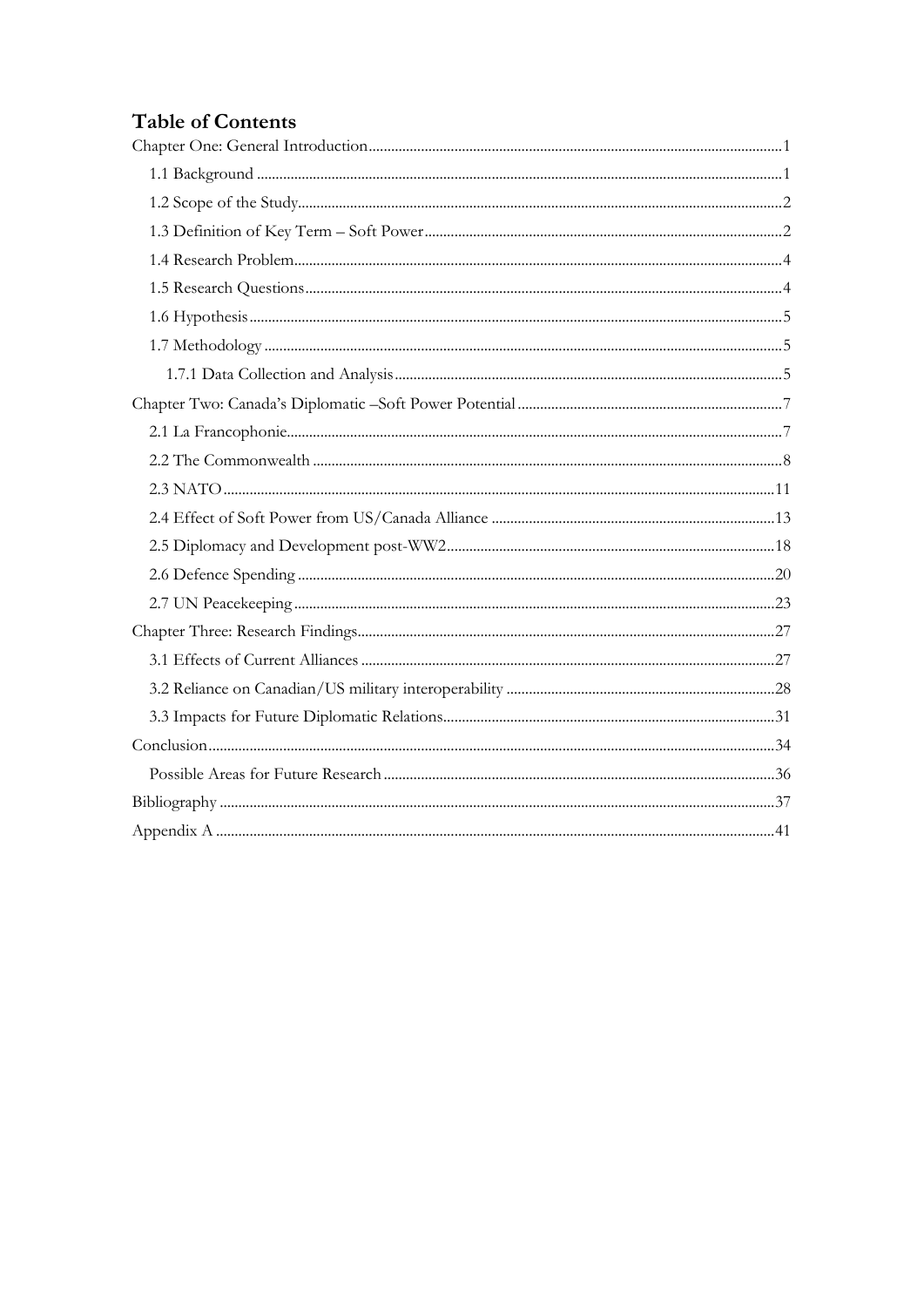## <span id="page-2-0"></span>**Chapter One: General Introduction**

## <span id="page-2-1"></span>**1.1 Background**

The degree of resilient alliances that Canada has preserved for over a century indicates Canada inherently has the potential to participate vigorously with its international counterparts. Canada's sovereign existence is attributed to its use of soft power. The term soft power, as first coined by Joseph Nye, is the ability to influence through dialogue and exchange (Nye, 1990).

Going back to its very foundation, Canada was an excellent exemplar of soft power. Meanwhile, the US was an early and ready practitioner of the exercise of hard power. The Canadian social welfare state has exemplified a model of perpetual peace with the creation of its Canadian Charter of Rights and Freedoms (Kant, 1970; Government of Canada, n.d). Canada played an important role in the formation of many international institutions to enhance multilateral collaboration amongst other countries, which attributed to Canada's diplomatic potential and marked the beginning of strong Canadian soft power. The establishment of these institutions, such as the United Nations (UN), has allowed Canada to be a leading participant in UN sanctioned peacekeeping operations in the Pacific; the Middle-East; Africa; Europe; and in the Americas.

Both of Canada's major political parties, the Liberal Party of Canada and the Conservative Party of Canada, have a track-record of being adept at advancing UN resolutions for peacekeeping and international human rights initiatives while in government. In 1956, Minister of External Affairs, Lester Pearson identified the need for an impartial, and multinational military force. Pearson, under the Louis St. Laurent Liberal government, set up an emergency UN force to defuse the Suez Canal Crisis. Due to the success of this initiative, Pearson was rewarded with the 1957 Nobel Peace Prize. Following the St. Laurent government, a Conservative government, under Prime Minister John Diefenbaker, resisted the placement of nuclear weapons on Canadian soil during the height of the US and Soviet Union nuclear arms race (Lentner, 1976). Today, Canada can possess nuclear weapons, but has chosen not to. Canada is member of every international disarmament organization committed to pursuing an end to nuclear weapons. More recently, Canada has provided effective leadership to the world through leading the charge in banning land mines from fields of conflict with the Ottawa 1997 Land Mines Treaty (Axworthy, 1997).

Historically, Canadian foreign policy demonstrates a stronger focus on multilateral engagement juxtaposed with the US. Many Canadian led initiatives were pursued without support from the US. However, both countries have worked cooperatively in one form or another, even when their policy direction has conflicted. The continued strength of the US economy and military is very important to Canada's self-interest for two reasons. Firstly, the US is the undisputable number one trading partner of Canada. Canada's resource-based economy has a strong reliance on exports to the US, which intrinsically connects Canada's economic performance with the US.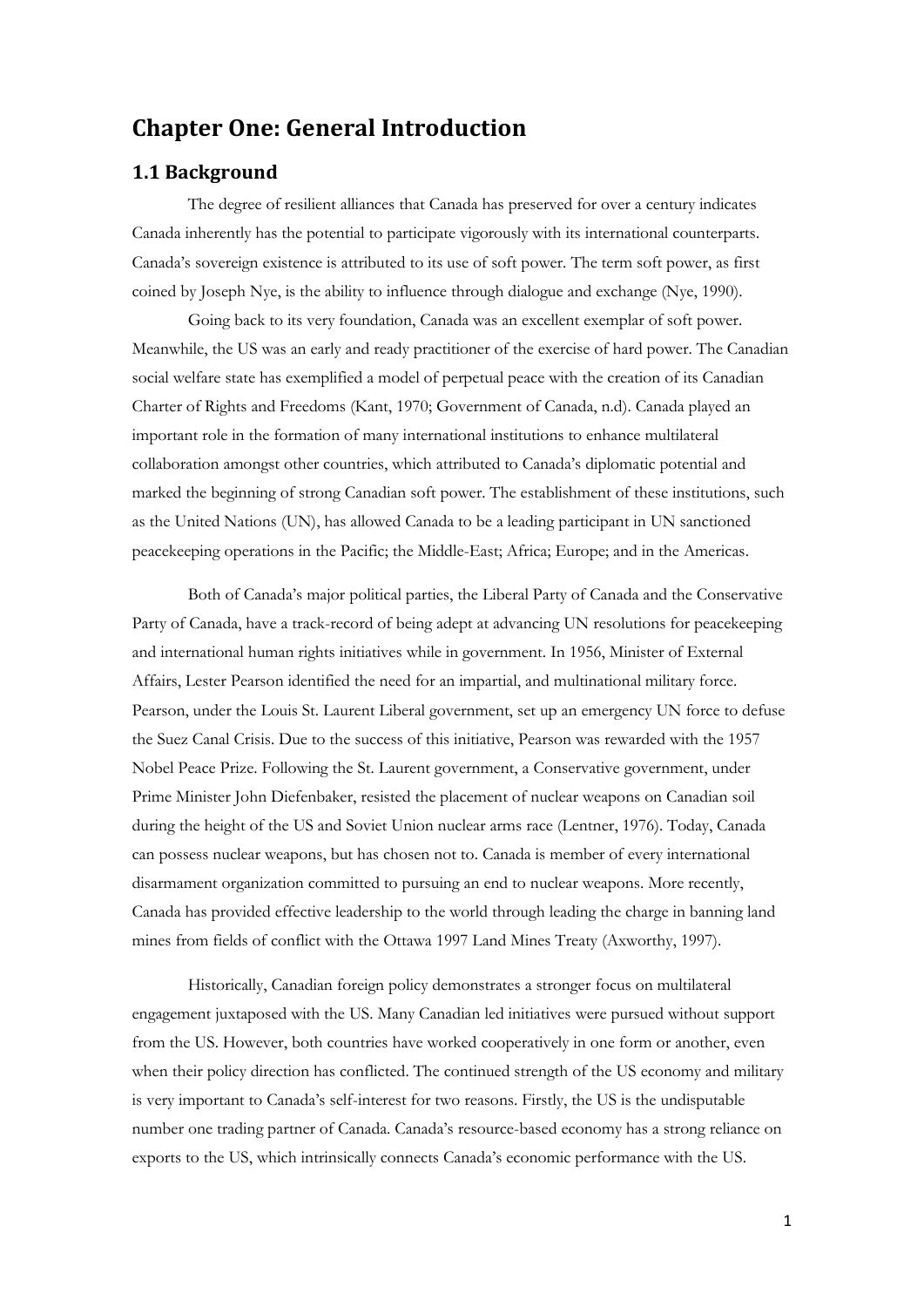Secondly, Canada's military and defence capabilities are becoming increasingly interconnected with those of the US.

It is in Canada's best interest for their closest ally to retain the world's leading military power. Over time, Canada has minimally invested in defence spending, causing partial dependency on the US for the security of North America. The immediate years following World War Two (WW2), when Canada became a leading participant in UN-led peacekeeping missions, it was recognized as a middle-power, or honest broker. Since then, Canada's interoperability with the US has expanded. Canada cannot unequivocally acquiesce to US defence policy decisions that may compromise its soft power potential, nor can it distance itself entirely from the invaluable hard power of the US.

### <span id="page-3-0"></span>**1.2 Scope of the Study**

Canada's historic influence and international contribution continue to be of salient relevance, and whether its soft power has been compromised by increasingly aligning their foreign policy with the US will be explored. To analyse the strength of Canadian soft power and the ability to use soft power to influence other countries, there is a need to first review the significance of Canada's historic alliances, followed by Canada's current role in diplomacy and development, and lastly the impact of transitioning towards interoperability with the US and the North Atlantic Treaty Organization (NATO).

The utilization of soft power is based on world public opinion of Canada's position and therefore a qualitative assessment will used to understand US-Canada policy alignment since the end of WW2. To gain a holistic understanding of soft power, this thesis will include a review of Canada's hard power capacity of its military expenditure trends by analysing the % of GDP spending. This will help to reveal the relative scale of Canada's military compared to other NATO countries and whether Canada's defence capacity is commensurate with its current international policy.

## <span id="page-3-1"></span>**1.3 Definition of Key Term – Soft Power**

The concept of 'soft power' is important to define contextually as it relates to Canada. According to Nye, soft power is the ability to attract another state actor to their side indirectly without holding the high cards of military strength or economic power. Power is "the ability to effect the outcomes you want and, if necessary, change the behaviour of others to make this happen" (Nye, 2010, p. 548). Instead of focusing solely on military force and economic strength, soft power is an alternative method of wielding influence with respect to international relations. According the Nye, there are four currencies of soft power – culture, values, institutions, and past behaviour. The utilization of these currencies incubates co-opting rather than coercing, while leveraging successes to ensure the intended outcome is achieved (Nye, 2010). Based on Nye's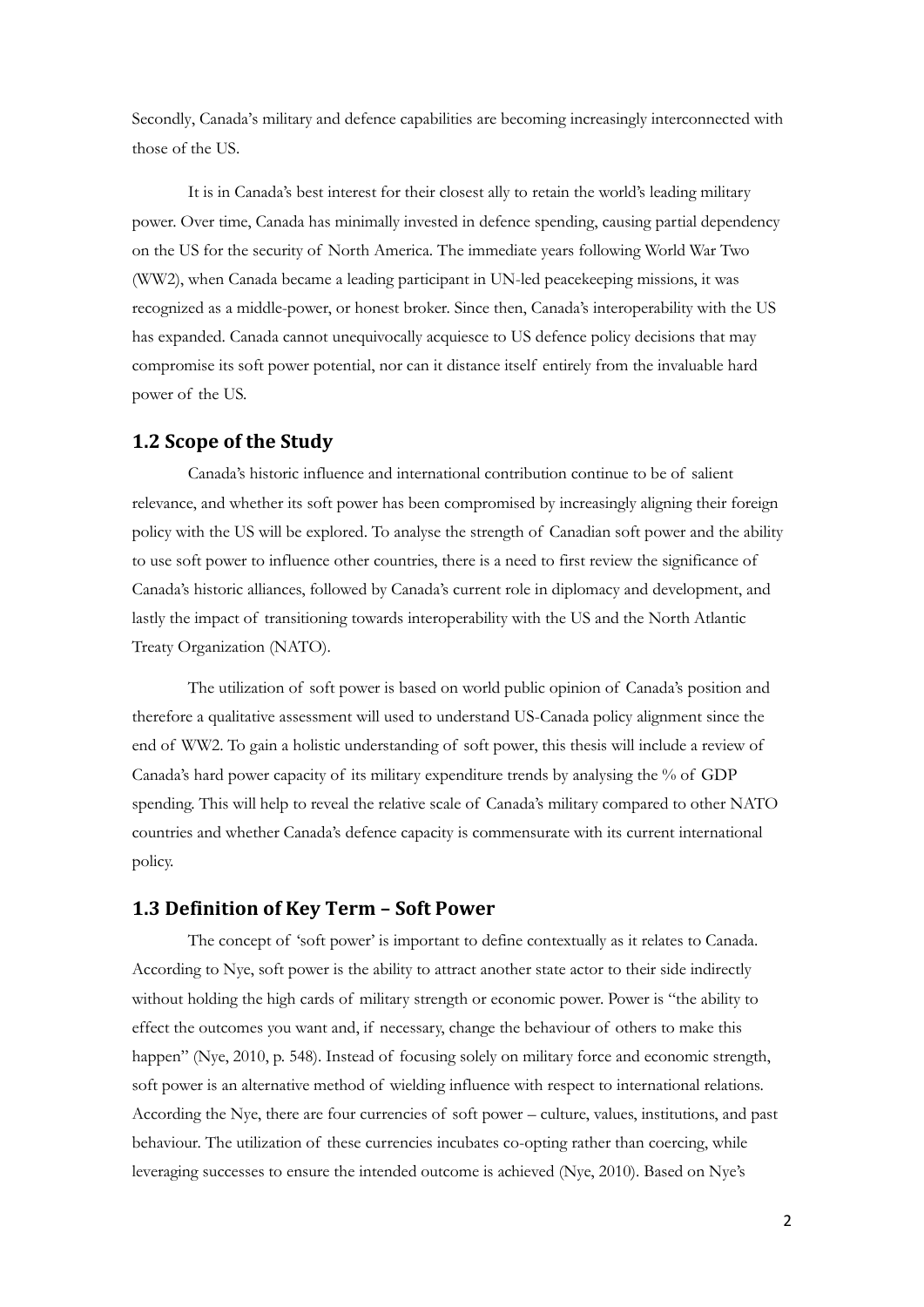presentation of soft power strength, the following analysis describes Canada's culture; values; institutions; and past behaviour.

First, Canada is a country of First Nations aboriginals, and immigrants, thus its culture is becoming increasingly pluralistic. It is a country that has ingrained the principle of multiculturalism in its constitution. There is a wide range of community compilations of many large diverse cultures. Because of the increasing influence of different cultures, Canada has become more open in its domestic policy formation to different backgrounds. A great pluralistic presence has been part of Canadian culture. This translates into credibility when engaging in diplomatic dialogue and identifying common interest with other countries in the world.

Secondly, the values that Canada shares are closely aligned with principles developed for international institutions. Values that are collectively important to Canada include: multilateralism; human security; nation building; democracy; pluralism; and diplomacy. These are values other countries are attracted to and this, in part, has led to the replication of Canadian values throughout the world. Understanding and educating the world of these values is a critical part of impressing on the world a soft power that has the ability to attract and entice emulation.

Thirdly, Canada has many institutions based on the Westminster model, including the justice system, parliamentary government, public education, public health care, a social safety net, and through the repatriation of the constitution in 1981, the Charter of Rights and Freedoms. They developed this constitution through use of soft power, and attained the necessary signature from the Queen of the United Kingdom (UK). All of these institutions are important and valuable to help persuade other countries to shape their own institutions.

Lastly, Canada's past behaviour is the currency which enables its use of soft power. Nye characterizes Canada, along with the Netherlands, and the Scandinavian states, for having higher political clout than their military and economic weight (Nye, 2002). He highlights the past behaviour of Canada through soft power by identifying the incorporation of the attractive cause of humanitarian aid and peacekeeping into the definition of Canadian national interest. The participation of peacekeeping missions, along with foreign aid to other countries, is therefore a necessary metric of Canadian soft power strength according to Nye. This invaluable currency will be studied exhaustively throughout this thesis to determine if Canada's behaviour trend is shifting away from characteristics associated with soft power.

Goldsmith and Horiuchi (2012) take a more in-depth look at the importance of public opinion on the currency of past behaviour. The effectiveness of a country's soft power hinges on the targeted country's public attitudes toward the country wielding, or attempting to wield, international influence (Goldsmith and Horiuchi, 2012). If country A, has strong links and is interoperating with country B, country A has to pay careful attention to the public opinion of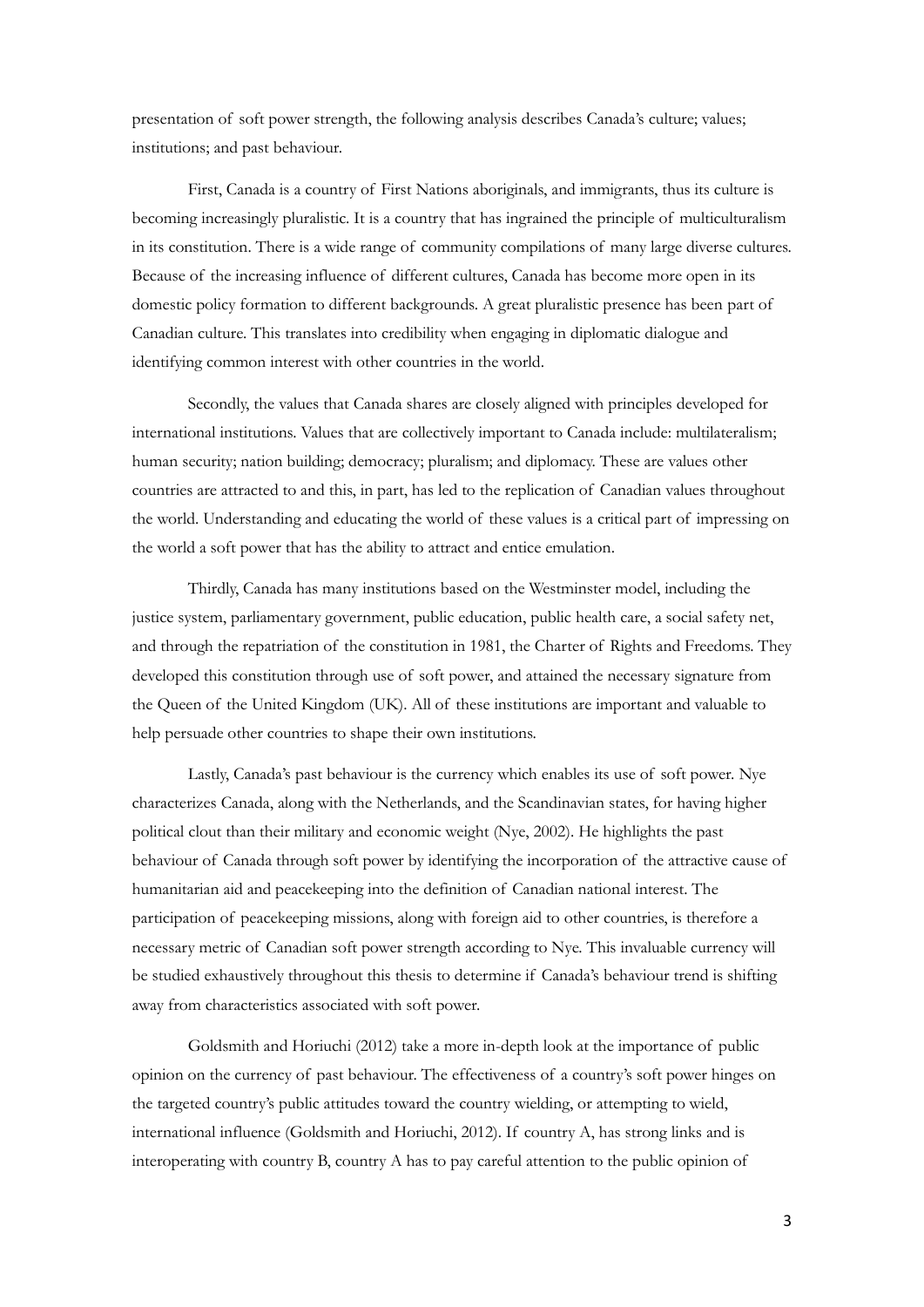country B because it can negatively impact their diplomatic potential. Results from the analysis of Goldsmith and Horiuchi (2012) reveal public opinion of US foreign policy in foreign countries does affect those particular countries policies towards the US. Goldsmith and Horiuchi (2012) expand on Nye's focus on the affinity the outside world has for US culture, and highlight a larger importance of the public opinion on foreign policy decisions. Therefore, Canada must be mindful when engaging in US-led missions because of the impact it has on their ability to engage diplomatically. This is perhaps the most important intangible aspect of soft power.

## <span id="page-5-0"></span>**1.4 Research Problem**

Canada-US relations are shaped by a shared history and geography, identity as western liberal democracies, and shared interests in North American economic integration and national security. Canada is often depicted in terms of its acceptance and, or rejection of US foreign policy, which falls short of a full analysis of Canada's soft power. Instead of trying to prove whether Canada supports or rejects US foreign policy objectives, this thesis will evaluate individual foreign policy decisions along with their corresponding impact on Canada's soft power. What is already clearly established by scholars, such as Lerhe, Middlesmiss and Stairs, is the high level of integration with the US. A clear example of Canada opposing a US policy decision, and still enabling US policy objectives, is the rejection of the Strategic Defence Initiative (SDI) by the Progressive Conservative government under Prime Minister Brian Mulroney, while simultaneously permitting the US Air Force further access to bases in the north. Another example is the rejection by the Liberal government, under Prime Minister Jean Chrétien, which withstood US pressure to join the 'coalition of the willing' in the Iraq War (2003), while simultaneously mobilizing the Canadian Navy in a defence capacity.

The Canadian government's unwillingness to fund a robust independent military is a direct cause of military cooperation with the US. As Middlemiss and Stairs (2002) conclude, interoperating with the US is "the only game in town" for Canada. Although some have mused of Canadian sovereignty being at risk, Lerhe's study demonstrates that "both interoperability and almost all aspects of military cooperation with the US have very limited sovereignty impact" (Lerhe, 2012, p. 387). This study will focus narrowly on what the evolution of enhanced interoperability means for Canada's diplomatic future. It will also attempt to discern how the perception of Canada's actions impact the strength of Canadian soft power. Furthermore, it will consider whether ideological views from different political parties impact policy outcomes. Lastly, it will reveal what Canada's role has been and what its potential is in international regions of conflict.

#### <span id="page-5-1"></span>**1.5 Research Questions**

1. Is Canada's military interoperability with the US adversely impacting Canada's ability to engage in diplomacy?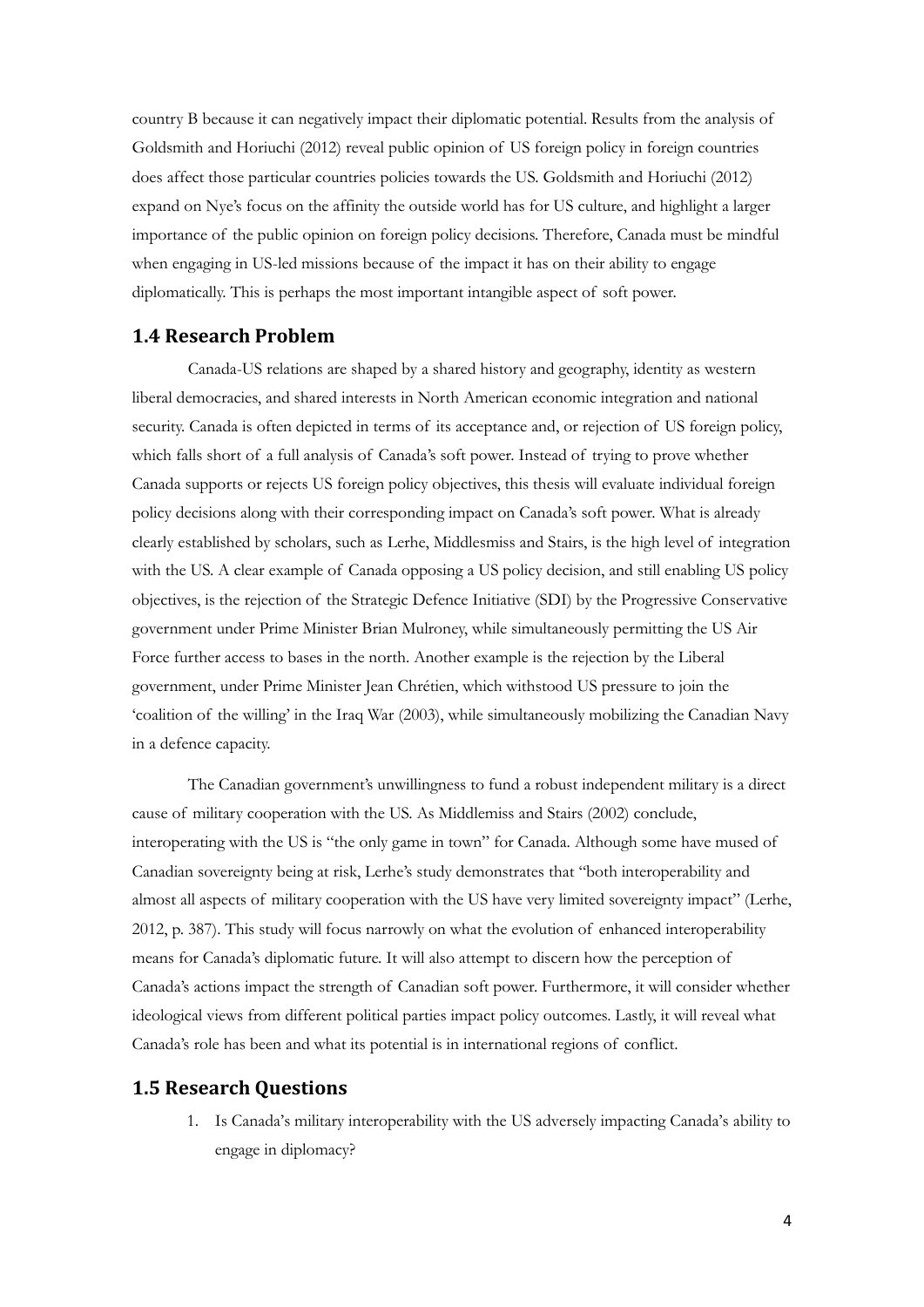2. Is Canada's reliance on the US to perform robust military operations consequential to the potential utilization of Canadian soft power?

## <span id="page-6-0"></span>**1.6 Hypothesis**

Canada ought to set out specific, ambitious, and measurable goals by leveraging past international accomplishments to engage in meaningful diplomacy with conflict regions in the world. However, with Canada's increasing dependence on support from the US, due to decreasing funding in defence budgets, the potential utilization of Canadian soft power has declined.

It is expected that the degree of Canadian participation with US foreign policy will impact the behaviour of other countries towards Canada. Ultimately, it is expected that Canadian soft power will be weakened as their foreign policy becomes less heterogeneous, less focused on peacekeeping and consensus building, and more concentrated on extensive conventional military operations alongside the US.

### <span id="page-6-1"></span>**1.7 Methodology**

The method of this study will use exploratory research. Exploratory research aims to gain familiarity with or to achieve new insights into a phenomenon, often in order to formulate a more precise research question or to develop a hypothesis (Atchison & Palys, 2003). This method will be used to better understand Canada's current relationship with other countries and analyse its historic participation in international diplomacy and development. This method will also be used to understand trends in Canadian defence spending.

Descriptive research will also be used in exploring the subject. Descriptive research aims to accurately portray the characteristics of a particular individual, situation, group, sample, or population, and/or to describe processes that operate within a particular milieu (Atchison & Palys, 2003). This method of research will attempt to describe the characteristics of different Canadian government administrations, Prime Ministers, and External Affairs Ministers during specific time periods, focusing on post-WW2, with a bigger focus post September 11<sup>th</sup> (9/11).

Lastly, explanatory research will be used to connect ideas to understand cause and effect. More specifically, it will look at the Canadian participation in international affairs, with and without the US, to measure Canada's future capacity to influence regions in the world currently experiencing the most egregious challenges.

#### <span id="page-6-2"></span>**1.7.1 Data Collection and Analysis**

Throughout this research different research tools will be used which include; existing interviews and memoirs from former Canadian PM's, the Portland Communications Soft Power 30 Study, UN peacekeeping statistics, defence spending statistics and document analysis of literature. A formal qualitative interview with the Chair of Political Science at the University of Prince Edward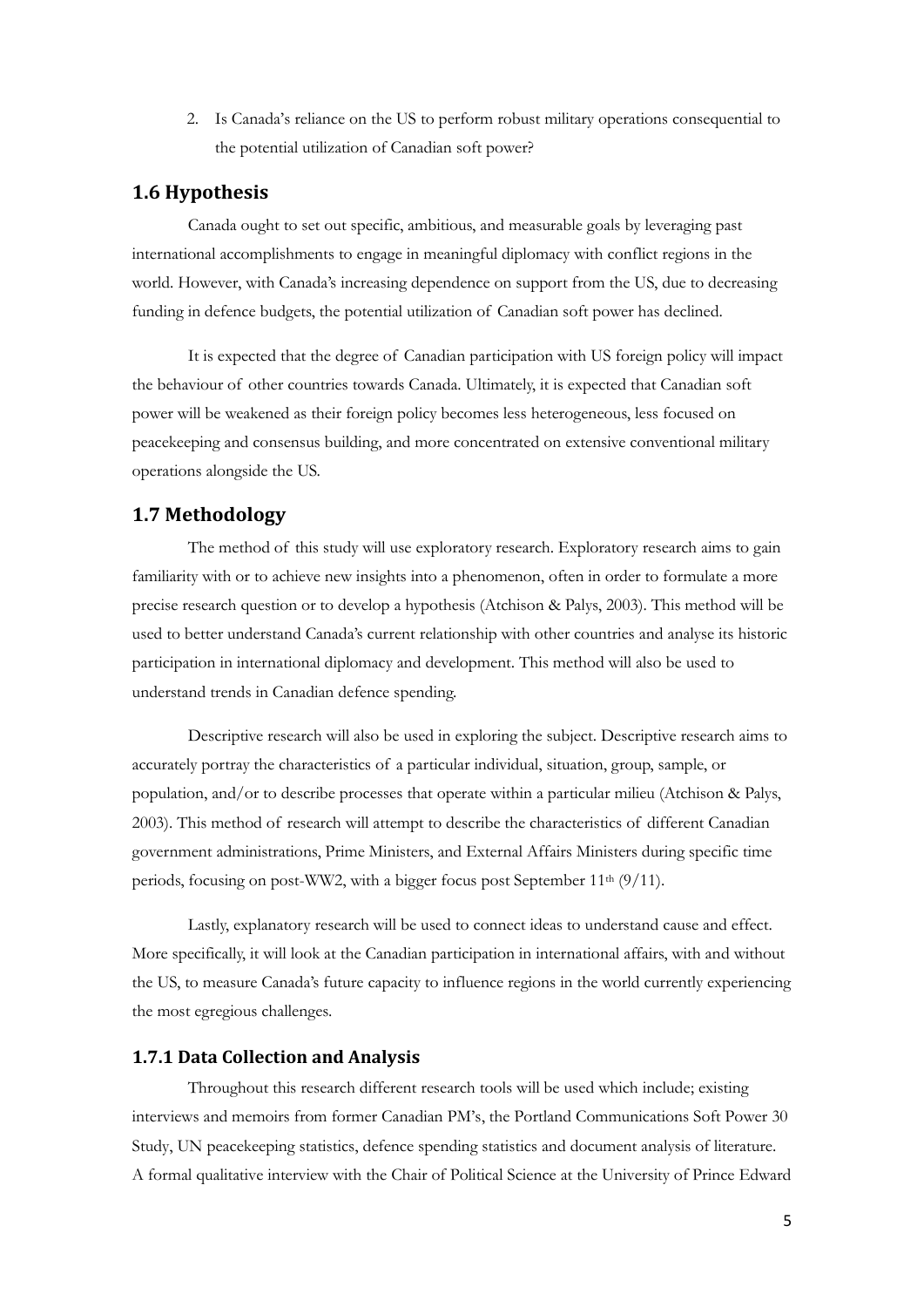Island, Dr. Peter McKenna, will be used to provide a perspective from a Canadian policy expert in international politics (Appendix A).

Once the data is collected from the memoirs, interviews and literature, it will further be analysed. To complete the analysis, any consequences on the research question from the data will inform the thesis. After the data is analysed, conclusions will be made based on practical trends.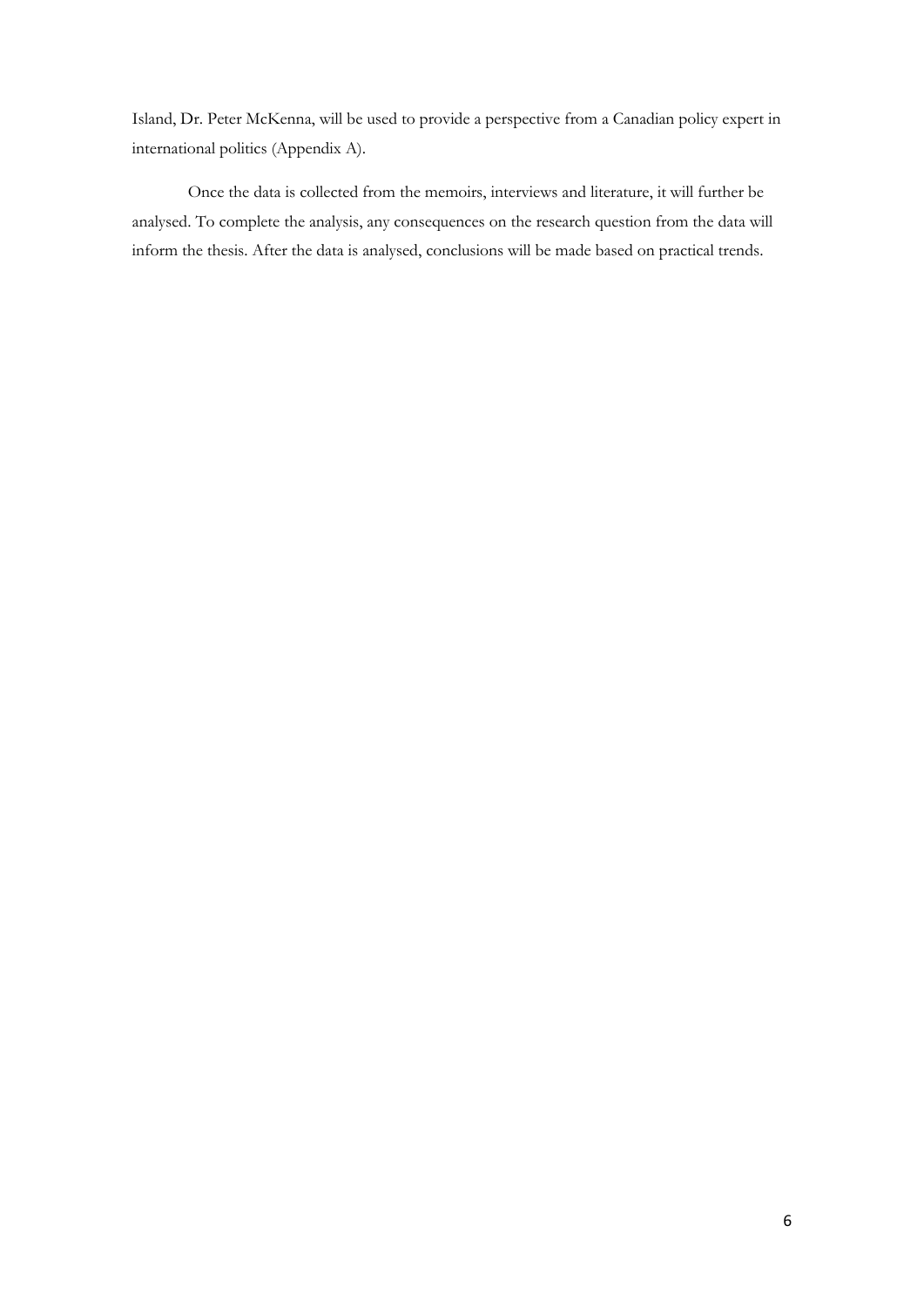## <span id="page-8-0"></span>**Chapter Two: Canada's Diplomatic –Soft Power Potential**

Canada has formed multilateral alliances based on many factors, such as history, selfinterest and geographic circumstances. The partnership between Francophones and Anglophones during the formation of Canada's colonial heritage evolved into an international relationship amongst the various countries that continue to be members of La Francophonie and the Commonwealth. There are several other international organizations Canada naturally became members of, however the most important, from a defence perspective, was the creation of NATO. The three organizations are identified and described in the following sections to assess potential soft power persuasiveness in an international context.

Soft power potential will be analyzed directly with the significant events that implicate Canada with US foreign policy; the relativity of Canada's history of diplomacy and development; a cursory hard power measurement; and its significant achievement of being an integral part of the concept of UN peacekeeping.

### <span id="page-8-1"></span>**2.1 La Francophonie**

The residual impact of the unravelling of the French empire led to the prevalence of the French language. French is still one of the most common languages in the former French colonies and many have institutions that were developed by France, particularly in Africa. L'Organisation Internationale de la Francophonie (La Francophonie) is the international arrangement that governs relations between fifty-seven member states and governments, three associate members and twenty observers. The membership follows the following mandate (Francophonie, n.d):

- 1. Promoting French language and cultural and linguistic diversity.
- 2. Promoting peace, democracy and human rights.
- 3. Supporting education, training, higher education and scientific research.
- 4. Expanding cooperation for sustainable development

Canada is a founding member of the La Francophonie, and an active participant. Michaëlle Jean is the current secretary general, a Haitian born Canadian and former Governor-General of Canada. The principles and ideals of the institution, which has many operating agencies and partner organizations, align with Canadian ideals. The first secretary general of the original organization, Agence de cooperation culturelle et technique (ACCT) was also a Canadian, Jean-Marc Léger. Another Canadian, Jean-Louis Roy, was secretary of the ACCT from 1989 until the formal creation of the Agence intergouvernementale de la Francophonie in 1997.

At a time when a Francophonie country in the western hemisphere needed help, Canada acted. Canada's role in the French country of Haiti stood out from the other countries who participated in the UN-led mission. The operation brought an end to the military coup that ousted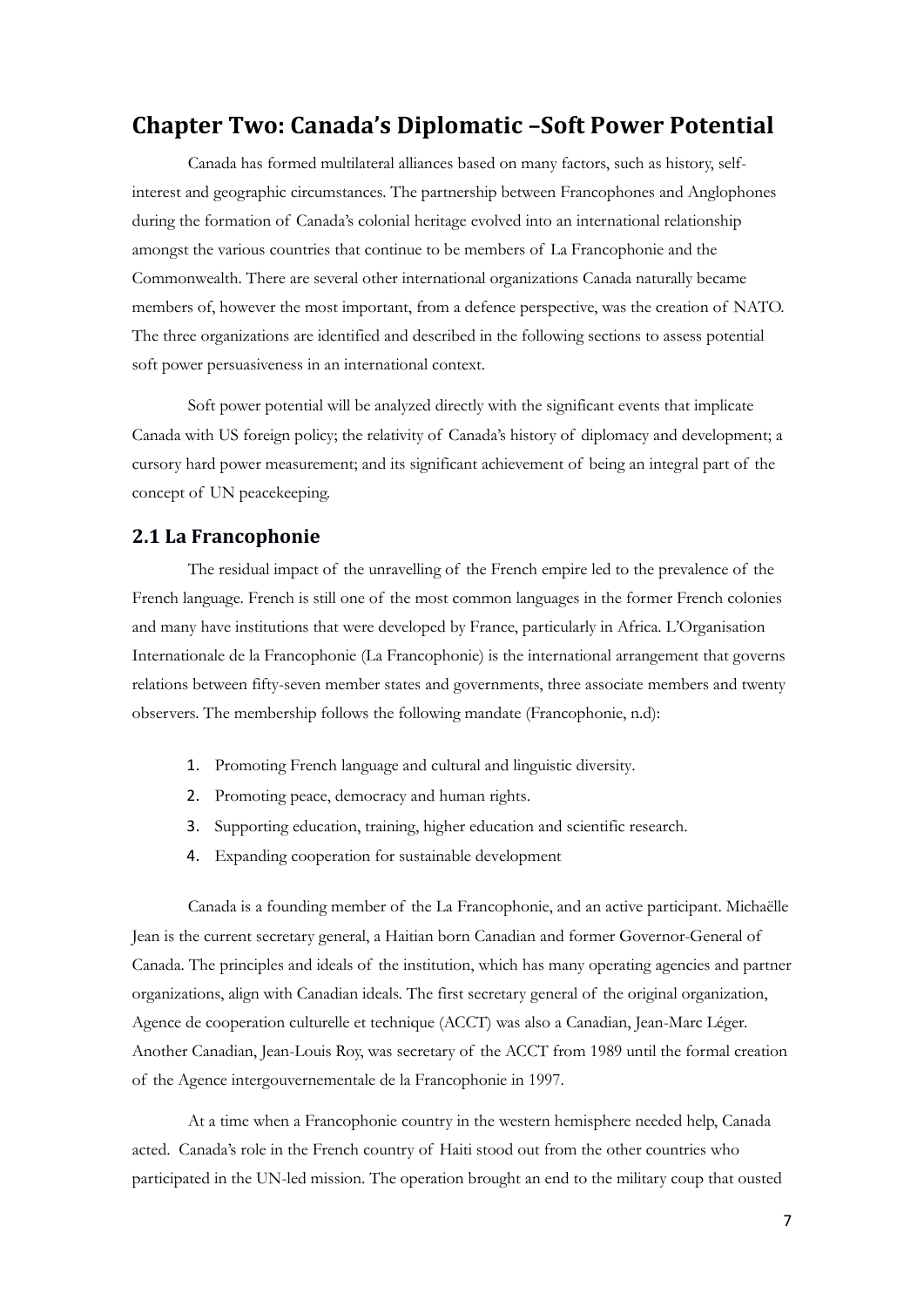the country's democratically elected government in 1991 and ensured the return of President Aristide in accordance with the Governor's Island Agreement. The UN mission, authorized by the Security Council, formally took over in March of 1995 from a US-led multinational force. In February of 1996 the Security Council approved a final four-month extension of the UN's mandate, at a reduced strength of 1,200 military personnel and 300 civilian police. Canada provided 700 troops at its own expense and took the lead of commanding a US force at the end of March. Prime Minister Chrétien eludes to the important Francophonie affiliation in his memoirs, along with the large Haitian communities in Canada as reasons why Canada felt compelled to participate. More suggestively was his assertion that Canada was perceived by the Caribbean states as neutral peacekeepers rather than imperialist invaders (Chrétien, 2010). Canada did not participate in the first phase of the operation, which was concentrated at deposing the dictator. Canada's interest was in the reconstruction effort, including the training of new security personnel.

Prime Minister Paul Martin continued in this spirit, recognizing that "as the hemisphere's largest francophone nation, [he] said we should consider special responsibilities in Haiti" (Martin, 2009, p. 330). The importance of protecting human security concerns in countries with common links are concrete examples of Canada's strong global reach and trusted esteem. The example of this particular international intergovernmental organization is one of many Canada has been involved with from the start. Canada actively participates with other affiliated institutions, such as the consultative body called Parliamentary Assembly of the Francophonie (APF). This organization includes a membership of parliamentarians across Canada representing individual provinces, along with individual countries all over the world divided into four regions: America; Africa; Asia; and Europe. The current Chair of the international association is a Canadian Conservative Senator, Paul McIntyre of the province of New Brunswick.

Canada can continue to gain advantages from its alliance with France. France ranks one spot higher than Canada in the overall 'soft power 30' rankings and continues to hold membership in more multilateral organizations than any other country. The notable soft power strengths of France include having the second largest network of Embassies in the world (behind the US) and tremendous cultural promotion power in its Alliance Francaise centres. Many still recognize French as being the 'language of diplomacy' in the world (Portland Communications, 2015).

## <span id="page-9-0"></span>**2.2 The Commonwealth**

The Commonwealth is an intergovernmental organization of fifty-three member states, mostly comprised of territories of the former British Empire. Its organization promotes democracy, human rights and the rule of law - all essential institutional values for utilizing soft power. The historical contribution Canada made to the evolution of the Commonwealth can be traced back to when a senior Canadian diplomat, Arnold Smith, was named as the first secretary general. From what began in 1907 as a Colonial Conference occurring every four years, with the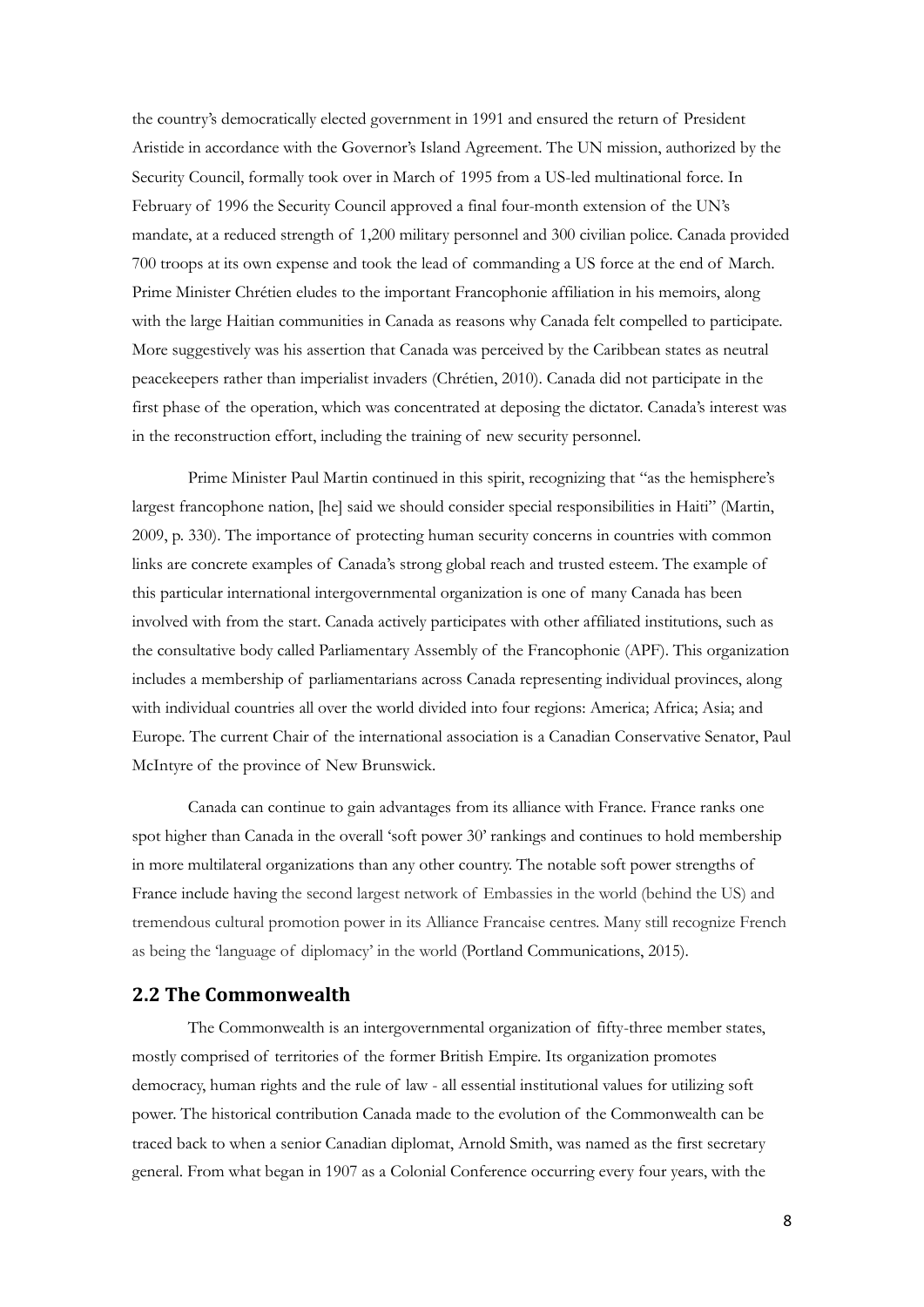Prime Minister of the United Kingdom as the ex-officio President, the group incrementally evolved into the 'British Commonwealth', and finally a more equal 'Commonwealth' in 1948 extending to new independent republics, such as Pakistan and India.

Confederation in Canada was officially born in 1867 with the British North America Act (BNA Act). Canada remained part of the Commonwealth, with many of the changes occurring at a more local level. Canada's external representation was conducted according to the British interests out of the High Commission in London up until 1931 with the adoption of the Statute of Westminster. Canada's closest military partner up until 1938 was the UK with little effort on close military collaboration with the US.

Until the administration of President Franklin Delenaor Rosevelt, the US did not openly state the interest of protecting an attack against Canada. The rising power of both Germany and Japan in the 1930's was of particular concern to the US and Canada, creating a shared interest of keeping imperial powers from entering North America. WW2 began the most significant shift for Canada towards full autonomy of its foreign affairs. With this autonomy came the beginning of unprecedented military cooperation in terms of data sharing and intelligence with the UK, other Commonwealth countries, and the US. The mechanism used for the intelligence sharing is called the Combined Communications-Electronic Board, which is still used today (Lerhe, 2012). In 1940, the creation of the Permanent Joint Board of Defence (PJBD) and the 1941 Hyde Park declaration provided the framework of joint defence production for Canada and the US (Lerhe, 2012). As WW2 drew to an end in 1944, Prime Minister William Lyon McKenzie King called for, and was able to attain Canadian representation for the first time as a nation-state in the countries of India, Cuba and Peru (Macadam, 1944). After WW2, Canada forgave the war debt accumulated by its former colonial master and provided a substantial loan for the UK to rebuild itself. Canada was in a much more balanced position of power, newly independent, and more assured of its defence system.

The Commonwealth, with a new name since 1948, still remained under the firm control of the UK. It wasn't until the late 1960's, into the 1970's where the Commonwealth actually met outside of the UK and some of the members were able to exert more equal influence with the group. During the highly destabilizing civil war in Nigeria in 1968, Prime Minister Pierre Trudeau appointed a special emissary, Ivan Head, to engage the Nigerian government. Head met with General Gowon in October 1968, and then visited Africa on two more occasions speaking frequently to the special emissary to Nigeria from the US (Head & Trudeau, 1995). Finally, the end of hostilities in January of 1970 allowed for a Commonwealth observer-force, including Canadian Gen. William Milroy, to visit the front-lines.

Head continued to play an active role in engaging African countries for Prime Minister Trudeau within the Commonwealth. A contentious issue for African countries to address with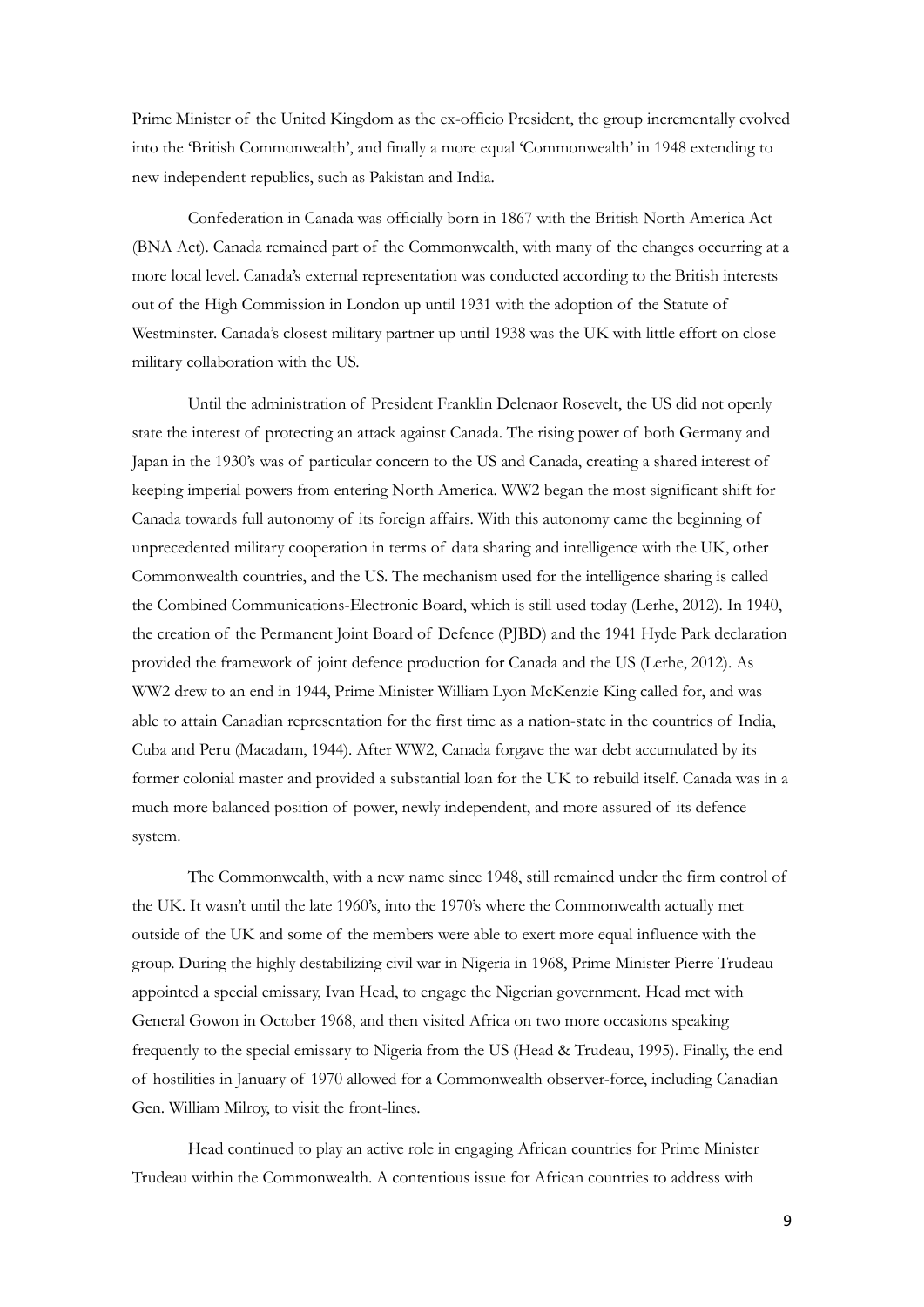urgency was the UK's involvement in providing the South African government with arms, turning a blind-eye towards apartheid and racist government policy. This prompted the African countries to threaten to leave the Commonwealth on moral grounds. Head visited these countries to communicate that Canada would support their cause if they agreed to participate at the next Commonwealth meeting in Singapore. Zambian President Kenneth Kaunda, acting as the African spokesman on these issues presented a 'Declaration of Principles' to be presented to the Commonwealth for Head to consider Canada's endorsement (Head & Trudeau, 1995). Canada endorsed this document and Prime Minister Trudeau himself let the Prime Minister of the UK know that they expected the UK to follow-through on these principles. It was the diplomatic efforts of Canada that convinced the African countries to attend the next Commonwealth Conference. While closing the Conference where the 'Declaration of Commonwealth Principles' were adopted, Chairman Lee recognized only Prime Minister Trudeau for his outstanding contribution (Head & Trudeau, 1995).

Whenever tension between the UK and African countries arose, Canada played an instrumental role as an honest broker. Tanzania went so far as to withdraw its high commissioner from the UK and requested Canada to undertake the traditional diplomatic task of acting as a 'protective power' of Tanzanian interests in Britain. Simultaneously, Britain asked Canada to become the protective power of its interests in Tanzania. Effectively, Canada was acting as a trusted unbiased middle-power, representing the UK to Tanzania and Tanzania to the UK (Head & Trudeau, 1995).

Canada, under PM Trudeau, pursued the issue of governance practices at the first conference they hosted at the 1973 meeting in Ottawa. In preparation for this important discussion, Prime Minister Trudeau felt it important to engage each member state so he asked Head to travel to each of the thirty-one Commonwealth capitals to gather information on all positions. For Prime Minister Trudeau, and the Canadian government, the value of the Commonwealth was its emphasis on informal discussions and not having an overarching specific goal. Trudeau (1995) said the following:

I am not at this meeting in search of a new role for the Commonwealth, or indeed of any role. The Commonwealth is for many of its members a special window on the world. Over the years its importance will grow largely because it has no specific role, but emphasizes instead the value of the human relationship. (p. 119)

Beginning in 1985, Prime Minister Brian Mulroney began to use the Commonwealth more pointedly to collectively impose sanctions on the South African government with the objective of ending apartheid and releasing Nelson Mandela from prison. The UK, under Prime Minister Margaret Thatcher, and the US, under President Ronald Regan were opposed to imposing these sanctions driven mostly by economic and trading interests with South Africa. Mulroney, along with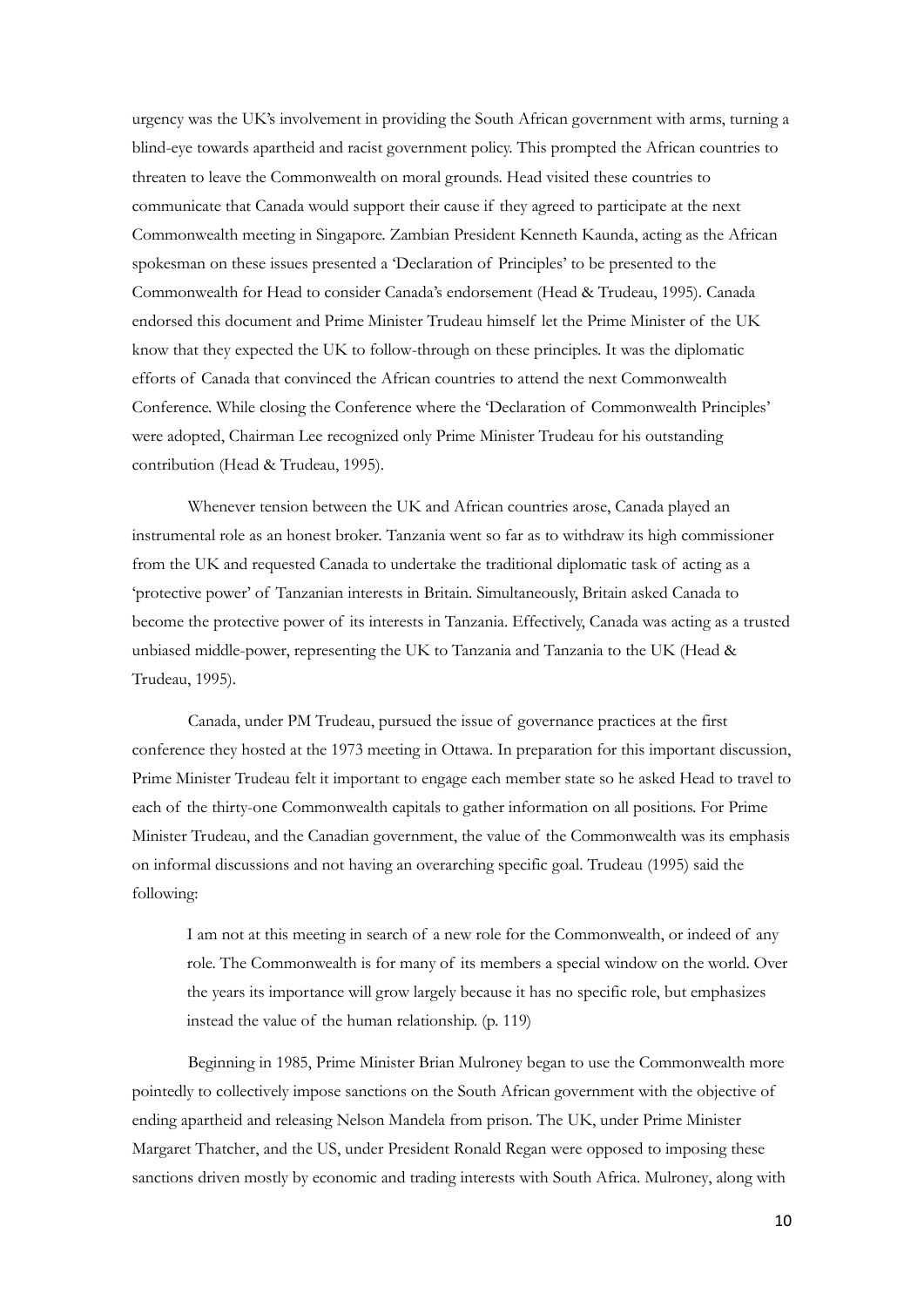his External Affairs Minister, Joe Clark, continued to impose even more sanctions against the wishes of the UK. Mulroney eluded to his abhorrence of the apartheid system: "I was resolved from the moment I became prime minister that any government I headed would speak and act in the finest traditions of Canada" (Kennedy, 2013). After an August 1986 meeting in London with Canada and other Commonwealth countries on one-side and the UK on the opposing side, more sanctions were imposed. Ultimately the sanctions worked and by 1990 Mandela was released from jail and chose Canada as his first place to deliver a speech in a legislature. Mulroney went on to announce the establishment of a \$5 million fund to help relocate South African exiles.

In the Portland communications Soft Power 30 rankings (2015), the UK scores highest overall with the highest soft power strength. Much of this is attributed to its strong institutions and membership in key multilateral organizations. Maintaining close relations and being an active member in the Commonwealth organization will continue to be of benefit to Canadian soft power. Further complementing the UK's multilateral clout, and therefore the Commonwealth itself is its ability to maintain strong positions in the G7, UN Security Council, the European Union, and NATO.

#### <span id="page-12-0"></span>**2.3 NATO**

NATO was formed during the era when Canada was in the best position to insert global influence. Canada was a founding member heavily focused on pursuing its vision of a fair and stable international community. Canada helped draft the North Atlantic Charter creating the North Atlantic Treaty Organization, more commonly known as NATO (1949). The most well-known contribution was Article 2 which committed members to maintaining a free political system and to promoting economic cooperation, in addition to the military alliance. It was the first military pact into which Canada had entered in peacetime.

NATO consists of 28 member states from Europe and North America. One of the reasons an arrangement of these states was formed during the Cold War, was deterrence against the Soviet Empire, or communist bloc. Prime Minister St Laurent and Pearson, then Minister, were also cognizant of potential European rivalries and saw NATO as an opportunity to prevent another world war or hegemonic competition amongst the rivalries in Europe. Starting in 1951, Canadian soldiers were deployed in Europe under NATO. NATO's military component is made up of mostly US forces, however it does have European headquarters in the Netherlands and in Naples. Beyond its member states it has been common for NATO to work with global partners. In the bombing campaign of Libya, for example, Qatar and Saudi Arabia were involved in giving aircraft assistance to NATO.

NATO is not a humanitarian institution. When it enters into a conflict it is not responsible for anything beyond preventing large scale massacres on civilians. It is not the body that can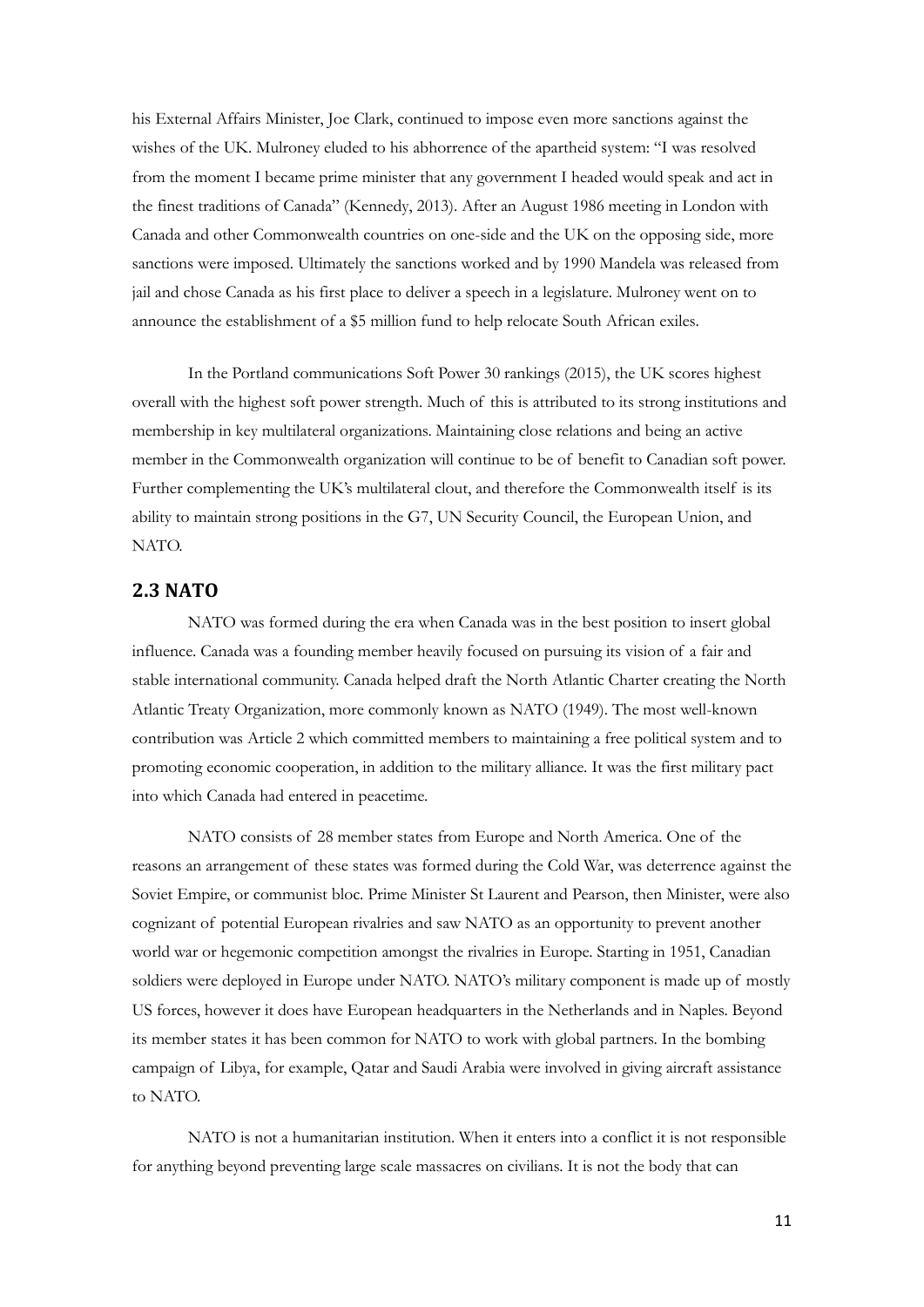legitimately engage in meaningful diplomacy because its purpose is the security of its member states. NATO's fundamental purpose is to safeguard the freedom and security of its members through political and military means. It has a non-binding target for its member states to spend a minimum of 2% of its GDP on defence and military. Besides the US, only France, Greece, Estonia, Turkey and the UK spend at least that percentage of GDP. The UK has recently signalled, even during challenging fiscal times, that it will continue to adhere to the 2% target (Sedghi, 2015). Canada, spending roughly 1% of its GDP on defence, is well below the target of that spending threshold however is recognized as an important ally and participant (World Bank, 2015).

Canada remains committed to NATO and hosts an international security forum in Halifax annually, since 2009, where NATO is a partner and many of its member countries in attendance. Canada's commitment to NATO is consistent with its multilateral preference of engagement but NATO missions are not always sanctioned by the UN. Generally, NATO strives to act through a UN Security Council resolution, but there have been exceptions since the 1990's. The first recognized example being the bombing of Serbia in 1999. It was the position of both the US and Canada that NATO had to act promptly following the breakup of Yugoslavia to halt the aggression against Albanians who were being killed in Kosovo under the orders of Premier of the republic of Serbia, Slobodan Milošević*.* Canada participated in this exercise on the basis of the evidence of ethnic cleansing.

The US has significant de facto power when operating with NATO and represents the vast majority of its military personnel. Many of the US's adversaries view the actions of NATO more as US actions abroad. The US had difficulty, however, convincing its NATO allies to accept intermediate range missiles on their territory in the early 1980's. Canada has still not accepted these types of long range missiles, or broad participation on a SDI initiative. Maintaining or accelerating influence with NATO for any country including Canada, because of the strong influence of the US, is somewhat predicated on close relations with the US.

NATO, and, therefore, the US has a substantial presence on the European continent. NATO and Russia continue to be at odds with the wide spread number of US troops and military bases so close to the border of Russia. In 1997, there was a pledge to Russia not to station troops or nuclear weapons on the new NATO member states. NATO did not adhere to that pledge. Further causing tension and distrust was the decision in 1999, for NATO to extend its membership to the eastern European states considered under the 'sphere of influence' of Russia. Many of the Baltic States once part of the Soviet Union have joined NATO.

The US has become increasingly more important for Canada economically and militarily than the European Allies, precipitating a stronger direction on closer interoperability with the US alone. NATO's relevance is of less importance for Canada, regardless of its multilateral compilation. 'Strategy 2020' was the first official document that highlighted this shift (Department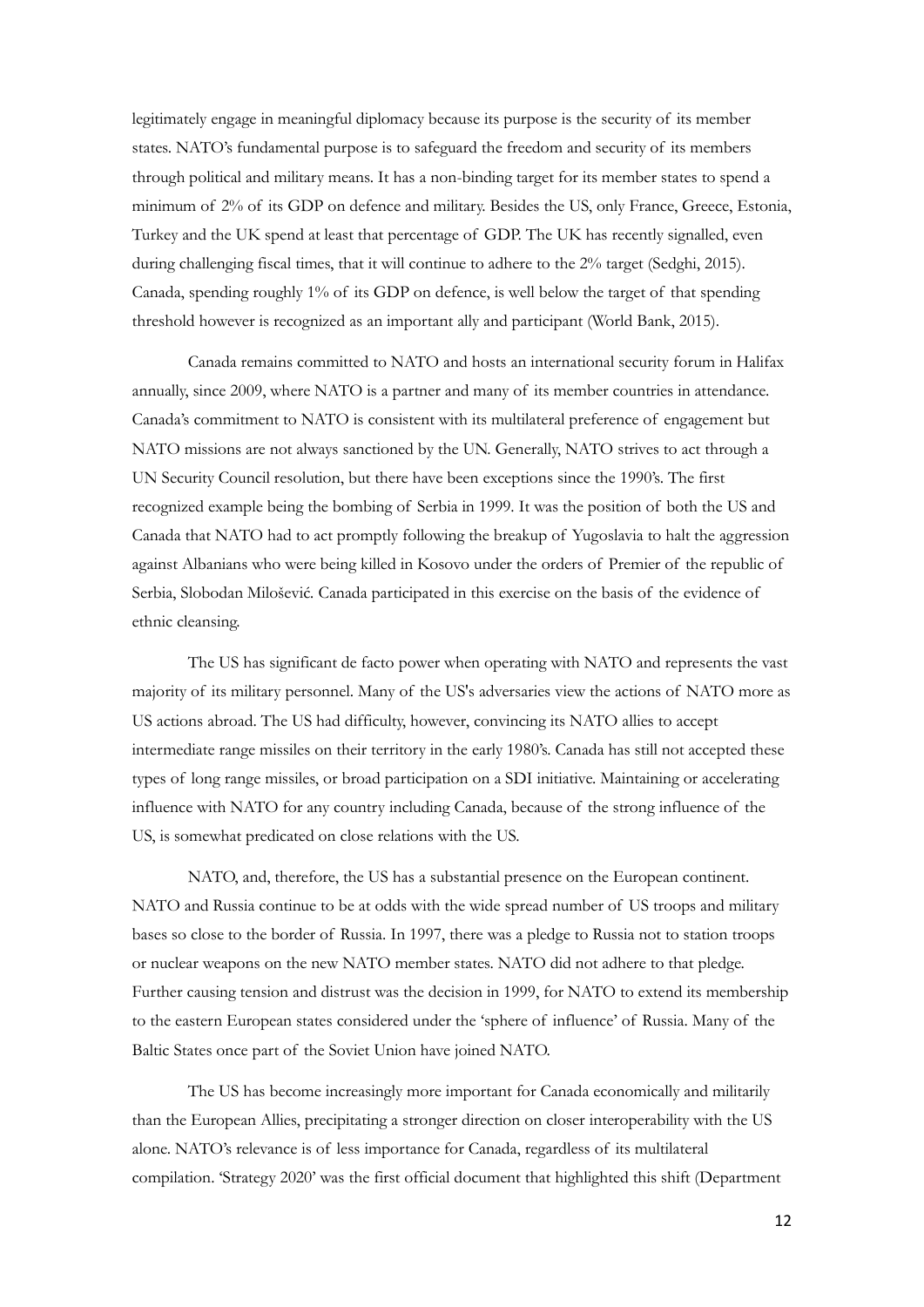of National Defence, 2006). Within the 5 year targets, objectives, attributes and competencies, the focus is not on NATO, but the US alone. Canada's role with NATO in Afghanistan is perceived in the world as a strong commitment to the US and part of the US-Canadian Alliance. The original mandate of the transatlantic link is of less importance and 'NATO', in the international arena, is becoming synonymous with the US. The outcome of this evolution means that Canada's historical preference to operate multilaterally is undermined and therefore its soft power has becomes less relevant while it acts bilaterally with the US.

## <span id="page-14-0"></span>**2.4 Effect of Soft Power from US/Canada Alliance**

The testing of the hypothesis is best completed by assessing significant events, and comparing the Canadian position with the US. To inform the thesis, the following charts seek to discover whether Canadian soft power is affected by the Prime Minister leading the government, policy alignment with the US, or US/Canada military interoperability. Strength of Canadian soft power is determined by whether or not world public opinion is favourable towards Canada's action in each case. Table 1 analyses significant events following WW2 until 9/11, with Table 2 analyzing significant events post-9/11.

| <b>EVENT</b>                                                        | <b>PRIME</b><br><b>MINISTER</b> | <b>POLICY</b><br><b>ALGINMENT</b><br><b>WITH US</b>                 | <b>US / CANADA</b><br><b>MILITARY</b><br><b>INTEROPERABILITY</b> | <b>EFFECT OF</b><br><b>CANADIAN</b><br><b>SOFT</b><br><b>POWER</b><br><b>LEVERAGE</b>                                                                   |
|---------------------------------------------------------------------|---------------------------------|---------------------------------------------------------------------|------------------------------------------------------------------|---------------------------------------------------------------------------------------------------------------------------------------------------------|
| 1949 creation<br>of NATO                                            | Louis St<br>Laurent             | Canada and the<br>US become<br>charter<br>members of<br><b>NATO</b> | Yes                                                              | Stronger<br>(Canada helps<br>with the<br>multilateral<br>design.<br>European allies<br>all joined, giving<br>less independent<br>power to US<br>forces) |
| 1954-55 US<br>requests<br>Canadian<br>military<br>assistance        | Louis St<br>Laurent             | Canada denies<br>the request                                        | No                                                               | Stronger                                                                                                                                                |
| 1958<br><b>NORAD</b><br>agreement<br>North<br>American<br>Aerospace | John<br>Diefenbaker             | Canada accepts<br>the request                                       | Yes                                                              | Weaker (The<br>agreement was<br>rushed)                                                                                                                 |

#### **Table 1: Significant events Post-WW2**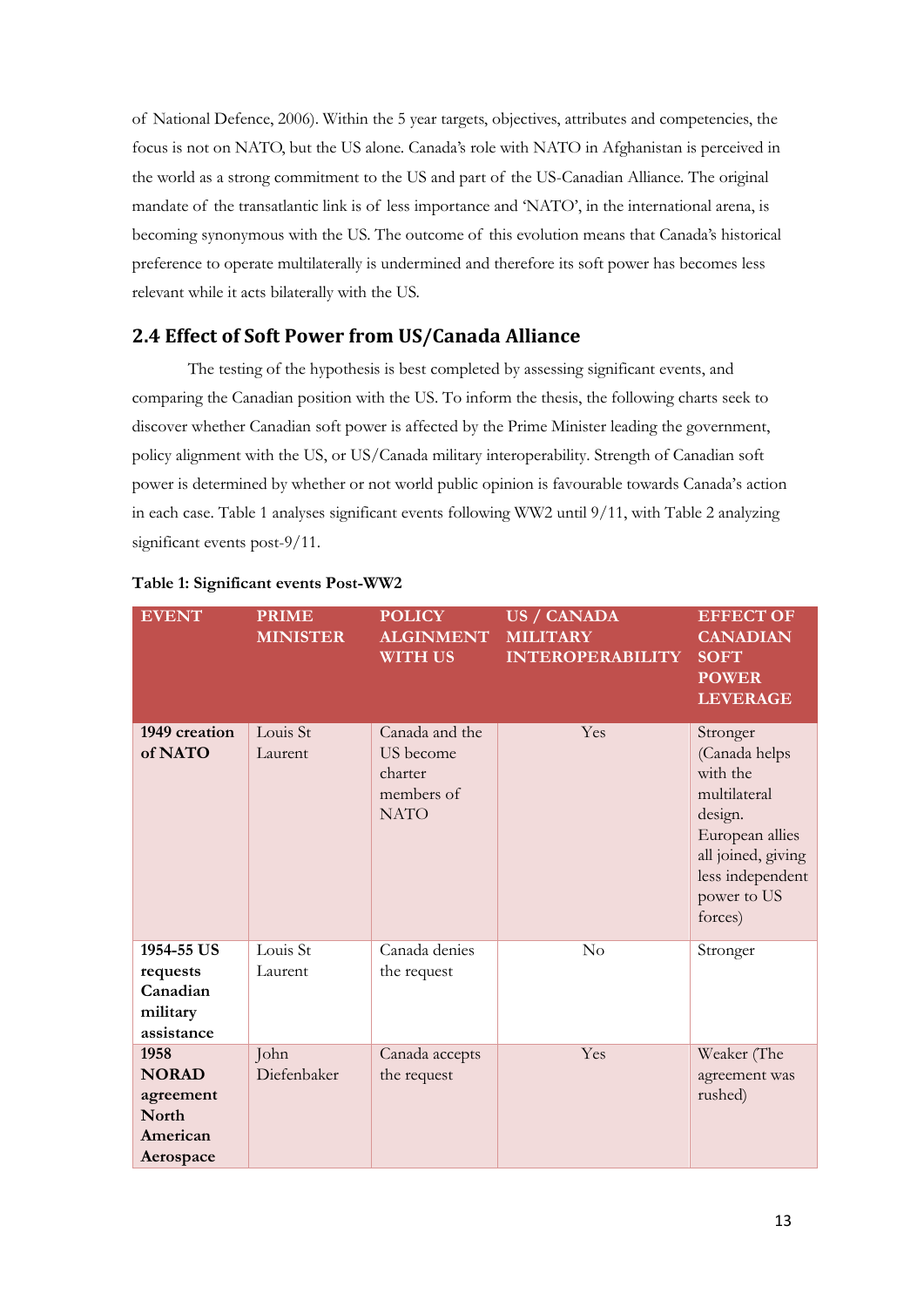| Defence                                                    |                                     |                                                                                   |                                                            |                                                                                                                                           |
|------------------------------------------------------------|-------------------------------------|-----------------------------------------------------------------------------------|------------------------------------------------------------|-------------------------------------------------------------------------------------------------------------------------------------------|
| Command                                                    |                                     |                                                                                   |                                                            |                                                                                                                                           |
| 1961 Nuclear<br>Weapons<br>1962 Cuban                      | John<br>Diefenbaker<br>John         | Canada rejects<br>the request<br>Canada does                                      | No<br>Moderate (Canadian                                   | Stronger<br>(Canada decided<br>against<br>possessing<br>nuclear<br>weapons; a<br>positive in<br>world opinion)<br>No change (the          |
| <b>Missile</b><br><b>Crises</b>                            | Diefenbaker                         | not participate                                                                   | forces, under NOARD,<br>went into a state of<br>readiness) | US did not<br>consult with<br>Canadian<br>leadership for<br>their forces to<br>be in a state of<br>readiness)                             |
| 1965-73<br>Vietnam War                                     | Lester<br>Pearson/Pierre<br>Trudeau | Canada does<br>not participate<br>and speaks out<br>against bombing<br>in Vietnam | No                                                         | Stronger (world<br>opinion was<br>against the US-<br>led War)                                                                             |
| 1968-72<br>Canadian<br>cuts to<br>NATO in<br><b>Europe</b> | Pierre Trudeau                      | <b>US</b> disagrees                                                               | No                                                         | Unknown (Less<br>interoperability<br>with the US and<br>reliance on hard<br>power, however<br>less support<br>from European<br>allies)    |
| 1983-84<br>Cruise<br><b>Missile Tests</b>                  | Pierre Trudeau-<br>Brian Mulroney   | Canada agrees<br>to let their<br>territory be used                                | Yes                                                        | Weaker                                                                                                                                    |
| 1983 Trudeau<br>Peace<br>Initiative                        | Pierre Trudeau                      | US disagrees                                                                      | No                                                         | Unknown (not<br>apparent if<br>exercise was<br>able to influence<br>either side,<br>however peace<br>talks started the<br>year following) |
| 1985 SDI                                                   | Brian Mulroney                      | Canada<br>disagrees                                                               | No                                                         | Slightly<br>Stronger(Canada<br>does not<br>participate but<br>allows access to<br>Northern bases)                                         |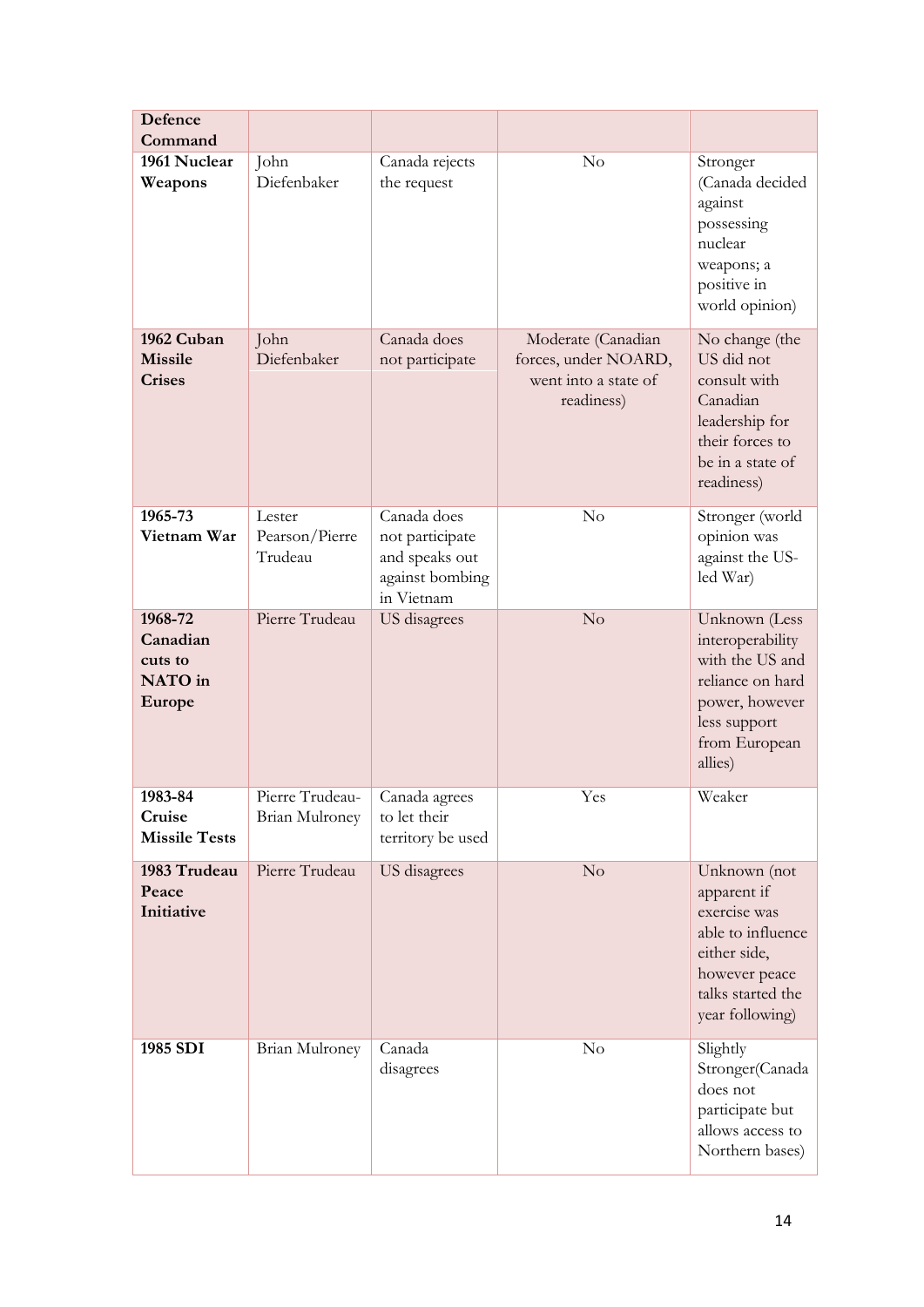| 1990-91 Gulf<br>War                | <b>Brian Mulroney</b> | Canada agrees | Yes      | Unknown<br>(Using hard<br>power but<br>mission was<br>sanctioned<br>through the<br>UN) |
|------------------------------------|-----------------------|---------------|----------|----------------------------------------------------------------------------------------|
| 1996-97 Land<br><b>Mine Treaty</b> | Jean Chrétien         | US disagrees  | $\rm No$ | Stronger (US<br>could not<br>prevent it from<br>coming into<br>existence)              |

## **Table 2: Significant events Post-9/11**

| <b>EVENT</b>                                                                                           | <b>PRIME</b><br><b>MINISTER</b>  | <b>POLICY</b><br><b>ALGINMENT</b><br><b>WITH US</b> | <b>US / CANADA</b><br><b>MILITARY</b><br><b>INTEROPERABILITY</b> | <b>EFFECT OF</b><br><b>CANADIAN</b><br><b>SOFT</b><br><b>POWER</b><br><b>LEVERAGE</b>                         |
|--------------------------------------------------------------------------------------------------------|----------------------------------|-----------------------------------------------------|------------------------------------------------------------------|---------------------------------------------------------------------------------------------------------------|
| 2001<br>Operation<br>Apollo-<br>Afghan War                                                             | Jean Chrétien                    | Canada agrees                                       | Yes                                                              | Weaker<br>(Canada's role<br>predetermined<br>by the US)                                                       |
| 2002 US asks<br>for exception<br>for its<br>peacekeepers<br>from<br>International<br>Criminal<br>Court | Jean Chrétien                    | Canada blocks<br>US exception                       | No                                                               | Stronger (US<br>does not get<br>exception)                                                                    |
| 2003 OIF-<br>Iraq War                                                                                  | Jean Chrétien                    | Canada<br>disagrees                                 | Moderate (indirect<br>support from Navy)                         | <b>Slightly Stronger</b><br>(UN resolution<br>did not pass,<br>and Canada did<br>not directly<br>participate) |
| 2004-05 BMD<br><b>Ballistic</b><br><b>Missile</b><br>Defence                                           | Paul Martin                      | Canada<br>disagrees                                 | No                                                               | Stronger (World<br>public opinion<br>was against the<br>US)                                                   |
| 2004-06<br><b>NORAD</b><br>modification                                                                | Paul<br>Martin/Stephen<br>Harper | Canada agrees<br>to NORAD<br>modification           | Yes                                                              | Weaker (Sharing<br>access to missile<br>tracking data,<br>and expansion                                       |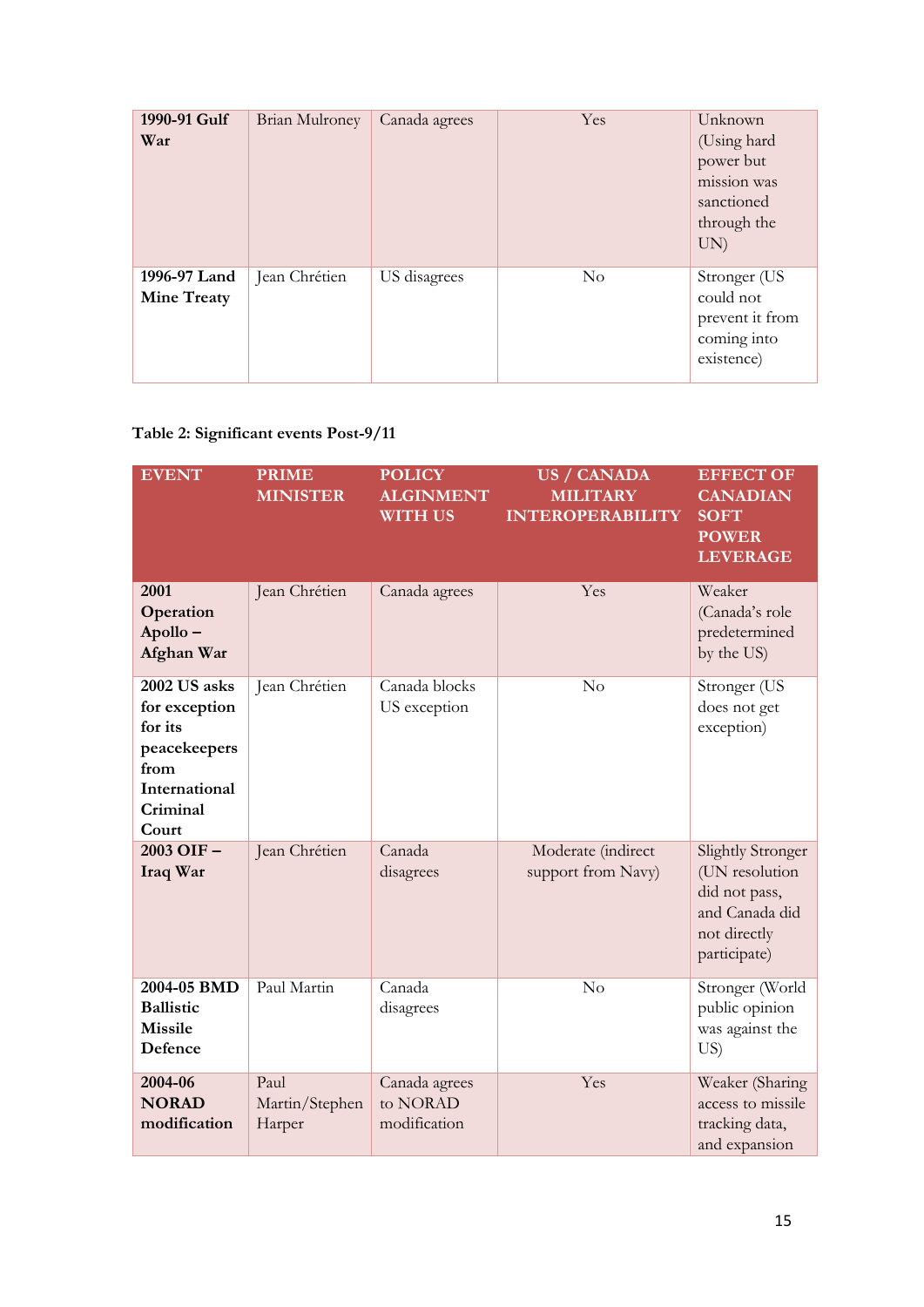|                                                                             |                |                                                                                                                                                              |     | into maritime<br>defence)                                                                                                                                       |
|-----------------------------------------------------------------------------|----------------|--------------------------------------------------------------------------------------------------------------------------------------------------------------|-----|-----------------------------------------------------------------------------------------------------------------------------------------------------------------|
| 2010 UN<br>Vote for<br>temporary<br>seat at the<br>Security<br>Council      | Stephen Harper | Canada lost to<br>Germany and<br>Portugal,<br>marking the<br>first time<br>Canada sought a<br>Security Council<br>seat and lost                              | N/A | Weaker (Signal<br>that other<br>countries are<br>best suited to<br>represent their<br>interests than<br>Canada would at<br>the UN)                              |
| <b>2012 UN</b><br>Vote for<br>recognition<br>of Palestinian<br><b>State</b> | Stephen Harper | Canada agrees<br>with the US,<br>and was one of<br>only 9 to vote<br>against state<br>recognition                                                            | Yes | Weaker (Clear<br>vote against<br>world public<br>opinion)                                                                                                       |
| 2014 Ukraine-<br><b>Crimea Crisis</b>                                       | Stephen Harper | Canada pulled<br>out its<br>ambassador,<br>told Russia to<br>"get out of<br>Ukraine", and<br>Harper visited<br>Ukraine before<br>any other<br>Western nation | Yes | Weaker (13<br>Canadian<br>parliamentarians<br>were sanctioned<br>by Russia, and<br>no soft power<br>was attempted,<br>severing any<br>relations with<br>Russia) |
| 2015 Syria<br>bombing<br>(targeting<br>ISIL/ISIS)                           | Stephen Harper | Canada agrees                                                                                                                                                | Yes | Weaker (No<br>vote through<br>the UN, and no<br>permission<br>given by a<br>sovereign<br>country)                                                               |

Soft power is an intangible concept and challenging to provide metrics for, but that does not diminish the importance of assigning value to its strength. What is discovered in both Table 1 and Table 2 is military interoperability with the US does not always directly impact Canada's soft power strength. The real vulnerability for Canadian diplomatic potential is when Canada goes beyond military interoperability with the US and presents itself as a combative military power in both prevalent conflict zones of Eastern-Europe and the Middle-East. When Canada has directly participated with the US missions that were contrary to public opinion, Canada's soft power potential is thwarted by closing potential diplomatic channels. Table 1 reflects stronger diplomatic strength for Canada than in Table 2. Canada was more likely to work multilaterally when it was part of the US policy enactments before the events of 9/11. Post 9/11, Table 2 reveals that Canada's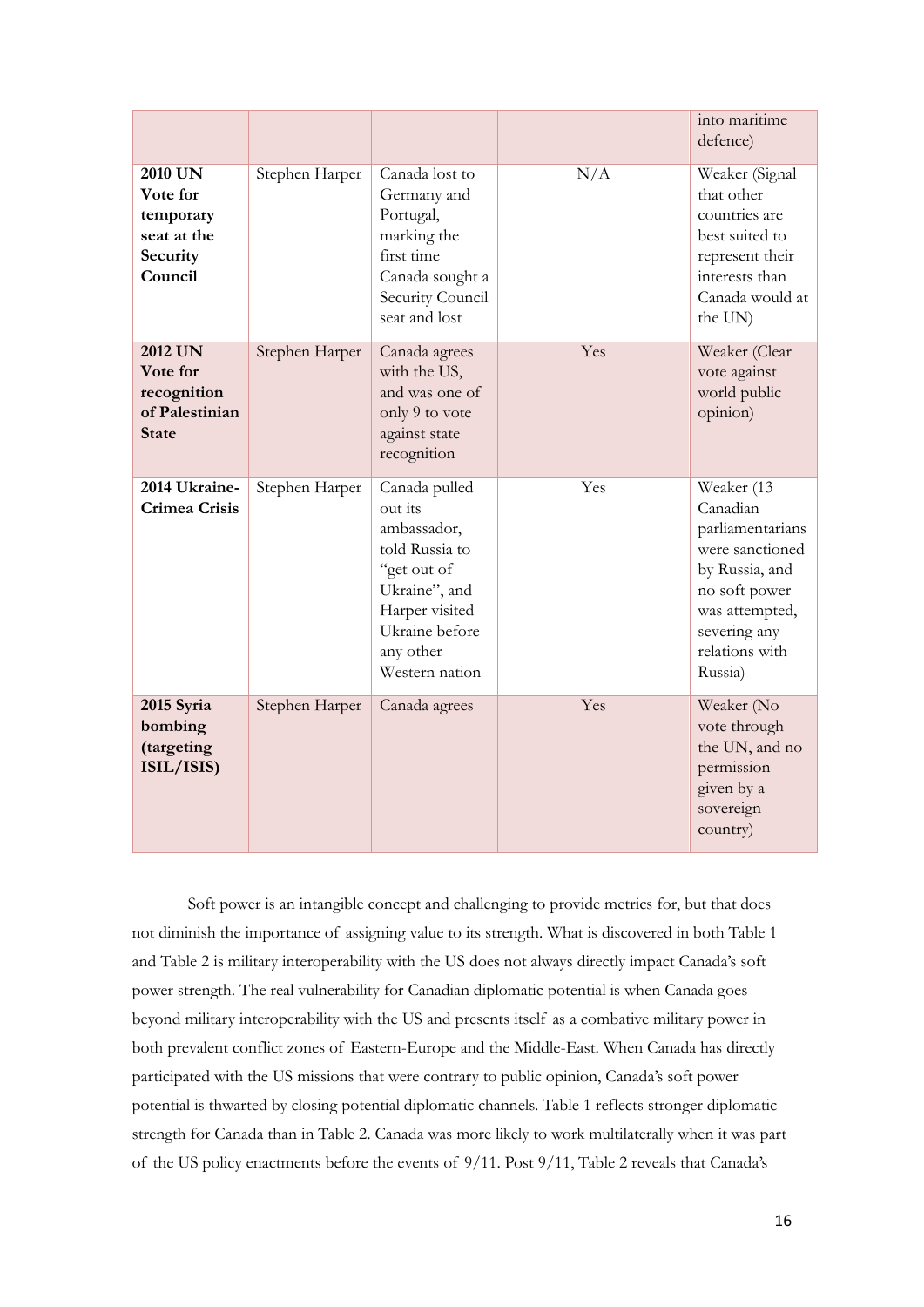soft power weakened more frequently. The events credited as strengthening Canadian soft power during this period include the decision not to participate in Iraq and the decision to not to participate in Ballistic Missile Defence (BMD). It is observed that the past behaviour of Canada has both enhanced and decreased soft power on a case-by-case basis, which is not directly related to military interoperability.

There might be a tendency to cast Conservatives as the 'realists' focused on hard power, and Liberals, the 'internationalists', focused on soft power. However, there is no direct correlation to support that claim. Joe Clark was a Progressive Conservative Prime Minister, and served as External Affairs Minister under Brian Mulroney, the last Progressive Conservative Prime Minister<sup>1</sup>. Clark believes Canada is currently leading 'mainly in hard power areas.' He goes on to highlight that both Canada's tradition and the nature of the world mean that there's a great opportunity for us to reconcile our differences, 'so-called soft power things' (Clark, 2014). Clark explicitly refers to soft power, as he wrote about the need for a trusted country that can mediate others. The result of Canada losing its opportunity to become a temporary member of the Security Council, and voting among the minority countries against the concept of a Palestinian state are warning signs of losing that persuasive power in the world – the very essence of soft power.

In a 2014 interview, Prime Minister Mulroney spoke out about the Harper government's lack of appreciation of the UN. "When Canada for the first time in our history loses a vote at the UN to become a member of the Security Council to Portugal, which was on the verge of bankruptcy at the time you should look in the mirror and say, Houston, I think we may have a problem" (The Canadian Press, 2014). The Harper government has not attributed as much value in engaging those that aren't wholly agreeable to the Canadian government's position. Most of the weakening of soft power outlined in Table 2 occurred under the Harper government, although some occurred under the prior Liberal government. Past Progressive Conservative Prime Minister's Mulroney and Clark spoke candidly about how Canada should cooperate amongst other governments to pursue the kinds of Canadian led initiatives from the past. These are the same aspects Nye described as important for soft power. He pointed to Canada's initiatives when stating "these are lessons that the unilateralists forget at their peril" (Nye, 2010, p. 553). The Canadian comparative advantage is Canada's potential to engage cooperatively as a trusted mediator, but this ability has been weakened, not from military operability alone, but from a shift in policy decisions post-9/11.

**.** 

<sup>&</sup>lt;sup>1</sup>The Progressive Conservative Party of Canada last held government from 1984-1993 under Brian Mulroney and later merged with the Canadian Alliance Party in December of 2003 to form The Conservative Party of Canada.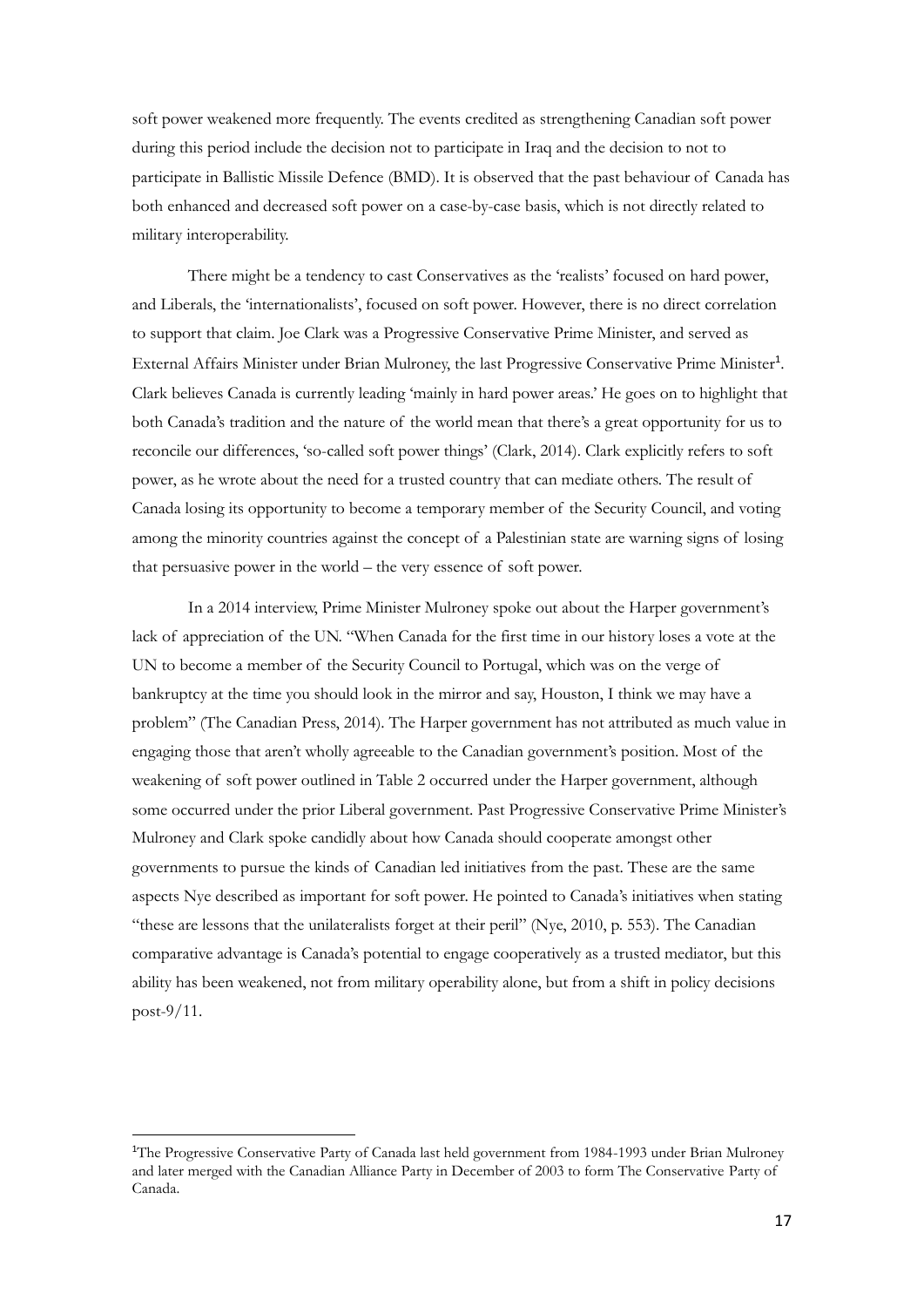#### <span id="page-19-0"></span>**2.5 Diplomacy and Development post-WW2**

Canada's sizable contribution in WW2 allowed for a strong place at the table to engage in diplomacy. John Holmes noted that Canada enjoyed an 'informal directorate of three', which set post-war economic arrangements, designed the NATO alliance and established the UN atomic Energy Commission (Holmes, 1981). Throughout the Mackenzie King government (1935-48), the long serving Prime Minister shifted foreign policy intentionally away from the UK and further aligned Canada with the US. While Canada shifted its cooperation model towards the US, it took on a formal equality in security matters with the signing of PJBD, and a long list of other agreements for the defence of the North American continent.

As the Cold War progressed the St Laurent government (1948-57) began to take on a more internationalist view on the world stage (Holmes, 1981). St Laurent believed that no foreign policy is consistent nor coherent over a period of years unless it is based upon some concept of human values (Chapnick, 2007). The St Laurent government made development in poor countries a high priority, considering it a moral imperative to engage and protect vulnerable citizens of the world. Canada became a charter member of the Colombo Plan, the world's first North-South economic assistance program (Head & Trudeau, 1995).

St. Laurent further expressed his internationalist views: "continued prosperity and wellbeing of our own people can best be served by the prosperity and well-being of the whole world" (Chapnick, 2007). This sentiment endured during the St Laurent government throughout the term and followed into successive Canadian governments. Many recognize St Laurent's Minister of External Affairs, Pearson, as the biggest contributor to Canada's foreign policy contribution, whom is mentioned earlier in reference to his Nobel Peace Prize (Michaud, 1999). Pearson was credited as being integrally responsible for the diffusion of the Suez Canal crisis during the Cold War through a diplomatic unbiased approach to the conflict with France, the UK, and Israel on one-side with Egypt on the other<sup>2</sup> .

The divisions during the Cold War were not insurmountable for Canada to maintain diplomatic relations with those countries on the opposing Communist side. Canada recognized that support for China, and opposition to the US in some parts of the world were growing as early as 1958 (Gilley, 2011). Canada pursued multilateral relationships with IndoChina, and went as far as selling wheat to Communist China in the middle of the cold war (1961), as it was consistent with both economic and humanitarian liberal principles. They then established formal diplomatic recognition and relations in 1970, proceeding on the primacy of international law being fairly applied (Head & Trudeau, 1995). Ultimately, a 'special partnership' was formed and Canada became a popular tourist destination for China's ever-growing middle class. Since 1959, Canada has also

**.** 

<sup>2</sup> Lester Pearson went on to become Prime Minister from 1963 to 1968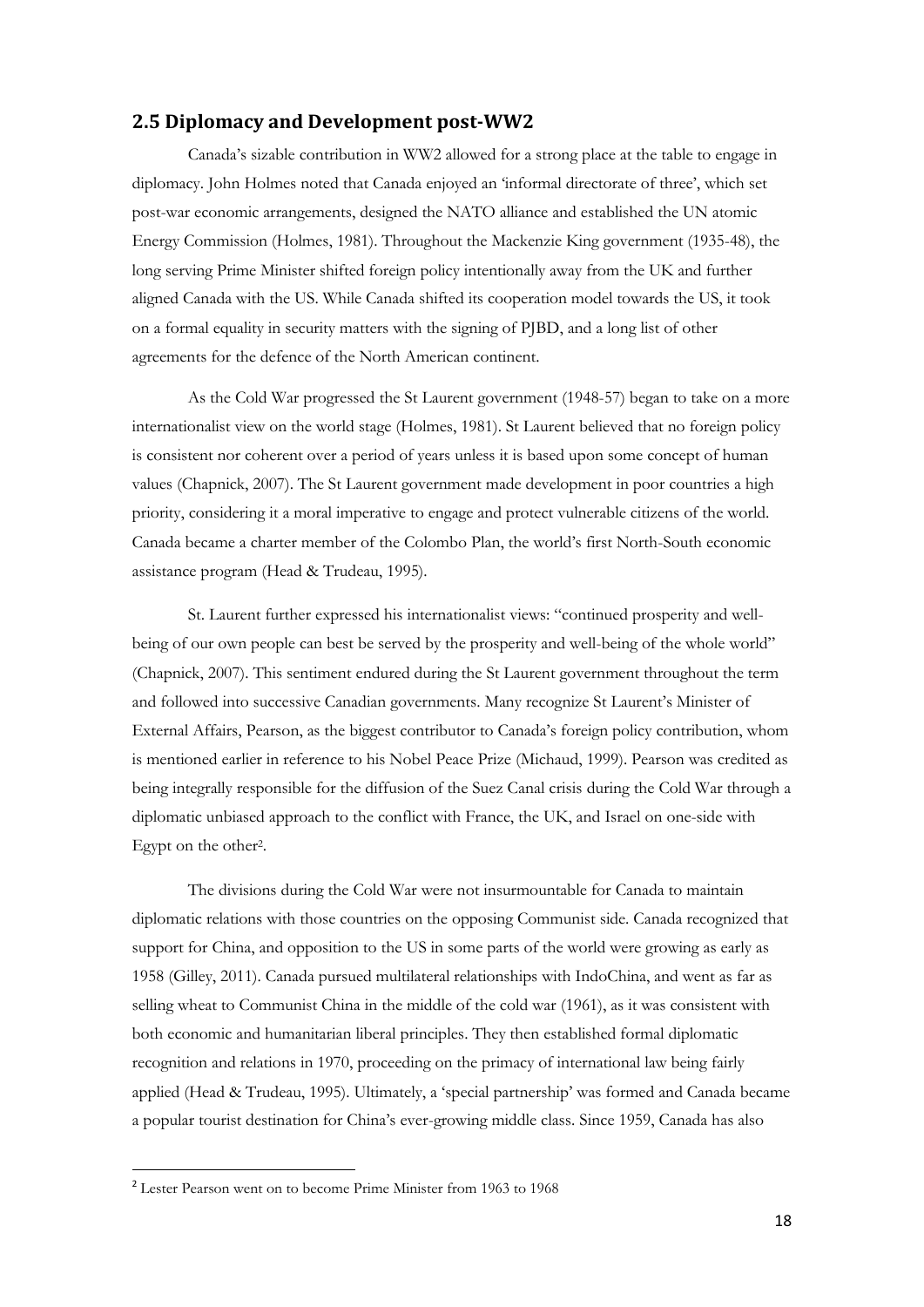embraced a policy of dialogue with Cuba, referred to as 'constructive engagement' which included commercial exchange. The only other country in the America's to have maintained ties with Cuba during this period of time is Mexico.

In the 1960's into the 1970's there was more direction sought out to provide a major increase in Canada's official development assistance and an enhancement of involvement in the developing countries. Trudeau's government created the Canadian International Development Agency (CIDA), which was originally housed in the Department of Trade and Commerce (under St Laurent). This organization led to the International Development Research Centre (IDRC) in 1970. These programs were emulated in other countries, and were immune from budget freezing by the direction of Trudeau. Human values from each Prime Minster overtime has been a guiding principle, looking at the needs of individuals as world citizens rather than the needs of nationstates.

The principle of human security was behind the leading role Canada took during the banning of land mines in 1997, which occurred under the Chrétien government (Axworthy, 1997). Again Canada took a leading role during the movement to establish the International Criminal Court (ICC), which came into effect in 2002 (Axworthy & Taylor, 2010). In Rome in 1998, a delegation of international NGO leaders asked Canada's Foreign Affairs Minister, Lloyd Axworthy, to act as a catalyst to get ICC negotiations moving again, which Canada had done earlier on the land mines treaty process (Axworthy & Taylor, 2010) 3 . The end result was 120 countries voting in favour with just seven against. By the end of 2002, 139 countries had officially signed on with 89 ratifying the 'Rome Statute' (Axworthy & Taylor, 2010). US President Clinton had signed the Rome treaty, only to be overturned by President George W. Bush, with the demands for immunity for US soldiers. In the end, Canadian leadership by Axworthy and others saved the ICC<sup>4</sup> .

The Martin government (2003-06) shifted more dollars into military, in part because it had the surplus to spend, but more evident was the events of  $9/11$  that changed the direction of foreign policy pressures for many western liberal democracies. Martin commissioned Canada's first national security policy. Although military spending rose under Martin, Canada continued to pursue engagement with other major countries, particularly India and China. Martin can be credited as the Prime Minister that encouraged the expansion of the G8 group of countries to the G20, which he pursued since he was the Minister of Finance. Participating with these types of multilateral organizations has always been a method of international influence for Canada, but this arrangement was also of large economic importance.

Prime Minister Harper, shortly after his majority win in 2011, said in an interview that "…if you don't have the capacity to act you are not taken seriously…It's very difficult to contribute

1

<sup>3</sup> The Department of External Affairs was renamed to the Department of Foreign Affairs in 1993

<sup>4</sup> The US signed bilateral deals with several countries which continue to contravene the spirit of the ICC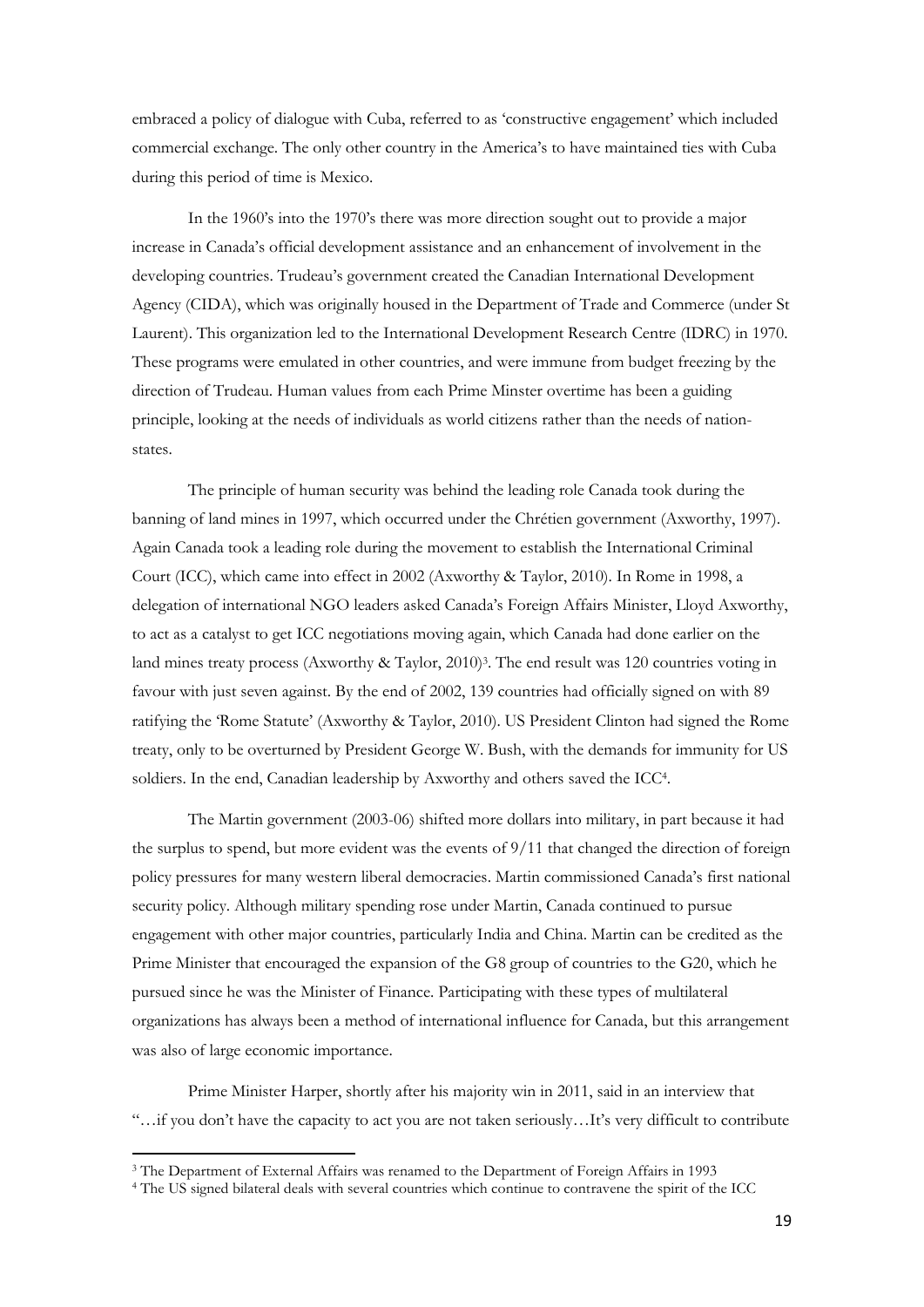to solutions unless you can contribute across the range of capabilities, up to and including military capabilities" (Whyte, 2011). The Harper government shifted focus to more hard power capabilities. By doing so, Canada reduced the size of the Foreign Affairs Department and reduced funding to foreign aid for developing countries – both tenets of soft power. In 2012, the Harper government removed the 'Understanding Canada' program, used to promote and educate the world on Canada's values, principles and political system. Canadian writers and intellectuals, including celebrated author Margaret Atwood, signed a public letter asking for its reinstatement. This type of international programing is at the core of utilizing soft power. Canada's peacekeeping initiatives, its commitment to reducing trafficking in small arms, and its emphasis on children's rights do not need to take away from having strong military capabilities (Chapnick, 2011). The capacity to act with hard power should complement a strong soft power with more global efforts on conflict prevention rather than provoking, and abandoning public diplomacy initiatives.

Believing in a strong military should not diminish Canada's ability to showcase its strengths abroad. Senator Romeo Dallaire's relentless campaign on ending the practice of child soldiers throughout the world is going to take skills in mobilizing like-minded groups, working within multilateral organizations, and being recognized for having strong investments in defence. When development assistance is hampered by the Harper government, however, this type of broad initiative becomes more challenging. Especially when budget decisions effectively end funding to groups such as the Canadian Council for International Cooperation, and consultations are no longer scheduled with the NGO community. It was a former Progressive Conservative Party's initiative to hold annual human rights consultations with the NGO community, which was under Clark's leadership in the Mulroney government (Chapnick, 2011). When national public policy partners with NGO's over causes of this magnitude, it has proved most effective. Soft power can only be weakened with the reductions of these programs all political parties in Canada previously supported for decades.

#### <span id="page-21-0"></span>**2.6 Defence Spending**

Canada's defence spending has declined since the end of WW2, as it has for many mature democracies. Defence spending is a key component of measuring hard power capacity. It is not entirely separate from soft power relative to diplomatic potential given Nye's suggestion that a country that suffers economic and military decline is likely to lose its ability to shape the international agenda and its attractiveness (Nye, 2002). The military budget started to increase under the Martin government (2003), and then continued under the Harper government (2006). When financial measures were imposed in 2009 under the Harper government, the development assistance was cut first instead of military. This is a stark contrast to the freeze measures during the Trudeau government when development assistance was one of the only areas immune and military was frozen. Administrations do yield differences in priorities, clearly revealed in budget numbers,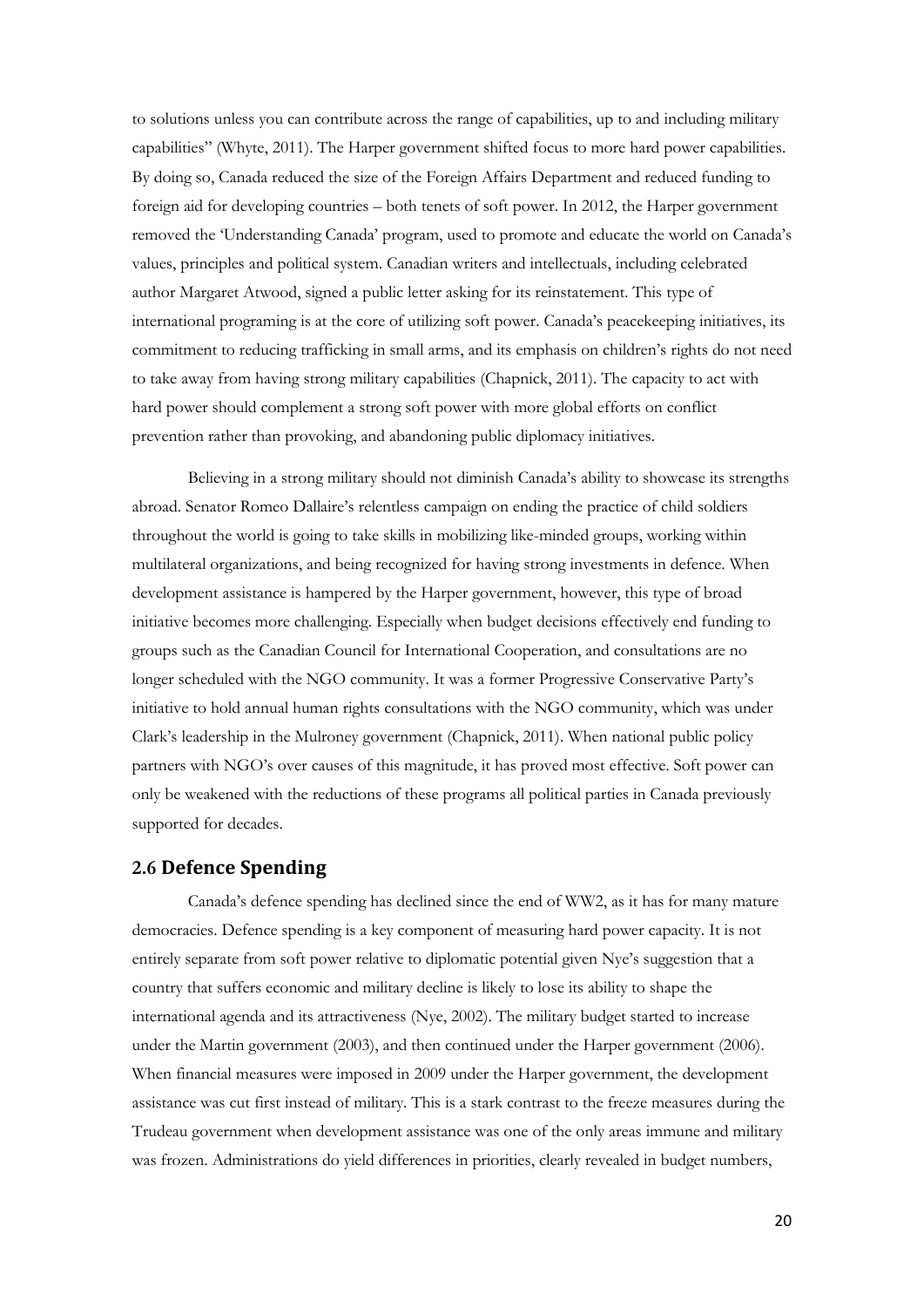but Canada's soft power potential remains and is only in part determined by the political party at the helm. The vulnerability to soft power potential under any government administration is whether it retreats from participating with international organizations, ends foreign aid, and directs future defence budgets to conventional military alone.

The following chart graphs the movement of military spending as a percentage of GDP in Canada. Defence spending began to decrease following 1951 as a percentage of GDP. The graph reveals that in the Trudeau years (1970's), while Canada began to withdraw its military presence from Europe, the percentage of GDP decreased below the 2% NATO target. This trend continued and took another significant drop to around 1% in the 1990's (World Bank, 2015). Not shown on this graph is a marginal increase since the Harper government has been in majority position (2008).



Figure 1: Military Spending as a percentage of GDP (Project Ploughshares, 2012)

With the exception of the Vietnam War era, percentage increases (and decreases) in Canadian spending have tracked US changes very closely throughout the post-war period. It is important to note that Canadian and US spending are plotted on different scales; the chart compares the relative evolution, not the absolute levels, of Canadian and US spending. The post-2001 military buildup by the US has moved US spending higher than the Canadian line.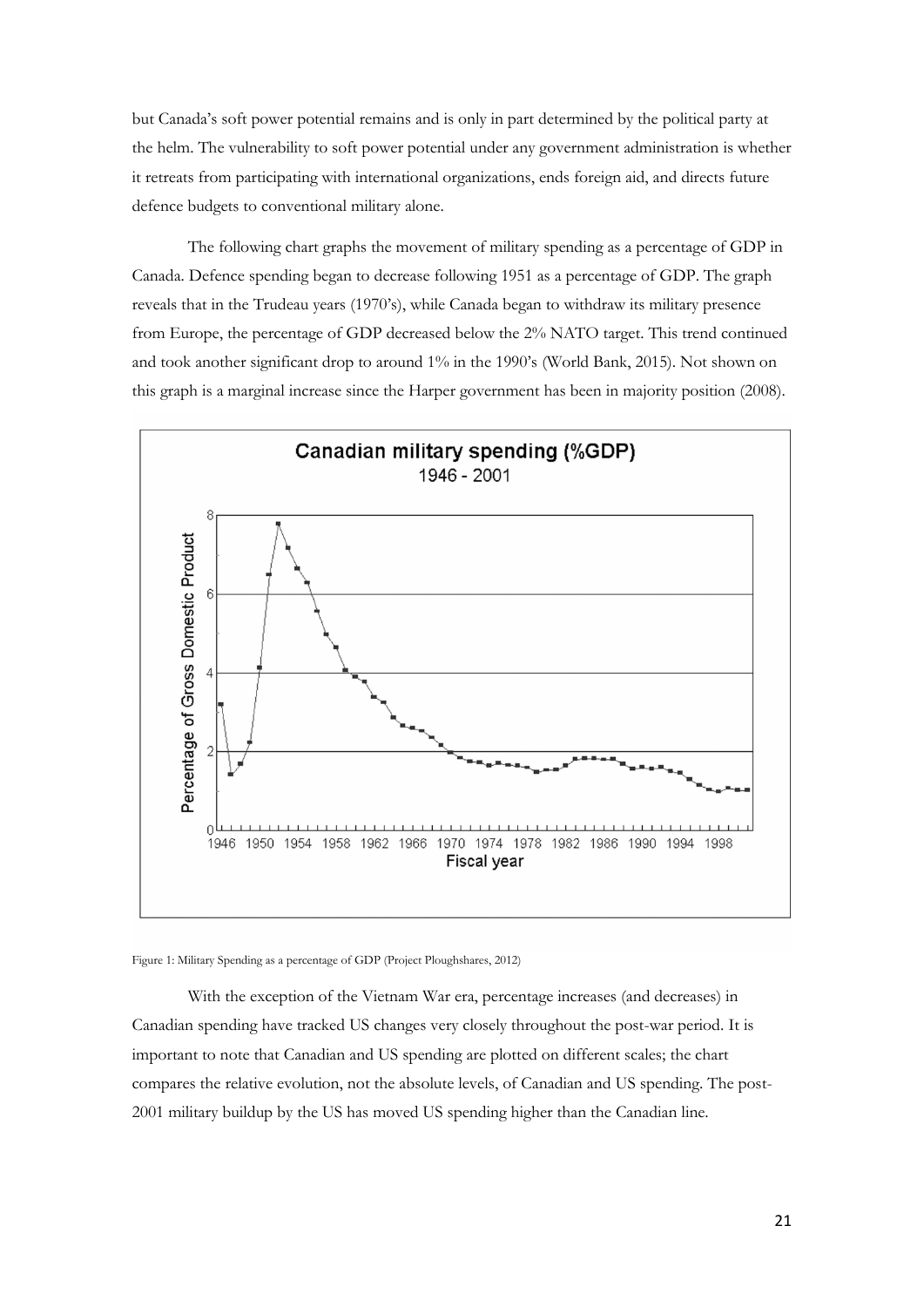

Figure 2: US & Canadian Military Spending (Project Ploughshares, 2012).

In 2001, Canada was the sixth largest spender among the 19 members of NATO. No NATO member comes close to matching the US level of military spending, which alone accounts for roughly 40 percent of the world's total military spending. Canadian military spending is well below that of the second-tier NATO spenders (all of which have much larger populations and economies, and two of which are Permanent Members of the Security Council). But it remains in the position it has held throughout most of the post-WW2 period: at or near the top of the third tier of military spenders. Canadian spending would have to double for Canada to reach the level of the second-tier spenders.

The graph shows that there is a significant gap between Canada and the second-tier spenders. Prime Minister Martin reflected that "through the course of many governments, including during [his] as Finance Minister, Canada's defence capacity had been whittled away" (Martin, 2009, p. 329) <sup>5</sup> . Doubling defence spending is not something that would be politically practical in the near future. Even Prime Minister Stephen Harper's recent increases in military are not going to be nearly enough to get close to the 2% of GDP spending the US and NATO has asked of its members.

**.** 

<sup>5</sup> Paul Martin served as Finance Minister in the Jean Chrétien government from 1993 to 2003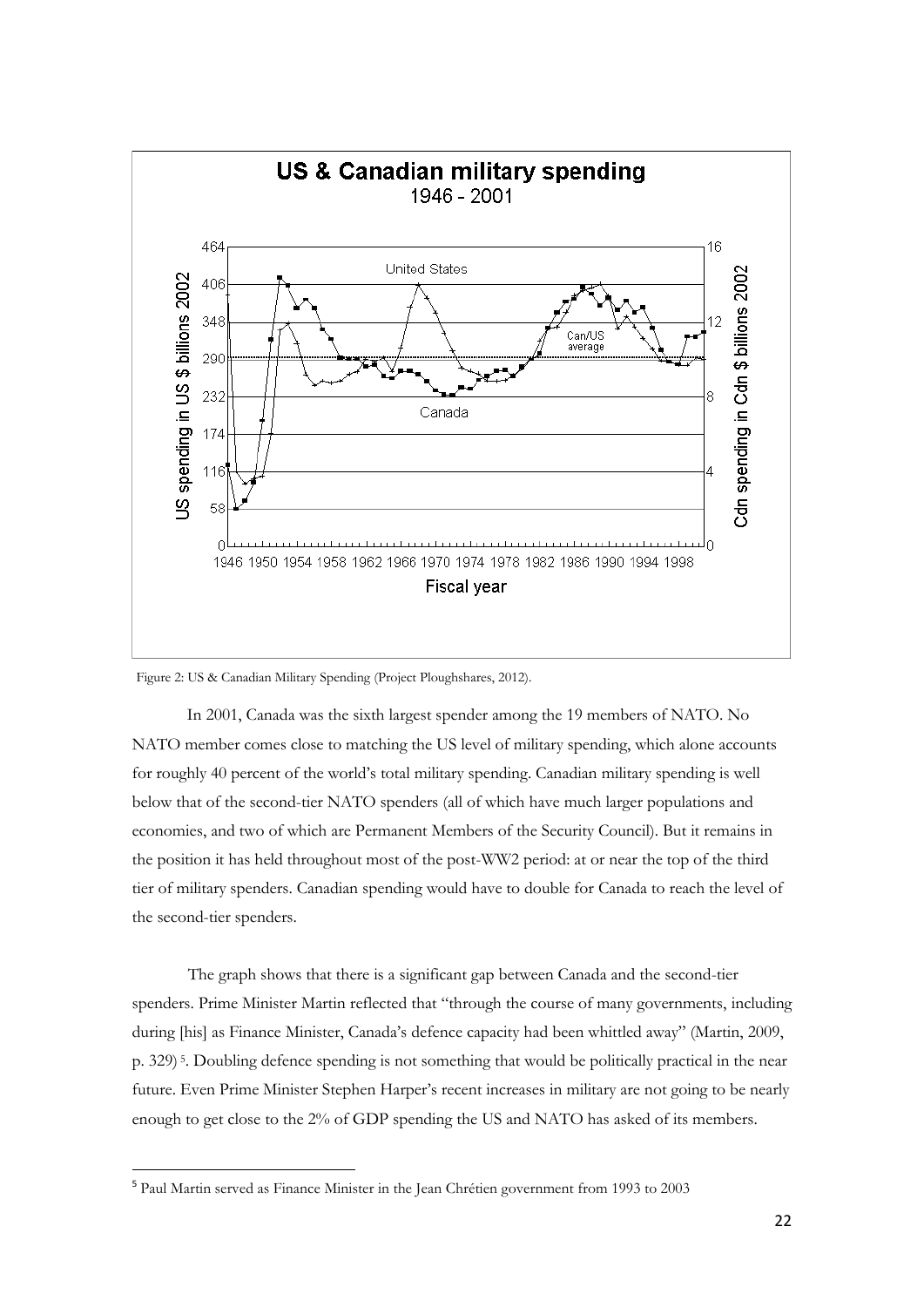

Figure 3: NATO Military Spending 2001 (Project Ploughshares, 2012).

Soft power is a stronger focus of this study, but hard power in the form of a strong military capacity does matter for diplomatic clout and reputation. A smart power strategy requires a deeper understanding of power that combines hard and soft power resources to maintain alliances and create networks (Nye, 2010). Therefore, both hard and soft power are essential for Canada to engage in shaping, and impacting, the international agenda.

### <span id="page-24-0"></span>**2.7 UN Peacekeeping**

Although WW2 saw unprecedented collaboration with Canada and the US, the two countries embarked on different paths following the war. Canada, intentionally, pulled back from being recognized as a major military power, while the US began its arms race with the Soviet Union. Furthermore, Canada contributed towards supporting the international institutional framework of the UN. Canada's interest was to formally create an international body that could mitigate the power of stronger countries in the Security Council. Canada emerged as a committed advocate of the UN's role as humankind's best hope to attain and maintain international security, cooperation, and peace (Michaud, 1999). Canada, being a successful federal state itself, was later instrumental in negotiating in the 'federal state clause' in the UN Convention on the Law of Treaties, in Vienna in 1969.

Canada achieved its highest symbolic UN success in its contribution containing the 1956 Suez Crisis. The invasion of Egypt in late 1956 by Israel, Britain and France to regain control of the Suez Canal caused a crisis. Pearson possibly averted a larger scale conflict by preventing both the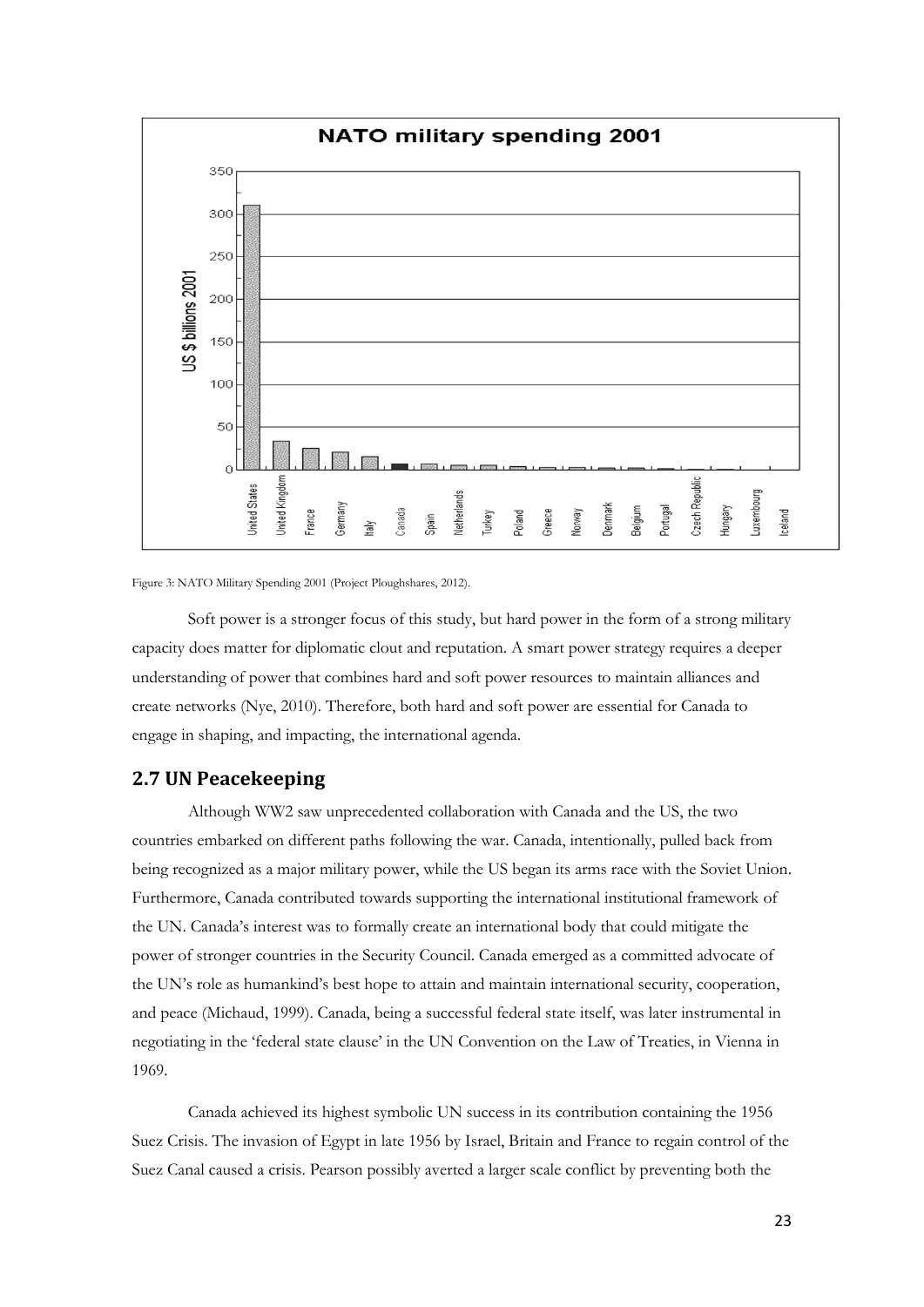US and the Soviet Union from entering the conflict (Melady, 2006). The UN Emergency Force that intervened in this crisis during the Cold War was Pearson's creation, making it a defining moment in diplomatic leadership for Canada. "The peacekeeping model that emerged from the Suez permitted Canada to demonstrate worldwide military leadership in a niche role that was to become increasingly important" (Lerhe, 2012, p. 41). Peacekeeping evolved into a more tactical role, as world events were forever changing and the peacekeepers were becoming more involved in rebuilding nation-states. This has been referred to often as closer to 'peacemaking'. Canada played a peacemaking role as a member of the three Indo-China truce commissions (1954). India, in this case, was the neutral player, with Canada representing the west and Poland representing the communist bloc. Gilley observed that Canada's international influence depends on its western and in particular its US alliance (Gilley, 2011). During the same era when the Indonesian war was occurring (1945-63) Gilley cited Canada's role between the British and the US in smoothing over differences. Canada enjoyed the enviable role of being close enough to both the US and the UK to be trusted to represent both views equally.

Between 1947 and 1986, Canada participated in 19 peacekeeping missions. Most of these missions occurred under Liberal governments, however, peacekeeping became more prevalent and Canada participated in an astonishing 18 missions between 1987 and 1993 under Progressive Conservative governments. Under the leadership of Clark as Minister for External Affairs and Prime Minister Mulroney, Canada championed this style of active engagement abroad<sup>6</sup>.

In the 1990's, under Prime Minister Chrétien, Canada was involved in more combative peacekeeping missions where peace first had to be attained. During the Bosnian crises, the US was persistent on delivering multiple air strikes meanwhile Canadian peacekeepers were on the ground. Chrétien strongly objected and spoke publicly about his displeasure until the US backed down (Chrétien, 2010). The UK, France and Canada threatened to remove peacekeepers during this time and therefore convinced the US to keep an arms embargo in place with Bosnian Muslims. Under the UN, a Responsibility to Protect (R2P) strategy was developed under the leadership of Canadian Foreign Affairs Minister Axworthy. Some of the challenges of the Balkans, Rwanda and Somalia peacekeeping missions displayed the necessity of peacekeepers having to engage and intervene. R2P had three components (Axworthy, 1997):

- 1. Responsibility of the international community to prevent outrages against human rights before they happen;
- 2. Responsibility to act in the first instance by political, economic and diplomatic means. But ultimately by military means if necessary;
- 3. Responsibility to rebuild after the crisis was over.

**.** 

<sup>&</sup>lt;sup>6</sup> Joe Clark served as the Minister of External Affairs under Progressive Conservative PM Brian Mulroney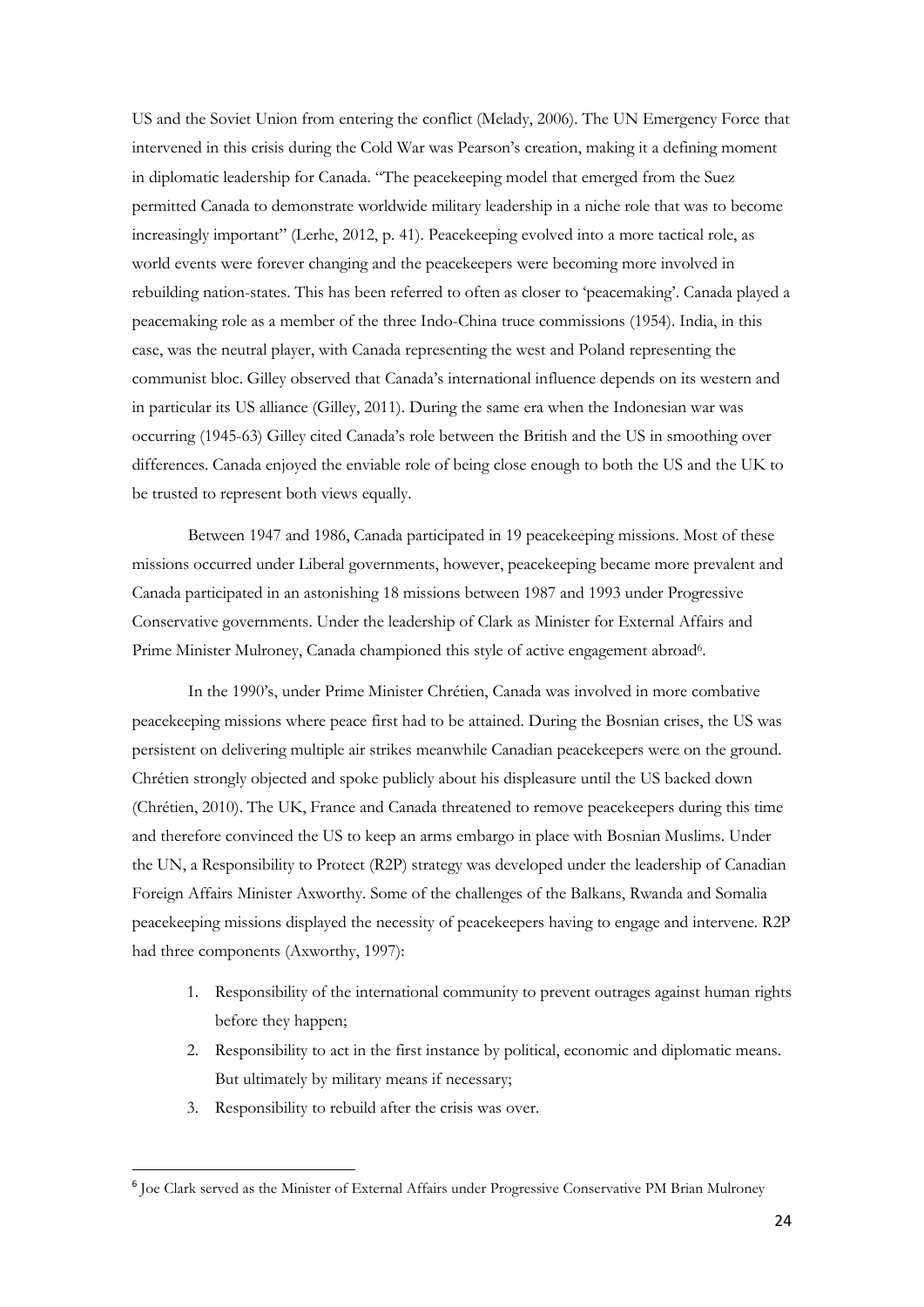Many countries were opposed to this type of principle which could impede on their sovereignty. Paul Martin's administration worked behind the scenes to get a version of the R2P adopted through the UN after quiet diplomacy with countries such as "Jamaica, Pakistan, Algeria and Cuba" (Martin, 2009, p. 340).

The three central principles of UN peacekeeping described by Professor Dorn of the Canadian Forces College and Royal Military College of Canada in his March, 2007 testimony to the Standing Committee on Foreign Affairs and International Development are impartiality, consent, and minimum use of force (Dorn, 2007). Canada's role in the Afghanistan war was identified with the US effort to find and defeat the enemies, rather than being impartial in a conflict zone. Dorn said that Canada did not have the consent of the main parties to the conflict, or of the local population in Kandahar (Dorn, 2007). Consent for presence was always part of Canada's involvement, but in this instance Canada was not asking for any discussion on finding a peaceful solution. For Dorn, the Canadian forces in Afghanistan should have been following these guiding principles (Dorn, 2007):

- 1. Serve the local population first and foremost, not only to win hearts and minds but to make sure that their interests become our common cause;
- 2. Negotiate for peace and always give a way out to those committing violence, except for the most egregious crimes which should be referred to the ICC or special tribunal;
- 3. Do not paint all who oppose the international presence with the same brush. Recognize that not all who oppose the Canadian presence are Taliban Terrorists.

NATO achieved successes in Peace Support Operations in Kabul and other provinces. It was noted, however, that this was all jeopardized by some of the more aggressive measures undertaken in other provinces. Dorn suggested striking a balance between a 'hawk' approach and a 'dove' approach. His term is an 'owl' approach, which "has the wisdom to know when and where to engage" (Dorn, 2007). It attempts to strike the right balance between excessive use and underuse of force to make UN peacekeeping more effective.

There are less than 100 peacekeepers listed for Canada on the UN database (United Nations, 2015). Meanwhile, there are several hundred Canadian personnel stationed in Poland and in the sea next to Ukraine, not mandated as unbiased peacekeepers but as combat forces. Canada was one of the architects behind the UN, but has increasingly withdrawn participating with this institution. In 1991, Canada was the number one peacekeeper, meanwhile the statistics from June  $2015$  show Canada has slipped to 66<sup>th</sup> in the world (United Nations, 2015). This is not a trend that began under the Harper government, rather it started under the Chrétien government in 1993, implementing large cuts to Canadian participation in peacekeeping. The largest impetus for pulling away from UN peacekeeping was military spending for the war in Afghanistan (Barnes, 2013). Even with cuts made by Liberal governments in the 1970's and into the Progressive Conservative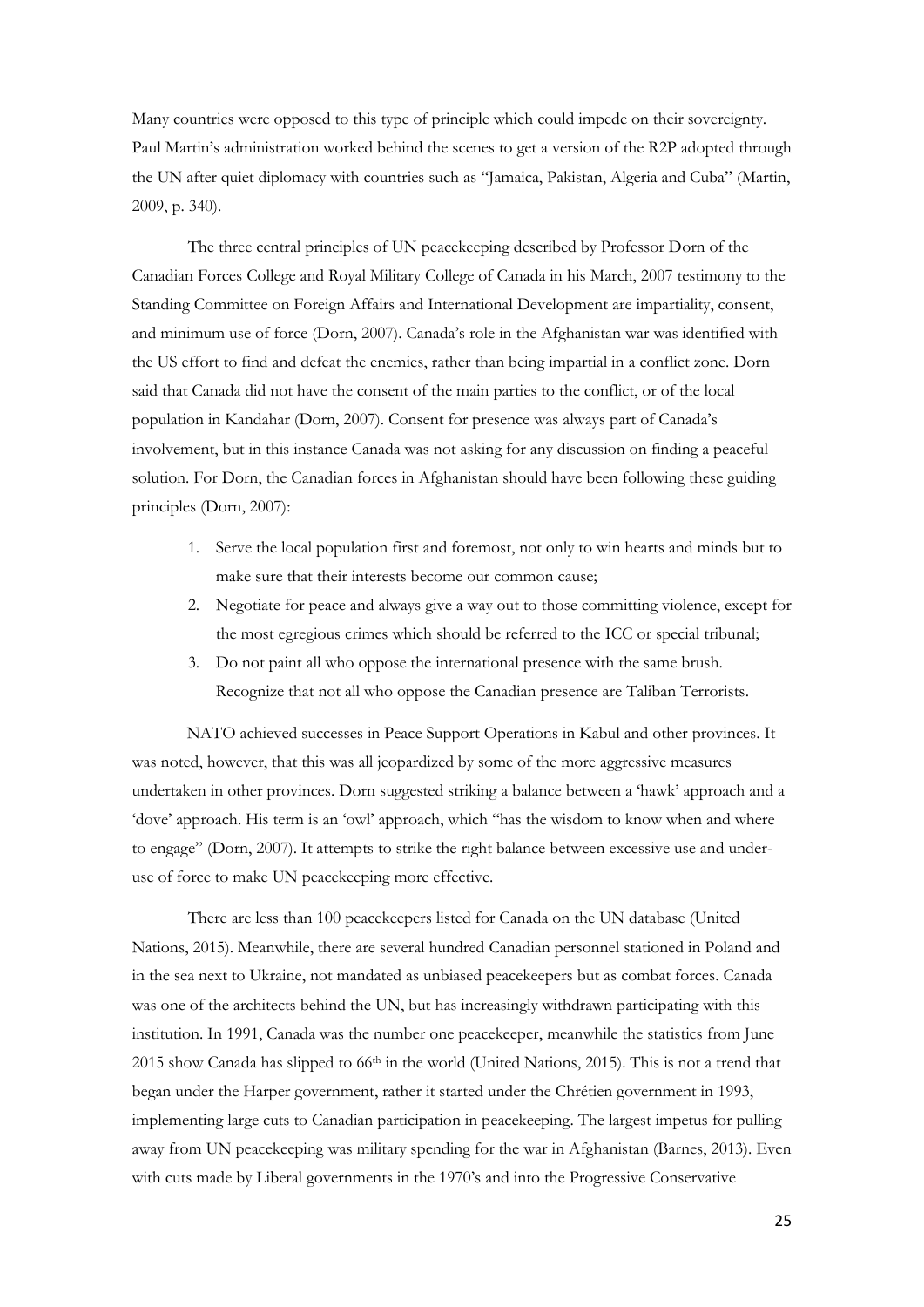Mulroney government in the 1980's, Canada remained in the top ten of UN peacekeeping participants. Current estimates for peacekeeping, including equipment and personnel, are limited to under \$10 million in the federal government budget, while the war in Afghanistan is now into the billions. As noted by Star columnist Carol Goar, "Canada has metamorphosed from a middle power that championed international co-operation and led the world in the campaign to eliminate deadly landmines into a country that seeks to be known for its military might" (Goar, 2015). Canada could be looking to lead the next important campaign for enhanced world human-security, but is instead targeting the limited defence resources it has towards combat.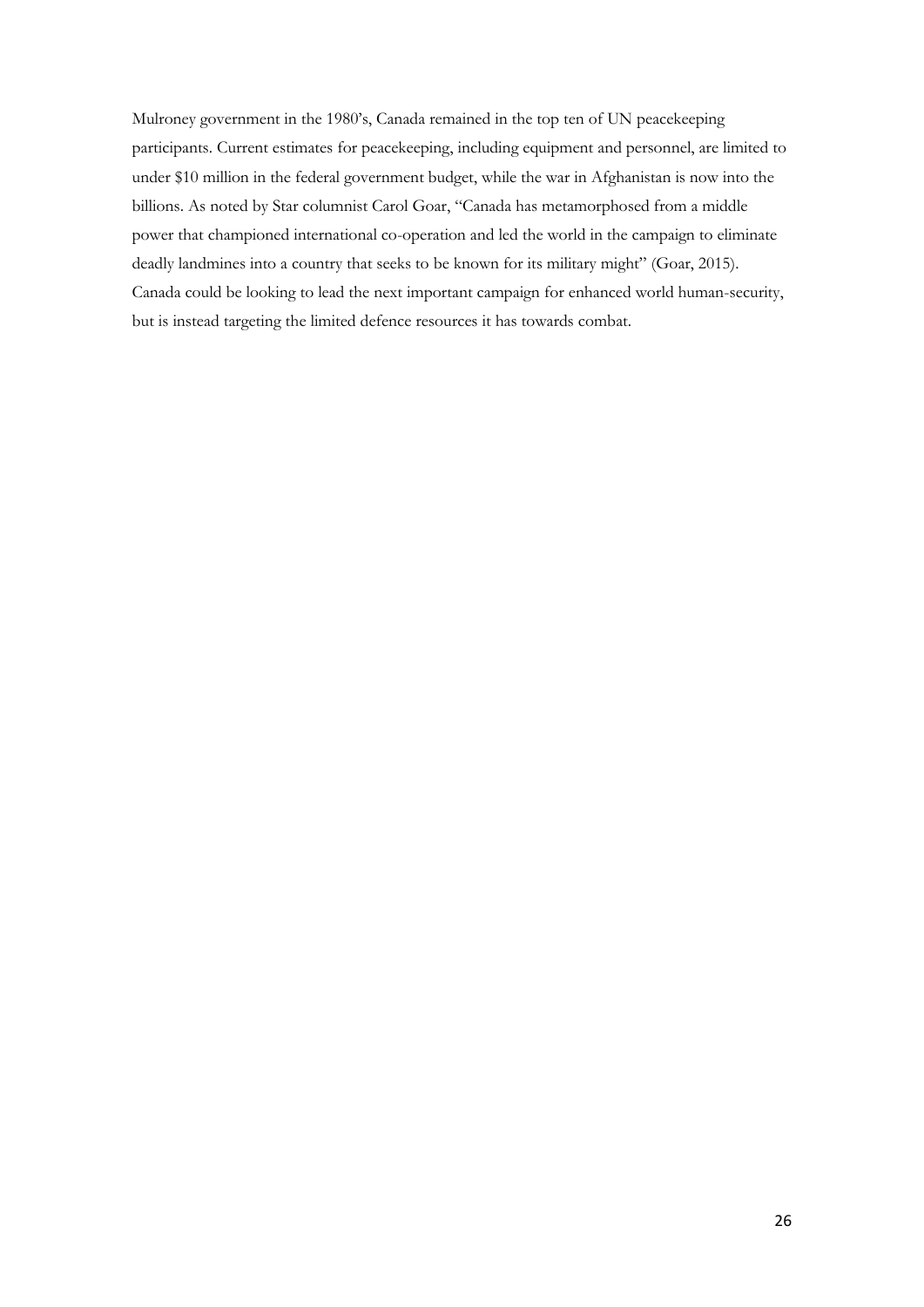## <span id="page-28-0"></span>**Chapter Three: Research Findings**

## <span id="page-28-1"></span>**3.1 Effects of Current Alliances**

Since Canada's role on the UN Security Council expired in 2000, they were unable to regain the position from the international community. The reverence the world once had with Canada would not be as apparent when it had another opportunity in 2010. Chapter Two's findings established a notable shift in policy direction for Canada post-9/11. Canada lost a vote to both Germany in the first round of voting, and then to Portugal during the second round. After all of the history of Germany's quest for world dominance during both of the world wars, its' acceptance as a Security Council member above Canada is an indicator of how world public perception is derived more by recent actions on salient issues than by the nostalgic importance of historic alliances and past international achievements.

The Commonwealth has been an important vehicle for Canada to constructively engage governments, and insert itself as a trusted role in the mediation of issues. The Canadian government pulled away from this channel of diplomacy when Prime Minister Harper skipped the 2013 Commonwealth heads of government meeting in Colombo because of concerns about Sri Lanka's human-rights record. The following year, Canada continued its direction of disengagement by holding back \$10 million in annual voluntary funding for the Commonwealth Secretariat (Mackrael, 2014). While it is too early to tell the impact of this withdrawal on the legitimacy of the Commonwealth institution, it may have unintended consequences should Canada want to return to its past practices of utilizing this medium to advance diplomatic efforts.

The Harper government has focused its diplomatic efforts on building up economic alliances. Canada has based its relations with Chile in this way, as well as with a handful of other countries in the region, such as Columbia, Haiti, and Barbados. Engagement for economic cooperation is important for soft power, even if driven by an economic agenda. The Harper government uses soft power to formalize trade deals with various countries conforming to their agenda of free trade. They have also pursued trade agreements with China, South Korea and the European Union. Canada's long-standing constructive relationship with Cuba is also partly driven by economic benefits. Trade and political dialogue continued unchanged throughout each Canadian government after the Cuban revolution, while the US policy continued to hold a firm line against engaging Cuba. Canada's soft power credibility was on display when talks were held in Canada between Cuba and the Obama Administration to begin breaking down the long lasting trade embargo with Cuba (2015). "According to some U.S. officials, Canada's involvement in the most recent secret talks was nothing short of indispensable" (McKenna, 2014). Although Prime Minister Harper has not demonstrated sharp commitment to diplomacy, this is an example of enduring Canadian influence as being a catalyst for quiet diplomacy. The embassies in the US and Cuba are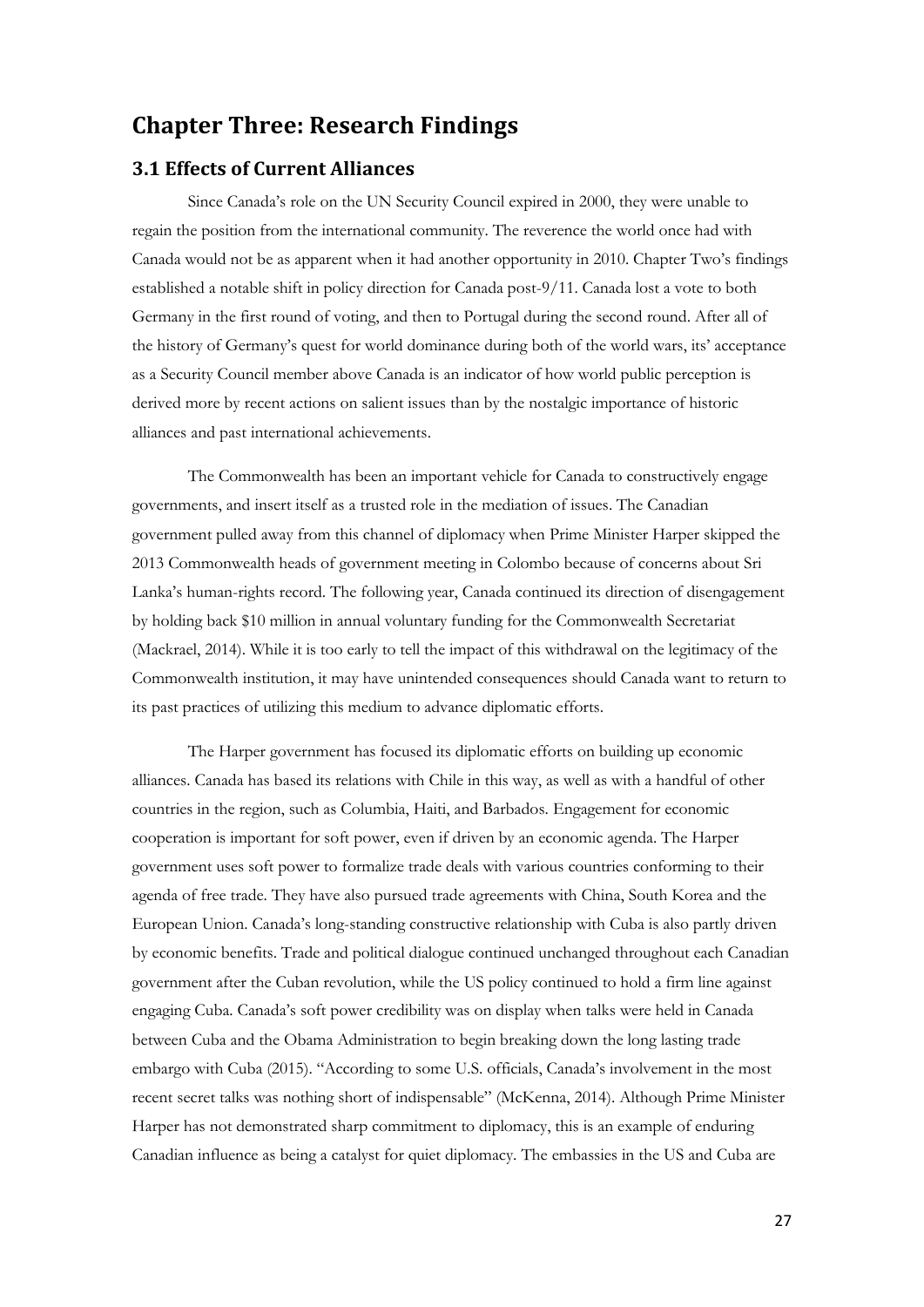now open, as of 2015, thanks to a more tolerant President and a willing trusted Canadian ally to facilitate dialogue.

Canada's foreign policy shift is evident in the Middle-East where Canadian hard power moves alongside unilateral policies of the US. Although Canada did not directly commit its military to the Iraq War in 2003, the Canadian military is there now, serving as trainers, providing surveillance aircraft, and in other capacities. As noted in the findings in Chapter Two, the decision not to participate in the Iraq War, along with a reluctance to be a full partner in BMD, were two substantive foreign policy decisions that were widely unpopular for the US abroad. Even with Canada declining to join its allies, close relations with the UK and the US remained during the course of the Iraq War. Canada could have remained allies with these countries without choosing to insert its military presence into Iraq, Syria, or Eastern Europe.

The current alliances Canada has with NATO member countries may be strong today, however the provocation of new adversaries is a relatively new position for Canada. The alliances with the US and the current Israeli government now take precedent over diplomatic relations with any country who does not share the same view, or who has not reached a mature democracy yet. The underlying reasons why these countries and regions are in chaotic turmoil, and have not progressed toward a free society with free governments are a complex issue beyond the scope of this study. Although not specifically the fault of the Canadian government, historic hegemonic dominance by 'Western civilization' over resources have played a significant role. Nothing can be more destabilizing to a country or a region then being in a constant state of armed conflict.

In an interview on CBC, various experts were asked what Canada's reputation looked like throughout the world. While they spoke positively of Canada's reputation in NATO member countries, all of them spoke of not being viewed positively in the African and Middle-East region. Janice Stein, from Munk School of Affairs, stated "In the Middle-East generally they're not very happy with us." Dr Samantha Hutt, from War Child Canada, followed by stating "... [Canada] is going through a significant amount of negativity throughout the Arab world and the continent of Africa as well." Aisha Ahmad from the University of Toronto concurred: "…definitely in the Middle-East our brand has dropped in stock quite significantly in recent days, and in other parts of the world we might be doing better" (Turning Point, 2013). The Middle-East and Africa is where an urgent need exists to find peaceful solutions, and therefore this revelation is sweepingly detrimental to Canadian soft power. By focusing too much on hard power in these regions, Canadian soft power is losing its relevance, effectiveness, and impact.

#### <span id="page-29-0"></span>**3.2 Reliance on Canadian/US military interoperability**

Military interoperability with the US and NATO include cooperation of industrial, logistical and doctrinal sharing. These partnerships are standardized and enshrined into Standardization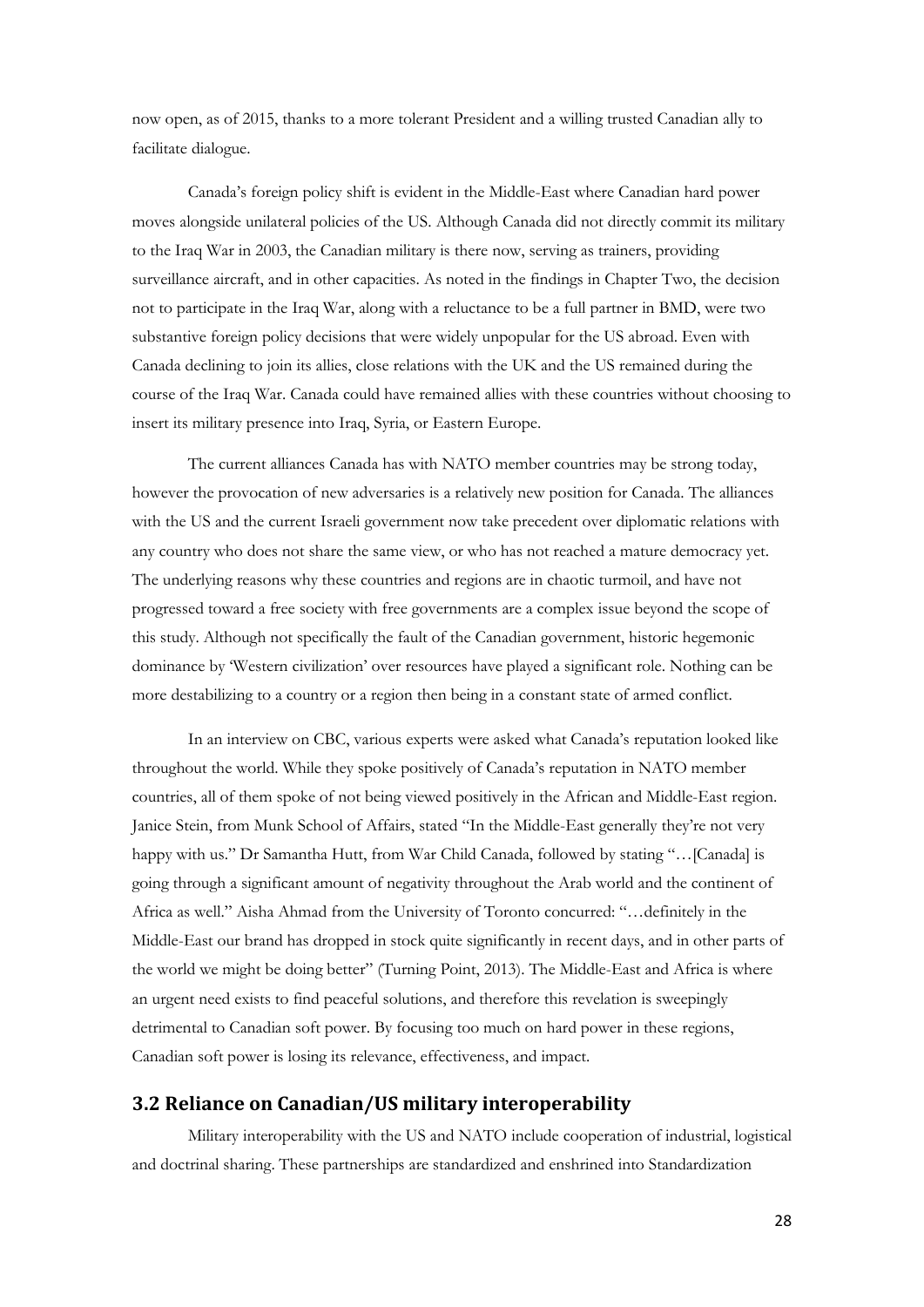Agreements (Ukraine National Institute for Strategic Studies, n.d). For Middlemiss and Stairs, an official shift in advancing interoperability was formally adopted within Strategy 2020 (2006) without the consent of cabinet, or being formalized by the Martin government. They warn of the increasing military interoperability as higher levels of full integration might be the unintended consequence (Middlemiss, 2002). It is not only a political shift driving this evolution, as there has been significant advancement of Canadian reliance on interoperability by the Canadian bureaucracy (Middlemiss, 2002). If full integration ever becomes a reality, it will impact Canada's ability to not only exert soft power influence, but to be recognized at all in the international arena.

Canada has exemplified less soft power after 9/11 while Prime Minister Martin was at the helm, and even less pointedly with the initial election win in 2008 of Prime Minister Harper, followed by the majority election win in 2011. Although some examples were sourced of Canada's reluctance to become a full partner in US policy advancements post-9/11, Canada still indirectly participated in some missions that damaged the US image in the world. Middlemiss and Stairs were correct to conclude that it is more difficult for Canada to refuse the requests of contributing to USled operations. It would be likewise more difficult to participate in their own operations without the help of the US.

Regardless of differences between political leaders the overall breadth of transnational cooperation with the US and Canada since WW2 naturally progressed. Canada began to differ in less disputes with the US since the 1960's (Keohane, 1977). Canada used the disagreements with the US politically and often celebrated its differences with the US as a domestic public opinion gain rather than utilizing the true nature of soft power - that is, quietly working to gain support of other countries through diplomacy (Lyon, 1963). Prime Minister Trudeau along with Head describe a shift away from Prime Minister Pearson's coined phrase "middle power" to one of an "effective power" from the late 1960's into the 1970's (Head & Trudeau, 1995).

Michael Byers cites that in Europe and elsewhere, Canadian foreign policy has been largely inseparable from the US. Canadians should be consulted, he believes, before their country's influence is effected on the world stage (Byers, 2002). When the Bush administration adopted a 'with us or against us' attitude, the end result was neither for Canada. Canada was not entirely onside however could not be defined as entirely separate. Canada did not participate in the war in Iraq, however as identified in Chapter Two, the Canadian Navy was mobilized in a defence capacity. More importantly, the Canadian forces took on a leading role in Afghanistan, which enabled the US to direct a stronger focus on Iraq. Byers assertion of being largely inseparable holds true, it is just a matter of how much Canadian influence is being affected.

Alignment with the US on some of the issues is not necessarily a negative strategy in itself. US troops who are stationed in places like East-Asia are welcomed by most states in order to act as an insurance policy against uncertain neighbours (Nye, 2002). It is, however, doubtful that the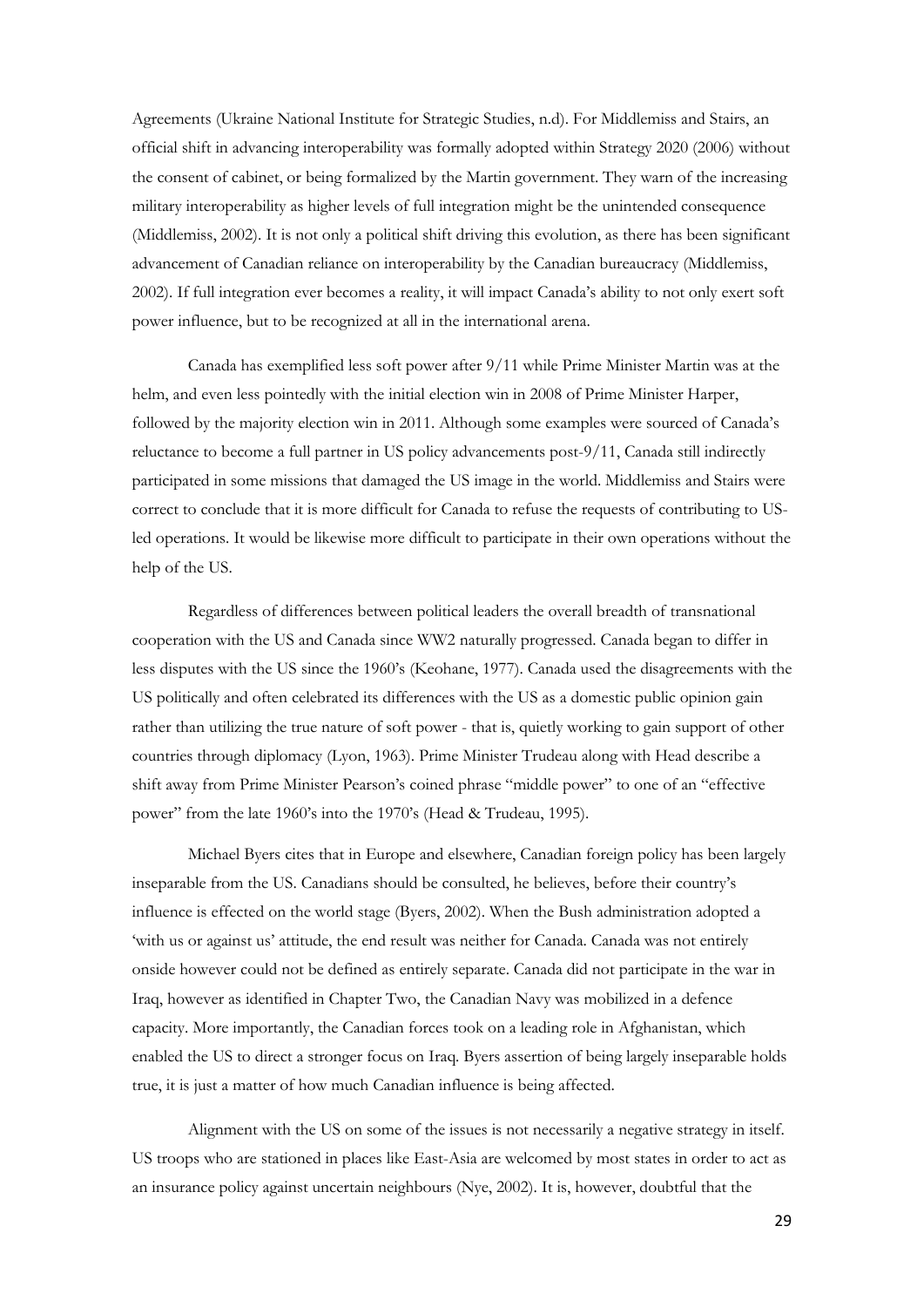plethora of US military bases stationed across the world are all perceived as positive, and could also be seen as a signal of an imperialist presence. Canada was able to avoid being assigned this type of label, as their forces were attached to multilateral missions, and primarily designed to be impartial. Historically, Canada has punched above its weight, not because of a powerful military, but because of the pursuit of international interests by participating in more than its fair share of multilateral missions (Byers, 2002).

Where Canada can have a more valuable contribution is improving relations in conflict zones by focusing on a direction of a robust military that is able to provide modernized peacekeeping or peacemaking units and one that has evolved itself to new theatres of conflict. These new style of conflicts are in the Middle-East, where opposing sides are not always known, and multiple non-state actors are involved. Byers suggests investing Canadian capacity to deploy and lead middle-power expeditionary forces, rather than duplicating US conventional naval, air and army capacities (Byers, 2002). Peacekeeping, and peacemaking involves negotiating with groups that are radical and are not interested in diplomacy leading hard power advocates to think this a naïve approach. But where there are opportunities to engage with legitimate heads of states, Canada should be looking to regain its historic role. Mckenna was asked what Canada's biggest strength was: "Our biggest strength should be our diplomatic efforts. We can make important contributions about ideas, strategies, initiatives and ways of resolving conflict peacefully" (Appendix A). Any possible progress should be welcomed in areas of conflict that are becoming less stable, and more of a haven for non-state military growth, after relentless hard power methods.

The Afghanistan War and interventions in Iraq and Syria, with Canada's participation, were focused on hard power and therefore it is questionable if this was the most appropriate role for Canada to take in the mission. Mckenna warns of this approach:

[Canada] can't just fall into line behind the U.S. and follow it into these complex and costly military missions like in Iraq and Syria today. We should seek the consent of legitimate international or regional political body first. And we should make sure what our involvement will entail, what our actual objectives will be, that it has the backing of the Canadian public, and that it has a clear exit strategy. (Appendix A)

As anti-Americanism sentiment intensified worldwide, particularly in the Middle-East, Canada was deeply involved in the hard power push in the Middle-East. Even though the Canadian governments embraced this mission, it is conceivable that the focus could have been directed more at tactical operations that focused on help for rebuilding Afghanistan and pursuing peace objectives. This is how peacekeeping principles helped resolve the intractable conflicts in Cambodia, East Timor, Liberia, Sierra Leone, and the former Yugoslavia (Barnes, 2013). This is also how Canada diffused the 1956 Suez Crisis that was dividing the West, NATO, and religious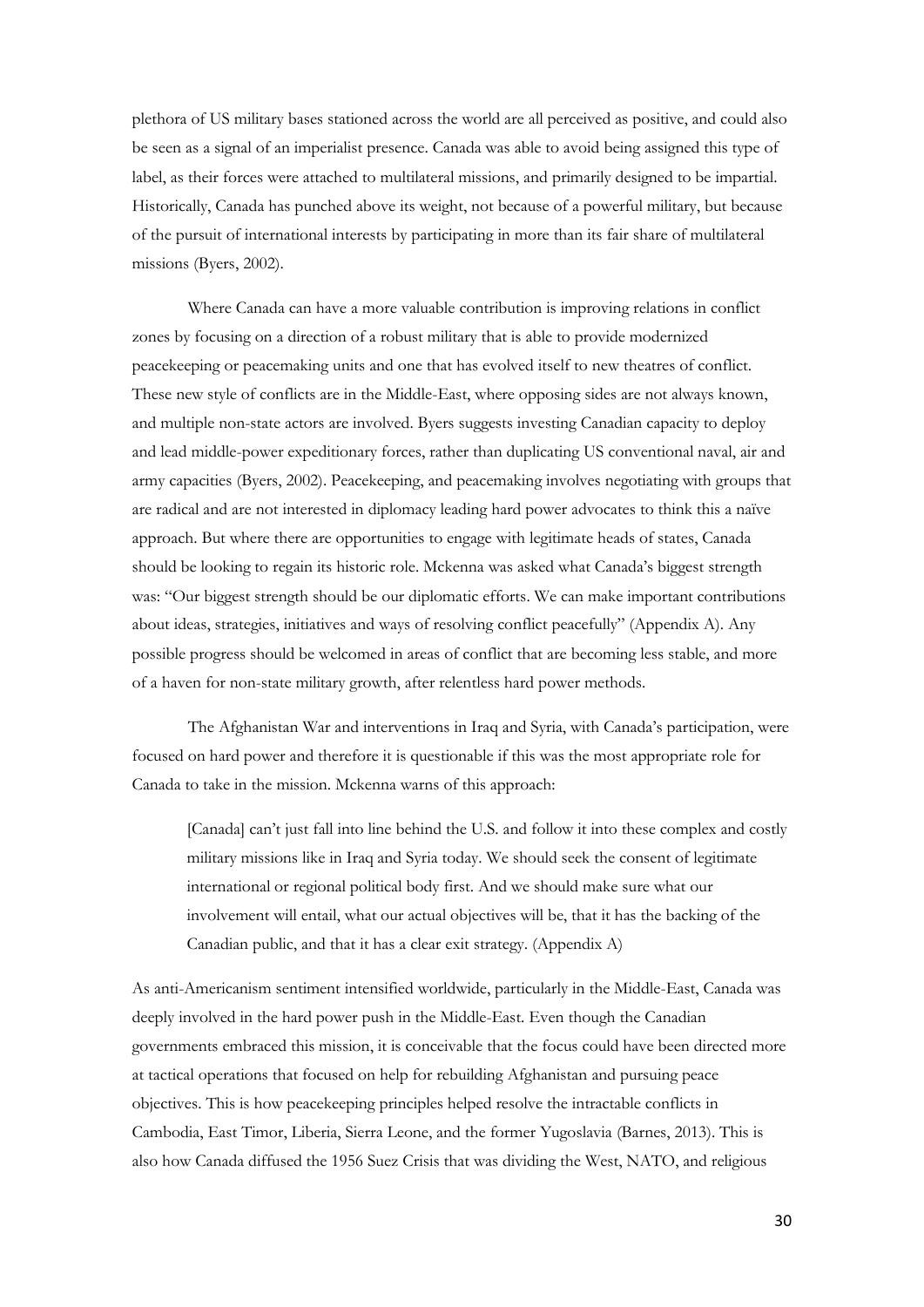sides. As Barnes concludes, since 1950's Canada was reputable because of its focus on UN peacekeeping and collaborative leadership, but this is threatened by its current ties with the US and its involvement in Afghanistan (Barnes, 2013).

The initial US invasion of Iraq has vehemently destabilized an entire region already in turmoil. Hard power advocates would like to claim that influence with the US grows when making a contribution to their efforts, however there is a lack of evidence of the UK winning any concessions with the US for its direct participation in Iraq. And while Canada was a major partner in the hard power push in Afghanistan there is nothing to show of any greater leverage for Canada either. Canada's ability to engage in independent diplomacy, while interoperating in missions that align with Canadian goals of peace, and consensus building is the balanced way forward. McKenna is correct to point out that "Canada could be doing more with what we have in conflict areas if we had the political will to do so" (Appendix A). Contributing to NATO and NORAD is important for Canada's national security, but those investments should not override the political will to revitalize its past abilities to make the world safer through using Canadian specialized expertise in nation building. There are hundreds of treaties and agreements that have proven mutually beneficial to both Canada and the US. The US and Canada can embark on different paths, and continue to be close allies.

#### <span id="page-32-0"></span>**3.3 Impacts for Future Diplomatic Relations**

Close military interoperability with the US is necessary because of the evolution of reliance the Canadian military has undertaken over the last number of decades, however Canada can improve its stature and make better efforts to distinguish its foreign policy from the US if it wants to have a less bias, and more germane role in foreign affairs. In some areas Canada is actually perceived to be at least as bellicose if not more so in recent statements. "Harper has increased the rhetoric around Canada's role in the world and talked in more muscular terms" (Appendix A). In reaction to Russia's actions in the Ukraine, Canada was the first Western country to remove its ambassador to Russia, precipitating the end of dialogue with a permanent member of the UN Security Council. This is a discernible shift from the Canada that was one of only two Western country's that did not break formal relations with Cuba at the time of the 1959 Revolution.

The nation-building roots of Canada has taken a back seat to following a hardline forceful tone, and closer alignment with that of the historic hard power of the US. Chapnick highlights Canada's diplomatic potential and how it could be more effective in a world where soft power is increasingly important. Chapnick argues public diplomacy is indispensable:

Thanks to its history as a progressive, diplomatically agile, respected global player, Canada was well positioned on the new security environment. By organizing and working through coalitions of the willing – made up of state and/or non-state actors – to promote the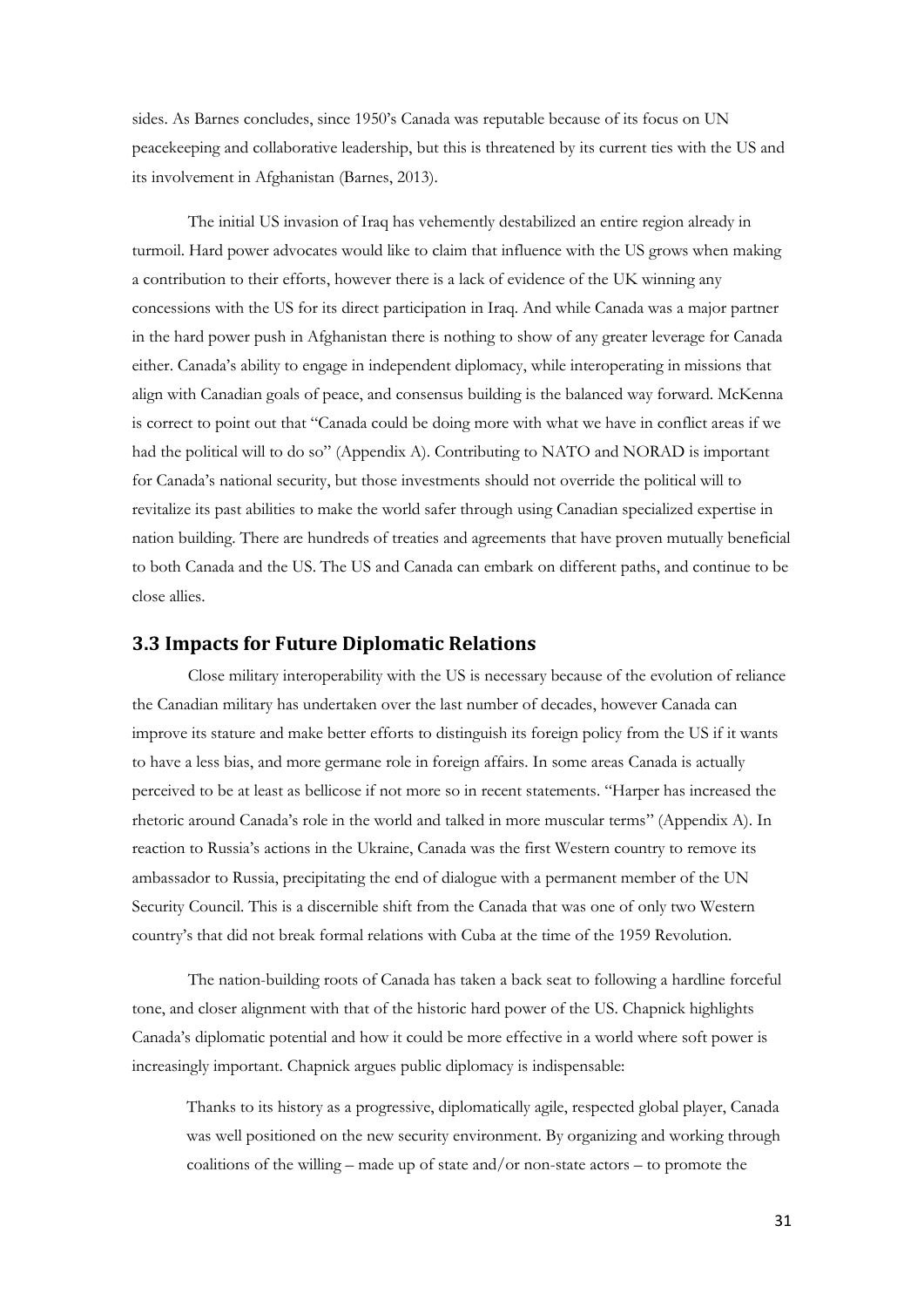Canadian values of fairness, tolerance, and respect for the weak, Canada could become a global leader in post-Cold War conflict prevention. (Chapnick, 2011)

Recent Canadian foreign policy has been contrariwise exclusively focused on the conflict in Ukraine, and the fight against ISIS in the Middle-East. There is less conciliatory language from the top and less of a role for Canada to objectively find ways of quiet diplomatic pressure to countries who used to be on speaking terms with Canada. The middle-power classification Canada used to benefit from is in danger because of a contradiction in what Canada's bold statements are while actively participating in contravening those international principles in their collaboration with the US in the Middle-East operations. McKenna emphasizes the contradiction of condemning Russia for violating the territorial integrity of eastern Ukraine while violating the sovereign airspace of Syria. McKenna views both as clear violations of the principles and nostrums of proper international behaviour since neither Moscow nor Ottawa have secured the approval of the recognized sitting government to breach its territory or airspace (McKenna, 2015).

It is important for countries, like Canada, who are part of NATO, to assess all factors from both sides that led to the tension and find ways of objectively analysing its own actions. Canada has distanced itself from engaging in the required diplomacy needed to discover common ground with any country that is at odds with NATO policy, or US policy. This could be another reason Canada lost its election to a rotating seat on the UN Security Council. Observers noted that having Canada back on the Security Council would be like having two American votes (Barnes, 2013). Instead of avoiding the challenging roles of diplomacy with countries who have concerns of either NATO or US policy action, Canada could be acting as a catalyst by using its unique position with the US to enable diplomatic efforts.

What challenges the credibility of Canada's ability to engage in objective diplomacy is the avoidance of learning root causes for strained relations in the most complex of regions. In the Middle-East, for example, Canada will find it increasingly difficult to ever be able to provide a balanced broker role or contribute to an impartial policing force should attempts at peace talks ever resurface between Israel and Palestine. Canada has, in the past, provided aid packages and supported Palestinian parliamentary elections, however has since shifted to becoming very close to the position of the US and now completely one-sided in support of the current hard-line Israeli government. The European states are more apt to support Palestine's position of state recognition, with the US historically on the Israeli side. Canada historically sought to find a balance between the two sides. The UN vote during which Canada was one of only nine countries voting against the concept of the Palestinian state has alienated Canada's position, and marked their dissention with the vast majority of UN member states.

In order for Canada to return back to a more perceived balance in its policy in the Middle-East they would have to be prepared to challenge both sides of long-standing conflicts. This study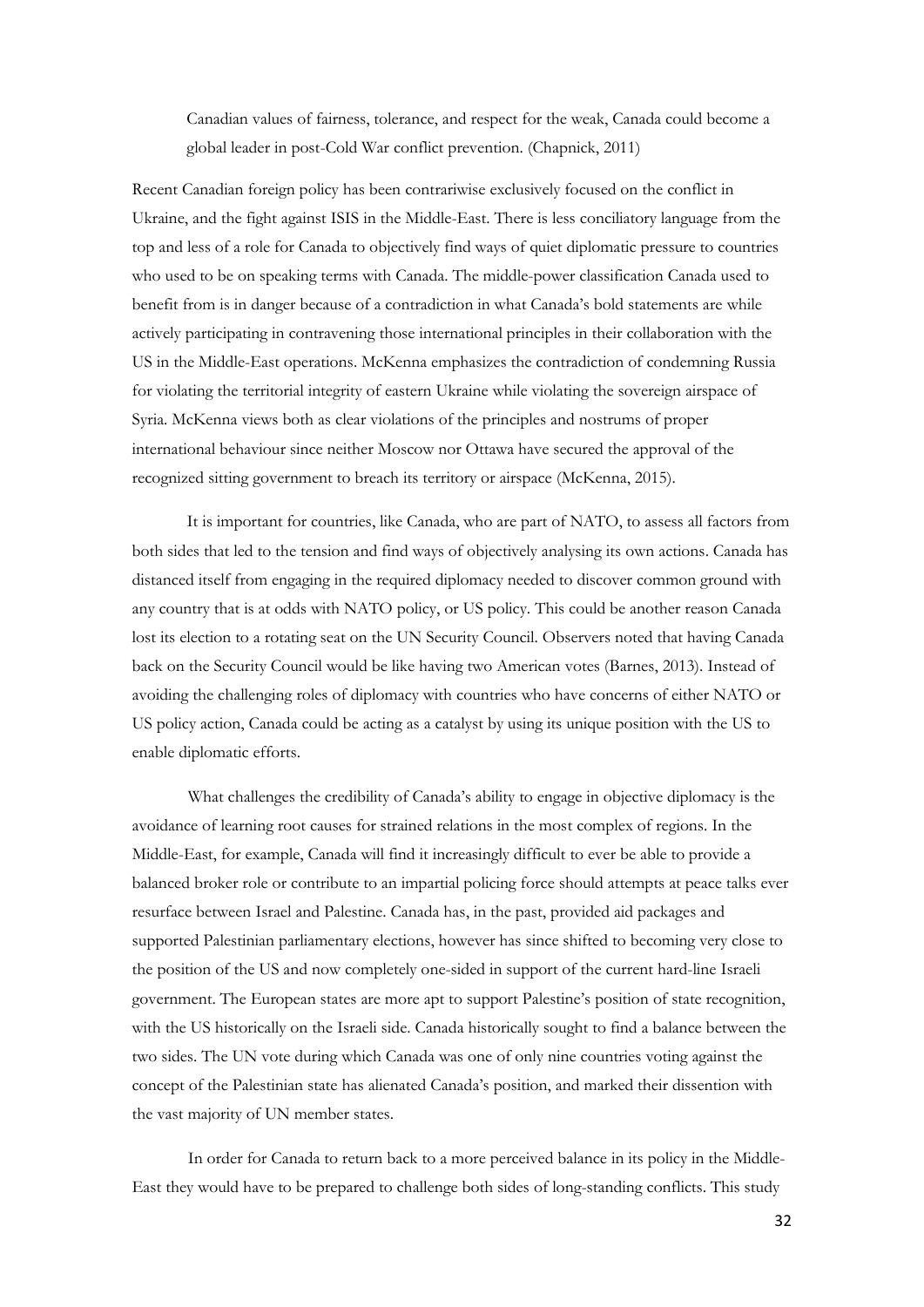highlights a strong tendency to be on the side of its US ally in these matters, and in some cases since the election of the Harper government, less diplomatic in its actions than the Obama administration. Prior to taking such a rigid stance on the Israeli government's hard-line positions, Canada could have been one of the only countries able to station its military personnel on both sides of the conflict. Canada has recently shown no interest in desiring to be utilized in a conflict prevention strategy, as it was the first western country to withdraw funding from Palestine after the Hamas victory, and was one of the few not to reinstate it after President Abbas's reforms. Canada is aligning itself with the practices of the US and Israel and is not as concerned, at least outwardly, with whether or not these countries are always respecting international law. Canada is participating in the bombing of Syria with the US, using the right to use force as an act of self-defence. University of Ottawa law professor John Currie, told the Huffington Post that he and vast majority of international law experts are sceptical about that "radical extension of the right of traditional selfdefence," which has been seriously pushed by only the US and Israel (Raj, 2015).

Poland Professors Marcin Gabrys and Prof Tomasz Soroka conclude there is not enough of a focus on soft power in Canadian foreign policy. They describe Canada's role in international affairs as a more bias, more determined, forceful tone. Prof Soroka was quoted as saying "What I think that Canada … misses in its foreign policy is this soft power, promotion of its soft power. And Canada has so much to promote" (Ayed, 2015). They advocate and define a 'selective power'. The many descriptions of power coined for Canada, analogous to 'effective power' from Head and Trudeau, are used to describe Canada's comparative advantages in a global context. Pragmatically, Canada's best course of action is not by following a strict strong conventional military power, nor is it by leading a pacifist foreign policy.

Shortly after the interview held with the Polish professor's, an index of the "soft power 30" countries was released. It was compiled by Portland, a London-based PR firm, together with Facebook, providing data on governments' online impact, and ComRes, which ran opinion polls on international attitudes (July, 2015). The comprehensive study ranked Canada as 5th in the world. The findings are as follows:

Canada has long been a soft-power heavyweight, preferring to speak softly (and wisely) rather than carry a big stick. Its place near the summit of the rankings is fully deserved: our polling shows people feel more favourably towards Canada than any other country . . . it is Canada's behaviour on the world stage that has earned the respect of public opinion. . . However, Canada cannot afford to rest on the groundswell of goodwill it has built up in past decades. Reputations can be squandered as quickly as they are gained. Recent moves to slash foreign aid spending, close embassies abroad and abolish the highly respected Canadian International Development Agency put Canada's status as a soft-power superpower at risk. (Portland Communications, 2015)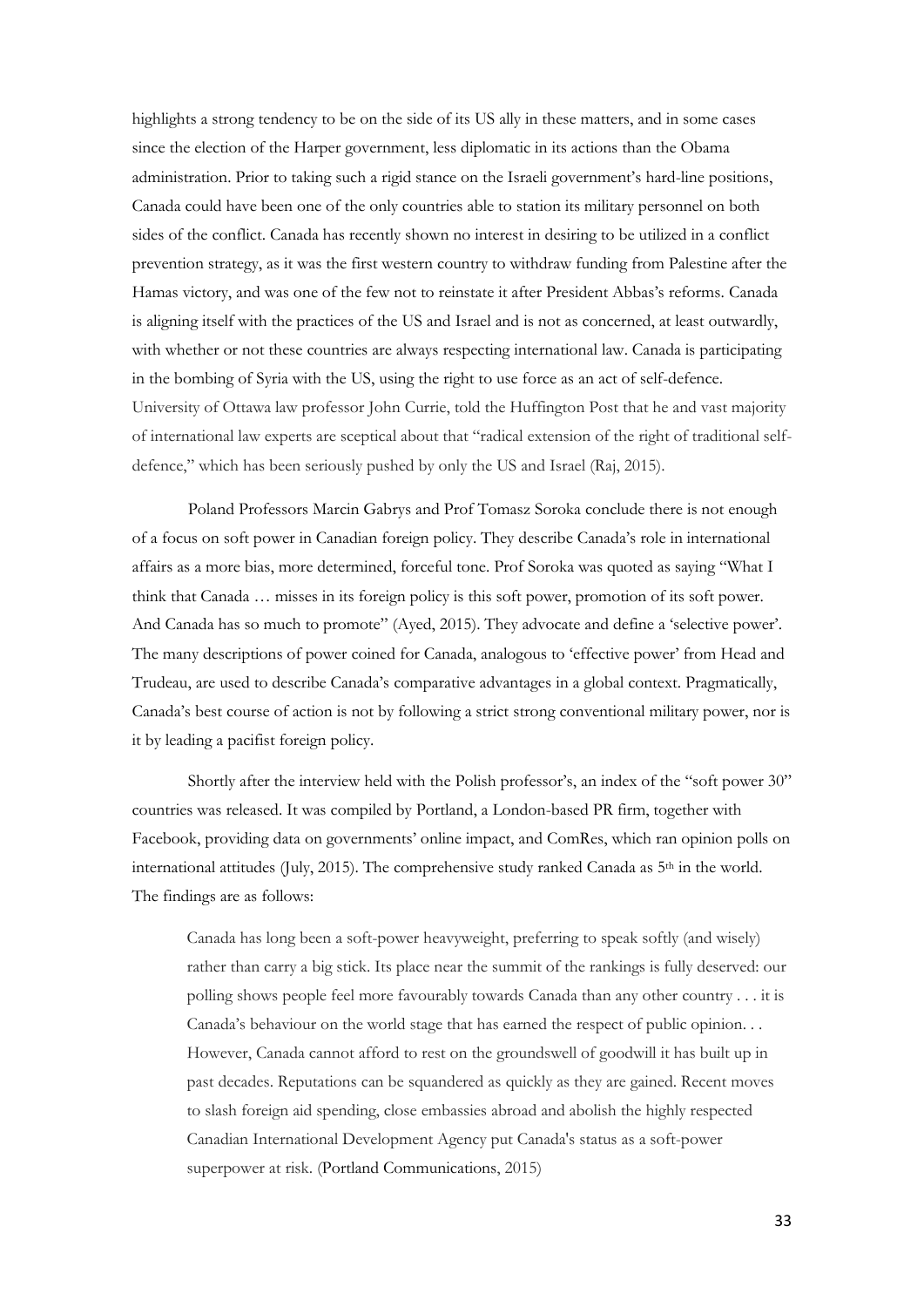The study ranked the US ahead of Canada in soft power as 3rd overall because of its undeniable influence over the world as a superpower and being home to the majority of well-known brands. However, they point out "the US is also brought down on polling - particularly on international trust of America's foreign policy intentions" (Portland Communications, 2015). They give large credence to all of the other categories of the study. The weight of each category is debatable. In terms of selecting a country most likely to utilize its soft power, this category should bear more weight.

Canada does not have the military capacity to be a leading conventional army in the world if it wanted to, as it continues to lag significantly behind the NATO target of 2% GDP spending on defence, with no conceivable way of convincing its electorate that doubling the budget should be a priority. As McKenna states "… we have to act wisely, pragmatically and strategically when it comes to our international posture. We can't do things that great powers can do" (Appendix A). Canada has not had a significant leading military force since the decade following WW2. It could be a "selective power", an "effective power", a "middle power", an "honest broker", or a "smart power". Any of these options require promoting the tremendous Canadian soft power potential that exists while recognizing the importance of hard power.

## <span id="page-35-0"></span>**Conclusion**

The study concludes that Canada's military interoperability with the US has little direct impact on Canadian diplomatic potential. However, reliance on the US to perform robust military operations is consequential in exploiting the best utilization of Canadian soft power. This study's findings demonstrate that Canada should re-evaluate when to engage and where defence funds should be appropriated for engagement in missions involving the world's most complex, unstable regions.

By using Nye's definition of soft power to derive these findings, this analysis has revealed multiple instances of Canadian soft power influence in developing international institutions, pioneering peacekeeping missions, and abstaining from engaging in unilateral conflicts. Because of a post 9/11 shift involving more combative undertones, and uncompromising alignment with oneside of conflicts over the other, Canada risks having less of a trusted independent voice in utilizing soft power for potential diplomatic efforts. Simultaneously, with increasing operational alignment with the US, the role for Canada in international affairs becomes increasingly uncertain and of less value in the most unstable regions. To pursue a more independent foreign policy, a natural observation suggests more spending in defence could be of benefit. The direction of where funding is applied is what will determine Canada's combined power. Increased military spending of hard power capacity does not preclude a strengthening of soft power in all of the currencies identified by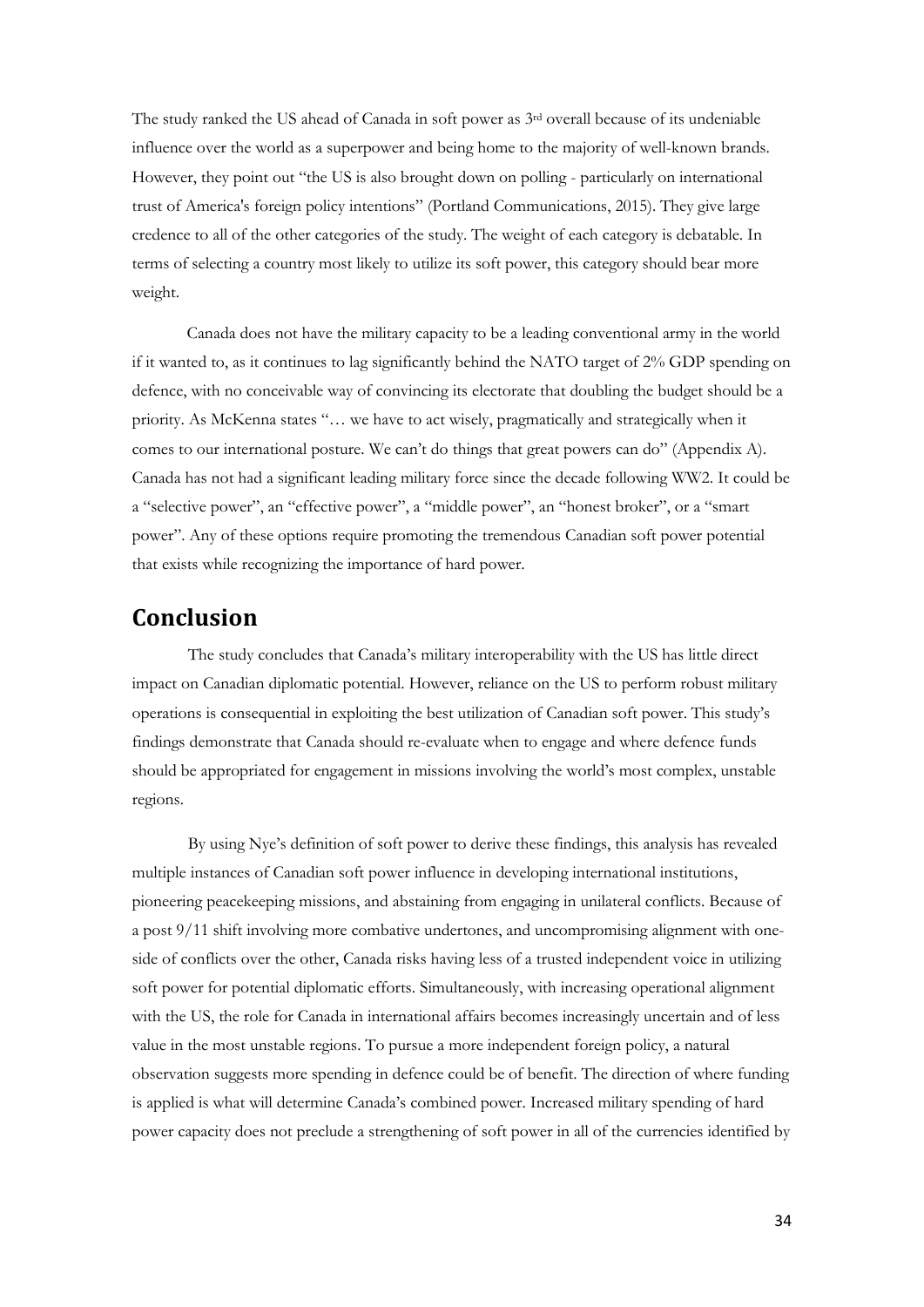Nye. In other words, efforts can be made to regain Canadian soft power, while maintaining or building up its defence capacity.

The evidence presented in this study reinforces the work from Middlemiss and Stairs. Because of significant defence reductions since WW2, Canada is now in a position where much of its military capabilities are directly linked with interoperability with the US. The direction of military spending outside of interoperability should include providing a sufficient amount of funding for a properly equipped military in the arctic because once arctic ice melts, it will pose a serious security issue and become an even greater sovereign contention with the US. Since Canada's "only game in town" is interoperation with the US, it creates a challenge to be perceived in the world as having an independent foreign policy with a strong focus on soft power. The data suggests that military interoperability does not in itself prevent quiet diplomacy. The critical variable in assessing diplomatic strength is the effect of public opinion on foreign policy decisions in each instance.

This study concludes that Canada cannot be a world super power. Not on its own. It can continue to participate as a partner in the front-lines of combat with the US world super power, and receive broad recognition from NATO members of that alignment. However, that choice limits its soft power when overall world public opinion is unfavourable, or particularly when it is unfavourable in the region in need of more diplomatic attention. The alternative option is seeking to promote world peace through calculated quiet diplomacy; modernizing the peacekeeping strategy; reinvesting in targeted humanitarian aid; governance and nation building; championing the legitimacy of the UN and other multilateral organizations; and reinserting its human security values in Africa and the Middle-East by ensuring educational programs and health agencies are available. This option comes with a cost to the defence budget, but this cost would be more palatable to the Canadian electorate since it wouldn't be directed solely at conventional style warfare.

Maintaining a close relationship with the US to benefit from continuing with interoperability arrangements and sharing of the unmatched intelligence the US provides is less of a choice than it was after WW2, and more of a reality. What should be better defined is what is Canada's role going forward in this arrangement and how can it best deliver on the international arena to actively promote peace while protecting its own identity and sovereignty. Soft power, in today's fractious world is more important now than ever before. Canada has made less of an effort post 9/11 to distinguish itself from US foreign policy, and therefore Canadian soft power is dangerously approaching the precipice of decline. The US-Canadian alliance is arguably the closest partnership economically and militarily in the world. There is no reason why this cannot continue while Canada embarks on an international policy that is intrinsically its own.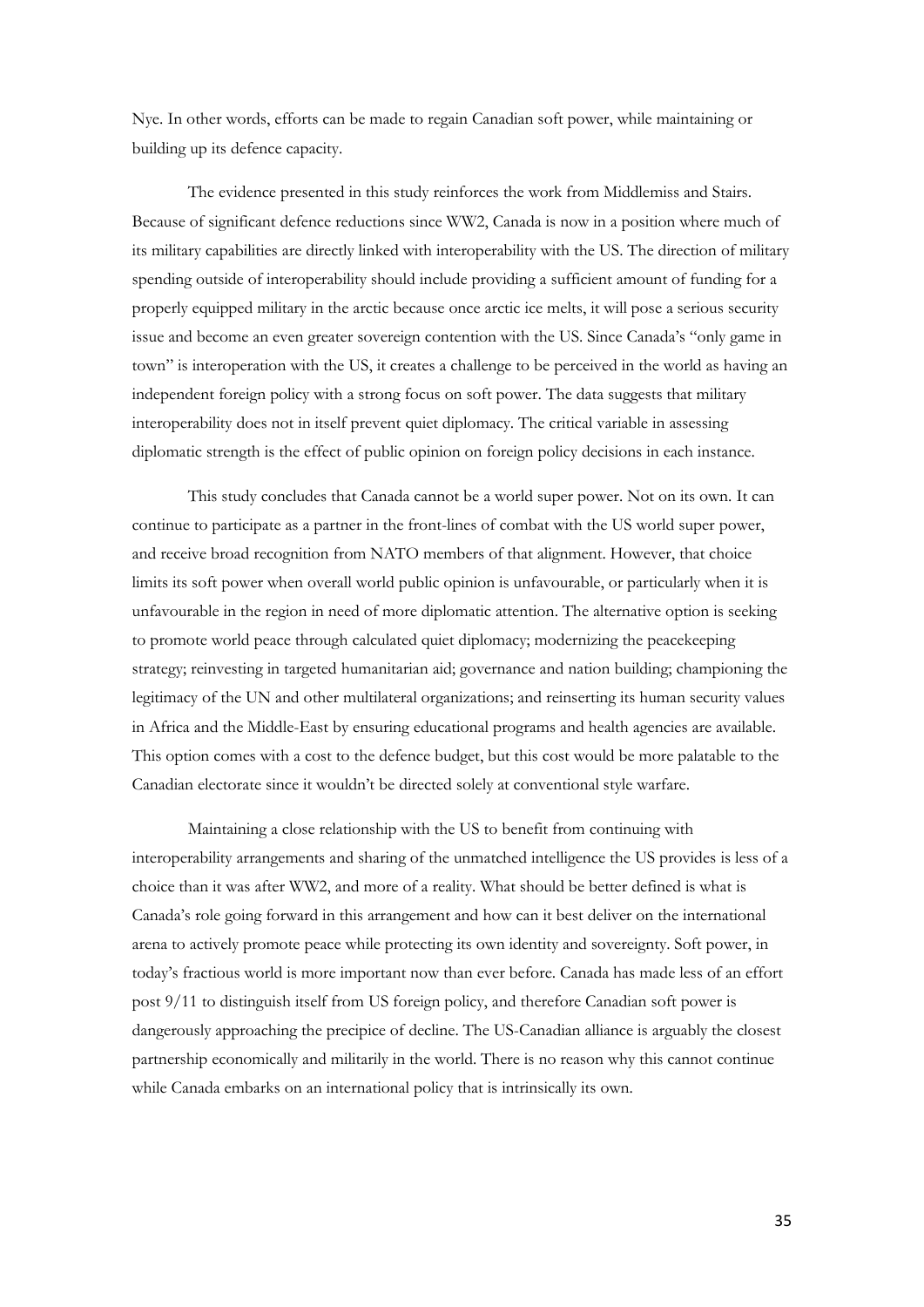## <span id="page-37-0"></span>**Possible Areas for Future Research**

- 1. Defence budget analysis for Canada measuring conventional weaponry, peacekeeping and nation building exercises. An in depth look at examining if the Canadian electorate are inclined or disinclined to pay for a defence capability that allows for more international engagement.
- 2. Examining the 2001-2010 period narrowly to assess the US/Canadian relationship after the arrival of the Obama administration and the Harper government.
- 3. What impact Canada's lack of action on climate change has on its soft power strength. (International civil society has ranked Canada as the number 1 worst offender in obstructing international climate change agreements).
- 4. How the vulnerability of defending the arctic plays a role in future Canadian military strategy. Looking closely at the historic dispute with the US, Russia and Europe on arctic sovereignty.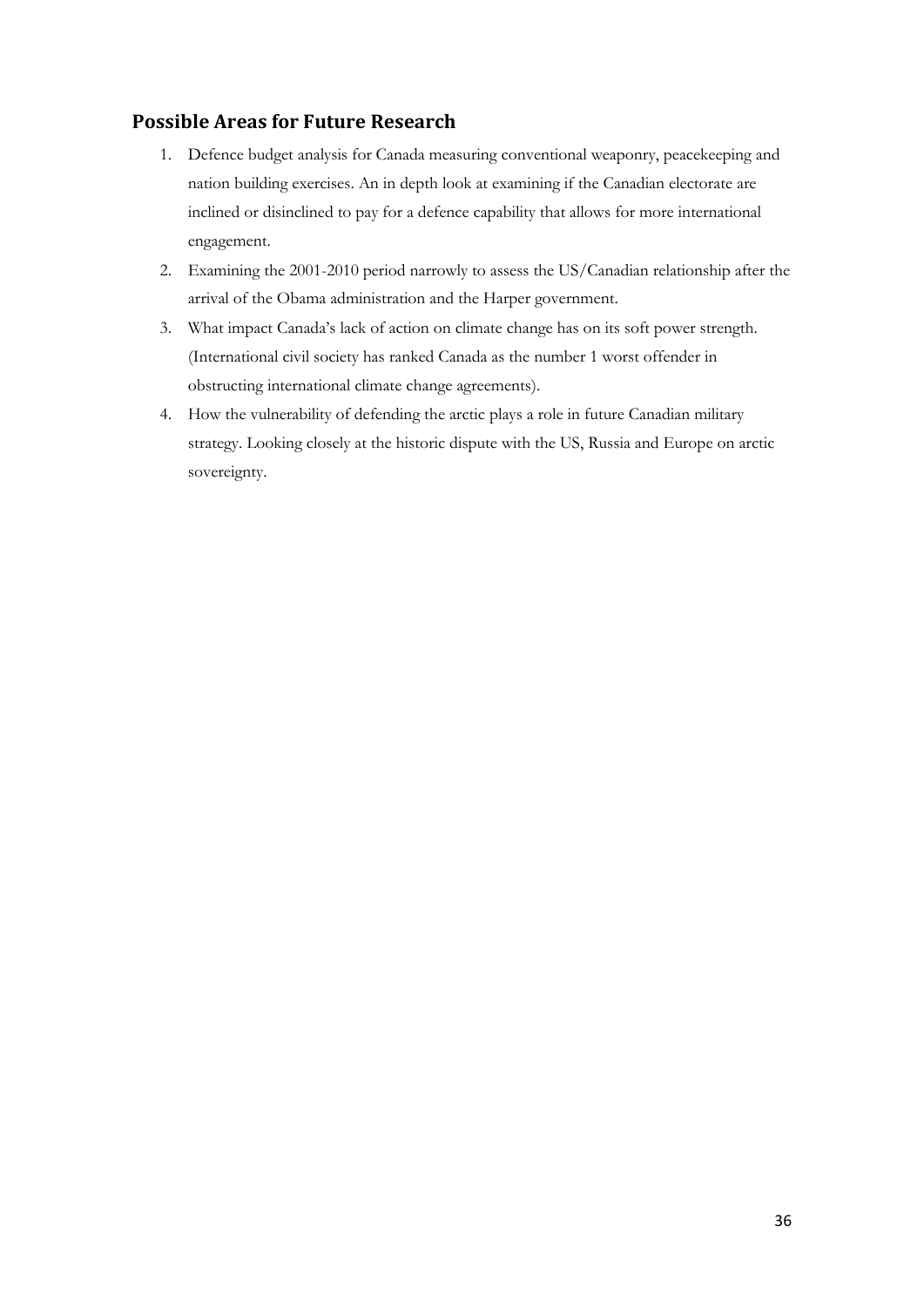# <span id="page-38-0"></span>**Bibliography**

Axworthy, L. (2010). *Navigating a new world: Canada's global future*. Knopf Canada: Toronto, Ontario.

Axworthy, L., & Taylor, S. (1997). Ban for all Seasons-The Landmines Convention and Its Implications for Canadian Diplomacy. *International Journal*, *53(*2*)*, 189-203.

Ayed, Nahla. (2015, June 17). Stephen Harper's foreign policy missing 'soft power' opportunities, academics say. *CBC*. Retrieved on from<http://www.cbc.ca/m/touch/news/story/1.3117046>

Barnes, B. E. (2011). Re-imaging Canadian and US Foreign Policies. *The Canadian Journal of Peace and Conflict Studies, 43(*1*),* 30-50.

Byers, M. (2002). Canadian Armed Forces under US Command. *International Journal, 58(*1*),* 89-114.

Chapnick, A. (2007). The Gray lecture and Canadian citizenship in history. *American Review of Canadian Studies*, *37*(4*),* 443-457.

Chrétien, J. (2010). *My Years as Prime Minister*. Toronto Ontario: Alfred A. Knopf.

Clark, J. (2014). *How We Lead: Canada in a Century of Change*. Toronto, Ontario: Random House of Canada.

Department of National Defense (Canada). (2006). Shaping the Future of the Canadian Forces – A Strategy for 2020. Retrieved on June 12, 2015 from http://www.cds.forces.gc.ca/str/index-eng.asp

Dorn, W. (2007, March 22). Testimony to Standing Committee on Foreign Affairs and International Development, 39th Parliament, 1st Session, Ottawa. Retrieved on July 22, 2015 from: <http://www.parl.gc.ca/HousePublications/Publication.aspx?DocId=2785497>

Francophonie (n.d). Qu'est-ce que la Francophonie ? : Organisation Internationale de la Francophonie. Retrieved on August 20, 2015 from[: http://www.francophonie.org/-Qu-est-ce-que](http://www.francophonie.org/-Qu-est-ce-que-la-Francophonie-.html)[la-Francophonie-.html](http://www.francophonie.org/-Qu-est-ce-que-la-Francophonie-.html)

Gilley, B. (2011). Middle powers during great power transitions: China's rise and the future of Canada-US relations. *International Journal*, *66(*2*),* 245-264.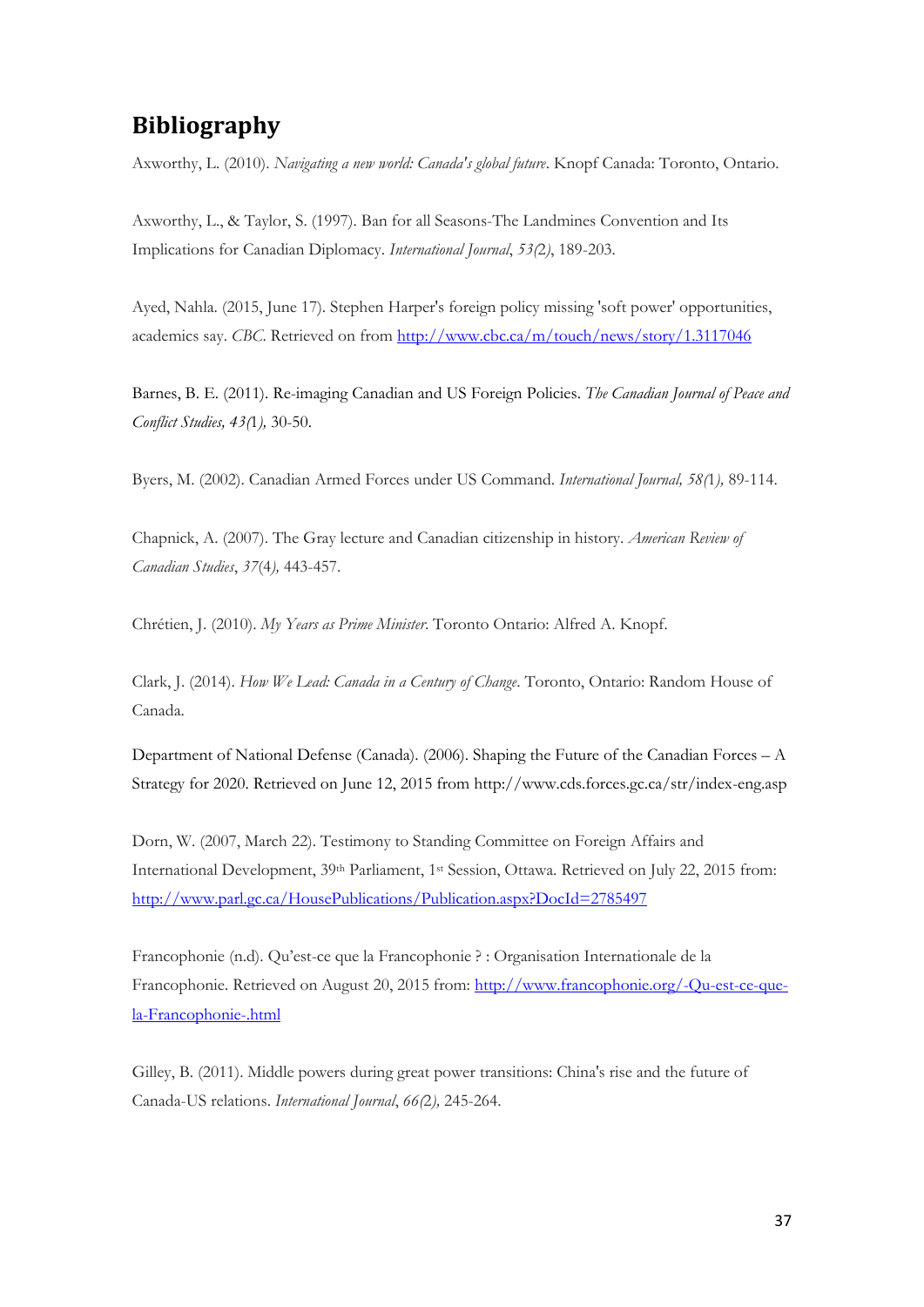Goar, C. (2015, June 28) Stephen Harper has altered the face of Canada. *Toronto Star*, Retrieved on July 1, 2015 fro[m http://www.thestar.com/opinion/commentary/2015/06/28/stephen-harper](http://www.thestar.com/opinion/commentary/2015/06/28/stephen-harper-has-altered-the-face-of-canada-goar.html)[has-altered-the-face-of-canada-goar.html](http://www.thestar.com/opinion/commentary/2015/06/28/stephen-harper-has-altered-the-face-of-canada-goar.html)

Goldsmith, B. E., & Horiuchi, Y. (2012). In search of soft power: does foreign public opinion matter for US foreign policy? *World Politics*, *64(*3*),* 555-585.

Government of Canada (n.d). *Constitution Act: Charter of Rights and Freedoms*. Retrieved on January 4, 2015 from [http://publications.gc.ca/site/archivee](http://publications.gc.ca/site/archivee-archived.html?url=http://publications.gc.ca/collections/Collection/CH37-4-3-2002E.pdf)[archived.html?url=http://publications.gc.ca/collections/Collection/CH37-4-3-2002E.pdf](http://publications.gc.ca/site/archivee-archived.html?url=http://publications.gc.ca/collections/Collection/CH37-4-3-2002E.pdf) 

Head, I.L. & Trudeau, P.E. (1995). *The Canadian way: Shaping Canada's foreign policy, 1968-1984*. Toronto, Ontario: McClelland & Stewart.

Holmes, J. W. (1981). *Life with Uncle: The Canadian-American Relationship* (Vol. 275). Toronto, Ontario: University of Toronto Press.

Kant, I. (1970). *Perpetual peace: A philosophical sketch* (pp. 93-130). Cambridge: Cambridge University Press.

Kennedy, M. (2013, December 5). How Brian Mulroney Spearheaded Canadian Push to end Apartheid in South Africa. *The National Post.* Retrieved on June, 20 2015 from [http://news.nationalpost.com/news/world/how-brian-mulroney-spearheaded-canadian-push-to](http://news.nationalpost.com/news/world/how-brian-mulroney-spearheaded-canadian-push-to-end-apartheid-in-south-africa-and-free-nelson-mandela)[end-apartheid-in-south-africa-and-free-nelson-mandela](http://news.nationalpost.com/news/world/how-brian-mulroney-spearheaded-canadian-push-to-end-apartheid-in-south-africa-and-free-nelson-mandela)

Keohane, R. O., & Nye, J. S. (1977). *Power and interdependence: World politics in transition* (2nd ed., pp. 27-29). Boston, Massachusetts: Little, Brown.

Lentner, H. H. (1976). Foreign Policy Decision Making: The Case of Canada and Nuclear Weapons. *World Politics, 29(*1*),* 29-66.

Lerhe, E. J. (2012). *Canada-US Military Inoperability* (Doctoral Dissertation, Dalhousie University). Retrieved on November 30, 2014 from [http://dalspace.library.dal.ca/handle/10222/15306?show=full.](http://dalspace.library.dal.ca/handle/10222/15306?show=full)

Lyon, P. V. (1963). *The Policy Question: A Critical Appraisal of Canada's Role in World Affairs* (Vol. 2). Toronto, Ontario: McClelland and Stewart.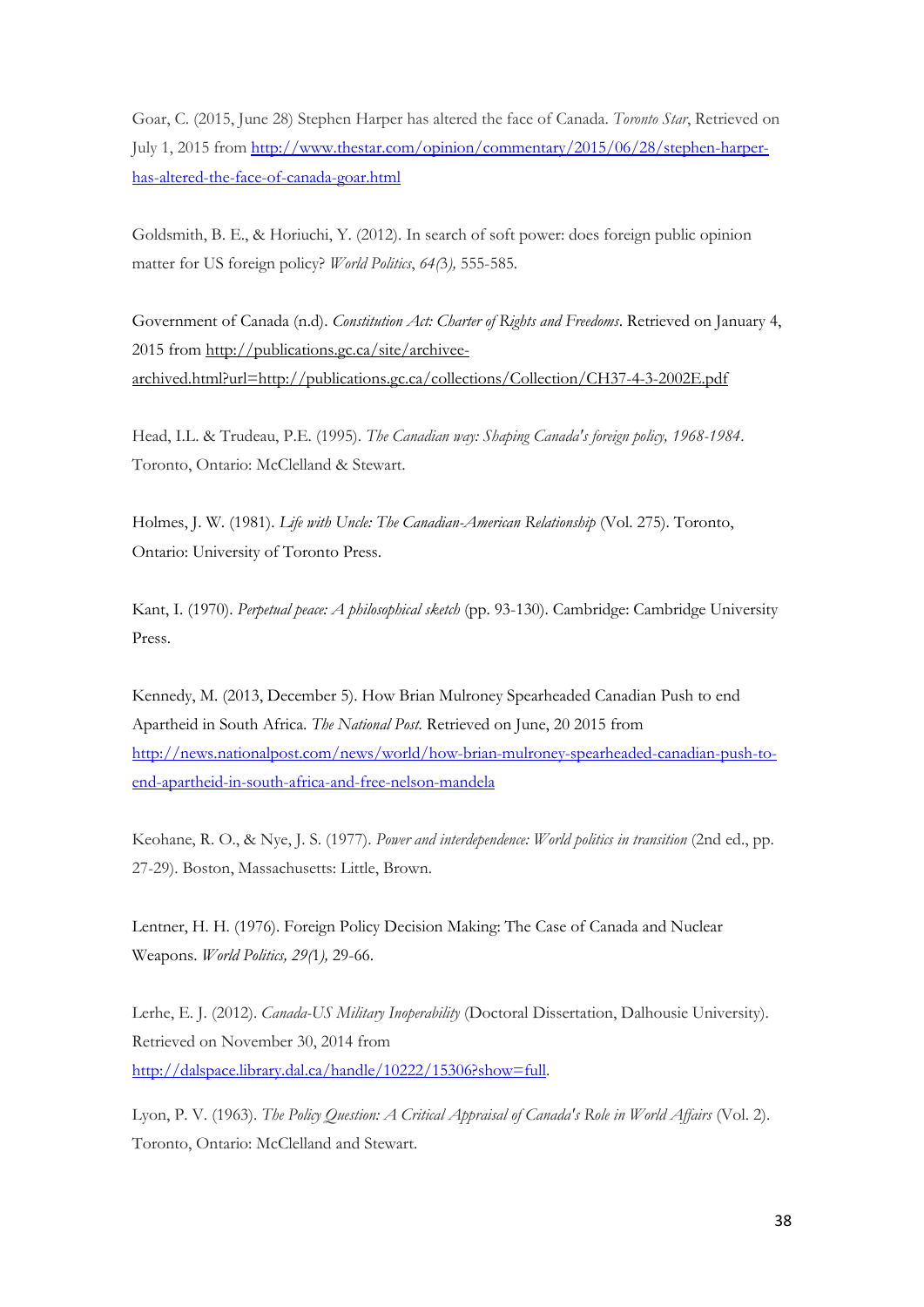Macadam, I. S. (1944). Canada and the commonwealth. *International Affairs (Royal Institute of International Affairs, 20(*4*)*, 519-526.

Mackrael, K. (2014, April 14). Canada pulls funding in flap over Sri Lanka. *The Globe and Mail.* Retrieved on March 25, 2015 from: [http://www.theglobeandmail.com/news/politics/canada-pulls](http://www.theglobeandmail.com/news/politics/canada-pulls-funding-for-commonwealth-in-flap-over-sri-lanka/article17998194/)[funding-for-commonwealth-in-flap-over-sri-lanka/article17998194/](http://www.theglobeandmail.com/news/politics/canada-pulls-funding-for-commonwealth-in-flap-over-sri-lanka/article17998194/)

Martin, P. (2009). *Hell or high water: My life in and out of politics*. Toronto, Ontario: Emblem Editions.

Mckenna, P. (2014, December 22). Will conciliator Canada now get sidelined in Cuba? *The Chronicle-Herald.* Retrieved on December 22, 2014 from[: http://thechronicleherald.ca/opinion/1258788](http://thechronicleherald.ca/opinion/1258788-mckenna-will-conciliator-canada-now-get-sidelined-in-cuba) [mckenna-will-conciliator-canada-now-get-sidelined-in-cuba](http://thechronicleherald.ca/opinion/1258788-mckenna-will-conciliator-canada-now-get-sidelined-in-cuba)

Mckenna, P. (2015, March 25). Canada cross the line into Syria at its own peril. *The Chronicle-Herald*. Retrieved on March 25, 2015 from: [http://thechronicleherald.ca/opinion/1276608-mckenna](http://thechronicleherald.ca/opinion/1276608-mckenna-canada-crosses-the-line-into-syria-at-its-own-peril)[canada-crosses-the-line-into-syria-at-its-own-peril](http://thechronicleherald.ca/opinion/1276608-mckenna-canada-crosses-the-line-into-syria-at-its-own-peril)

Melady, J. (2006). *Pearson's Prize Canada and the Suez Crisis*. Ottawa, Ontario: Dundurn.

Michaud, N. (1999). Pragmatic Idealism: Canadian Foreign Policy, 1945-1995. *Etudes Internationales-Quebec, 30,* 606-608.

Middlemiss, D. W., & Stairs, D. (2002). *Canadian Forces and the Doctrine of Interoperability: The Issues*. Retrieved on November 23, 2014 from<http://irpp.org/research-studies/policy-matters-vol3-no7/>

Nye, J. S. (1990). Bound to lead: The changing nature of American power. New York: Basic Books.

Nye, J. S. (2002). Limits of American power. *Political Science Quarterly*, *117*(4) 545-559.

Nye, J. S. (2010). The future of American power. *Foreign Affairs*, *89*(6), 2-12.

Palys, T., & Atchison, C. (2003). *Research decisions: Quantitative and qualitative perspectives*. Toronto: Nelson.

Portland Communications. (2015, July 14). *Soft Power 30- A ranking of global soft power.* Retrieved on July 20, 2015 from [http://softpower30.portland-communications.com/ranking The Soft Power 30](http://softpower30.portland-communications.com/ranking%20The%20Soft%20Power%2030)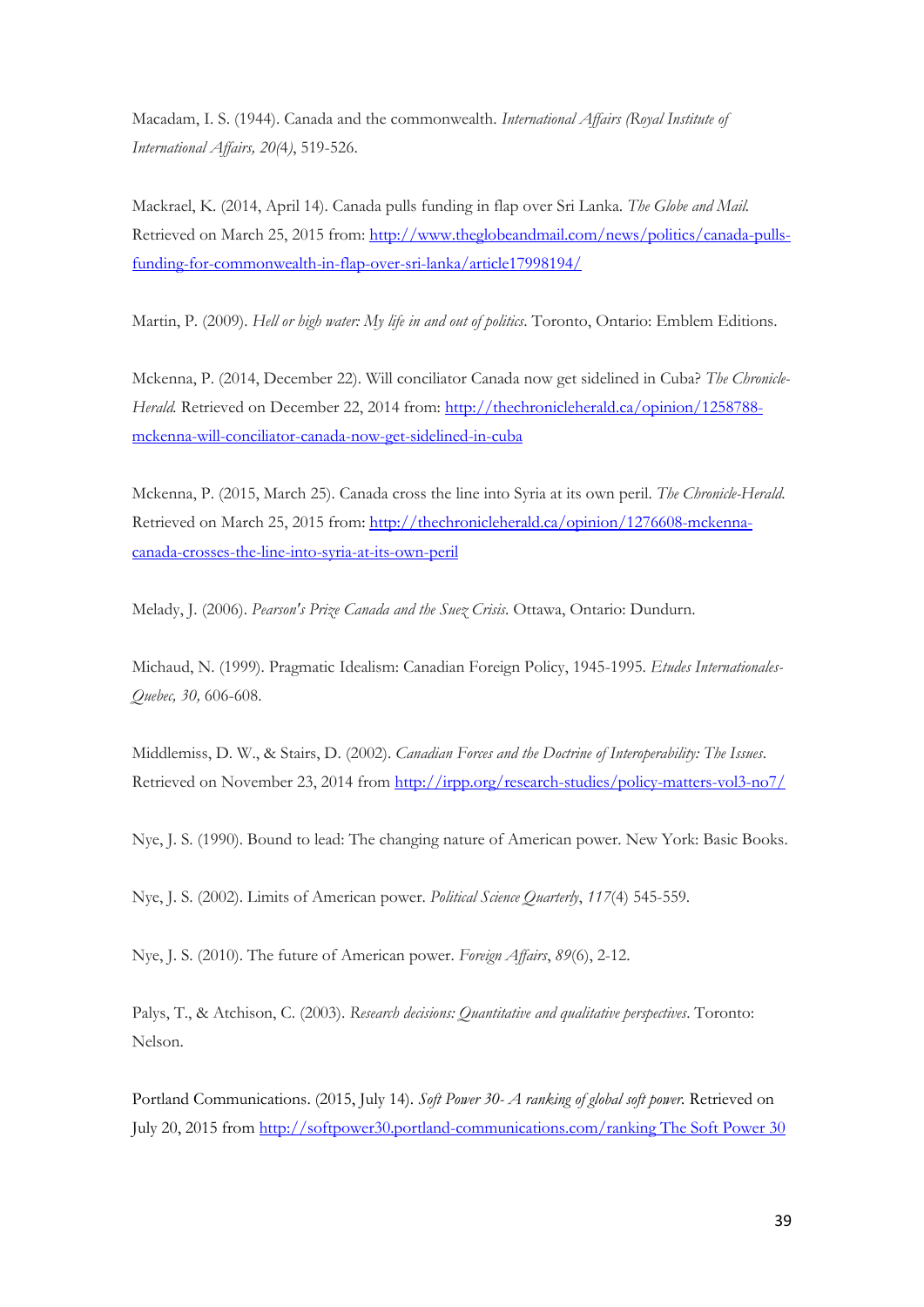Project Ploughshares. (2012) *Canadian Military Spending*. Retried on November 20, 2014 from <http://ploughshares.ca/wp-content/uploads/2012/08/WP3.1.pdf>

Raj, Althia. (2015, March 24). Canada's Plan For Airstrikes Against ISIL In Syria Has Dubious Legal Basis, NDP Charges. *Huffington Post* Retrieved on April 20, 2015 from [http://www.huffingtonpost.ca/2015/03/24/isil-canada-airstrikes-law-syria\\_n\\_6935108.html](http://www.huffingtonpost.ca/2015/03/24/isil-canada-airstrikes-law-syria_n_6935108.html)

Sedghi, A. (2015, July 8). UK Defence Spending to be kept at 2% of GDP. *The Guardian* Retrieved on July 15, 2015 from [http://www.theguardian.com/news/datablog/2015/jul/08/uk-defence](http://www.theguardian.com/news/datablog/2015/jul/08/uk-defence-spending-to-be-kept-at-2-of-gdp)[spending-to-be-kept-at-2-of-gdp](http://www.theguardian.com/news/datablog/2015/jul/08/uk-defence-spending-to-be-kept-at-2-of-gdp)

Sheppard, M. (2014, October 31). How Canada has Abandoned its Role as a Peace Keeper. *The Star*  Retrieved on November 15, 2014 from

[http://www.thestar.com/news/world/2014/10/31/how\\_canada\\_has\\_abandoned\\_its\\_role\\_as\\_a\\_p](http://www.thestar.com/news/world/2014/10/31/how_canada_has_abandoned_its_role_as_a_peacekeeper.html) [eacekeeper.html](http://www.thestar.com/news/world/2014/10/31/how_canada_has_abandoned_its_role_as_a_peacekeeper.html)

The Canadian Press. (2014, September 5). Brian Mulroney gives Stephen Harper piece of his mind. *Toronto Star*. Retrieved on September 1, 2015 from

[http://www.thestar.com/news/canada/2014/09/04/brian\\_mulroney\\_gives\\_stephen\\_harper\\_piece](http://www.thestar.com/news/canada/2014/09/04/brian_mulroney_gives_stephen_harper_piece_of_his_mind.html) of his mind.html

Turning Point (2013). A Strike on Syria? Who is Winning this Round? CBC Retrieved on July 9, 2015 from<http://www.cbc.ca/player/News/World/ID/2404082921/>

Ukraine National Institute for Strategic Studies. (n.d). NATO Standardization Organization. Retrieved on May 20, 2015 from<http://www.db.niss.gov.ua/docs/nato/nato/sco69.html>

United Nations. (2015, June 30). Ranking of Military and Police Contributions to UN Operations. Retrieved on August 30, 2015 from [http://www.un.org/en/peacekeeping/contributors/2015/jun15\\_2.pdf](http://www.un.org/en/peacekeeping/contributors/2015/jun15_2.pdf)

Whyte, K. (2011, July 5). In Conversation: Stephen Harper. *Maclean's Magazine.* Retrieved on May 10, 2015 from [http://www.macleans.ca/general/how-he-sees-canadas-role-in-the-world-and](http://www.macleans.ca/general/how-he-sees-canadas-role-in-the-world-and-where-he-wants-to-take-the-country-2/)[where-he-wants-to-take-the-country-2/](http://www.macleans.ca/general/how-he-sees-canadas-role-in-the-world-and-where-he-wants-to-take-the-country-2/)

World Bank (2015). Military Expenditure (% of GDP). Retrieved on August 30, 2015 from <http://data.worldbank.org/indicator/MS.MIL.XPND.GD.ZS>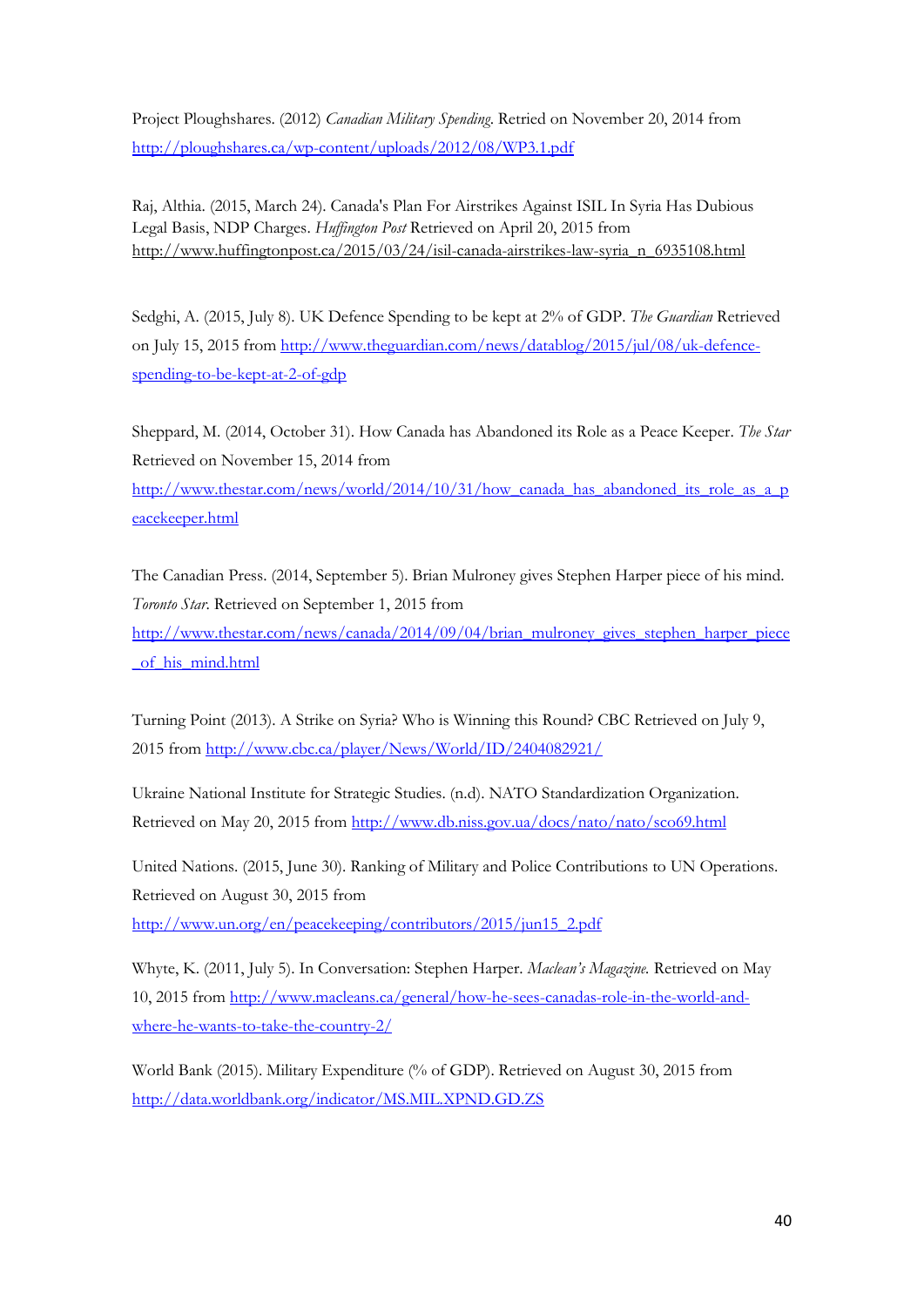# <span id="page-42-0"></span>**Appendix A**

Interview with Dr Peter McKenna, Professor and Chair of Political Science at the University of Prince Edward Island (UPEI)

1. Has the level of defence spending (contrasted with that of the US) impacted the ability for Canada to conduct its own independent military and foreign affairs agenda? And do you believe Canada should be spending at least 2% of its GDP on defence, as set out by NATO?

Independent is the operative word here. I don't believe that Canada's defence budget—at roughly \$20 billion—impeded our ability to act autonomously. But we have to act wisely, pragmatically and strategically when it comes to our international posture. We can't do things that great powers can do. We are a small-to-middling power in the role—and that restricts what roles and responsibilities we can take on in the world. Acting in concert with other states—through coalitions, multilateral arrangements and with our western allies—is still a key means of realizing Canadian foreign policy objectives. Defence spending does matter. But Canadians will only tolerate so much on defence as opposed to other areas like health care, education and social programs. To get to where we could act like a major power would require huge expenditures beyond what we have now have on defence—and would be totally unacceptable to Canadians.

No need to spend exactly what the NATO figure is. Canadians have often complained about how the figure doesn't really capture the true nature of Canada's total defence outlays. Still, a defence budget of \$20 billion (though now shrinking because of the Harper government's drive to balance the books for 2015) is nothing to sneeze at. It's not so much the figure that matters as it is what we do with the \$20 billion. It's very expensive to be buying new fighter jets and replacing rusted naval frigates and supply ships. I do believe that the purchase of the 5 heavy airlift planes (the C5s) was a worthwhile expenditure. It has allowed us to transport huge amounts of aid and equipment to faraway places like the Middle East and Haiti. But I don't think that we need to meet NATO's 2 per cent figure. We need to realize that we're not going to be major players on the world stage like we were just after WW II. We can't compete with the other major powers in defence spending nor do we have to or want to. That said, Canada could be doing more with what we have in conflict areas if we had the political will to do so.

2. Has the international role of Canada shifted from post-WW2 from a type of "middlepower", or "honest broker", to a more aggressive military power?

I think that Harper has increased the rhetoric around Canada's role in the world and talked in more muscular terms. But we haven't been more aggressive in the world. Most countries around the world know that Canada is mostly blowing smoke and don't have the horses to match their tough talk. Canada is still a small-to-middling power in the world. That limits us to certain roles and functions, which Harper has definitely sought to move us away from. And here I'm talking mostly about bridge-building, mediation, conflict-resolution and peacekeeping. His government has downplayed multilateralism and utilizing the UN. But our commitment to military engagements like Libya in 2011 and Iraq/Syria in 2015 have required only small military commitments—mostly five or six CF-18s. The commitment hardly meets the harsh/scary rhetoric that we often here from the Harperites. If ISIS is really that dangerous and threatening, wouldn't you think we could scape together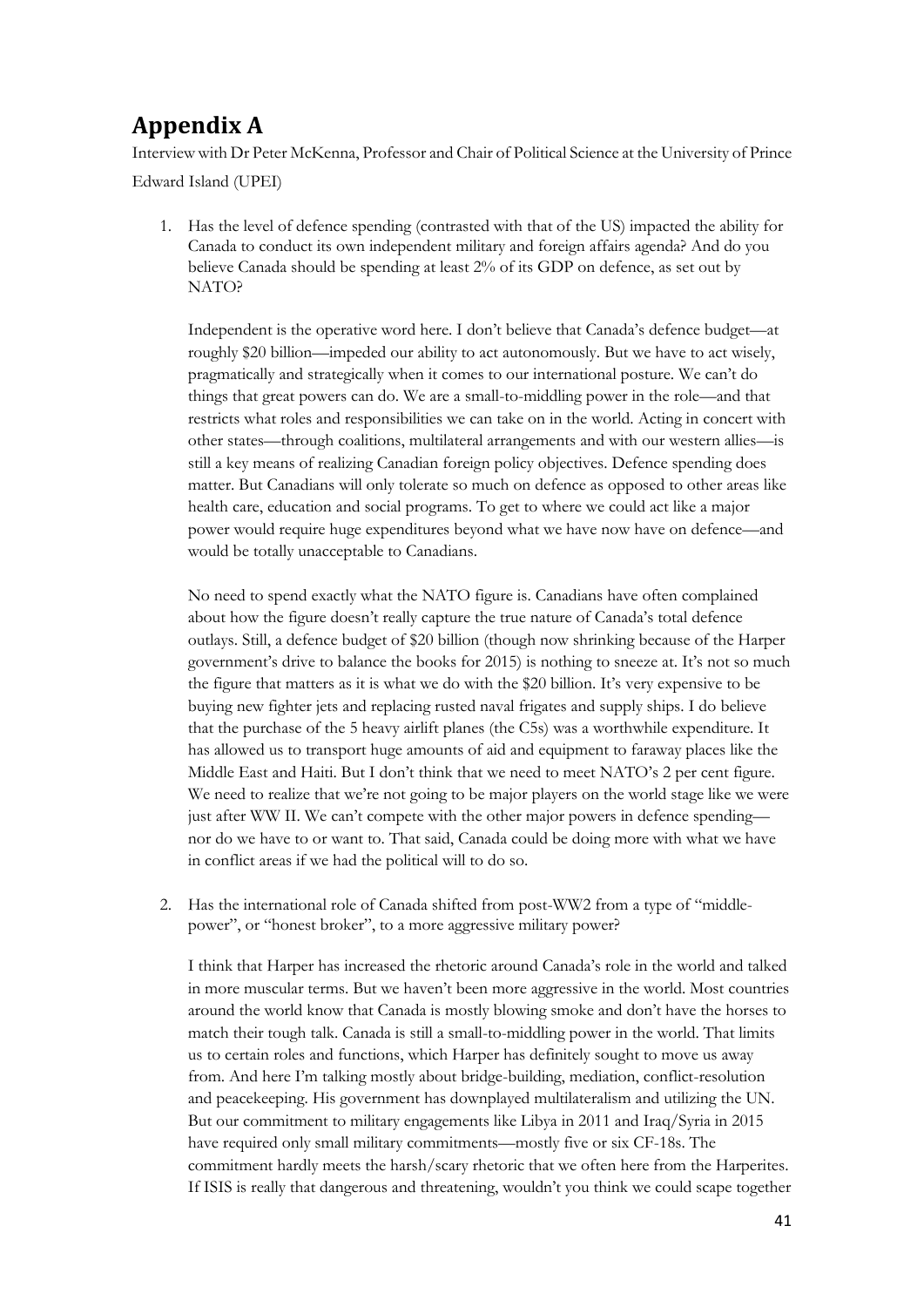more than 6 fighter jets? The move into Syria is unsettling—and in my view—in clear violation of international law. The tough talk against Russia is just talk—and largely for domestic political purposes (courting the Ukrainian-Canadian vote). With our current defence posture, we can't back up our tough talk with a credible means of threatening the Russians, for instance. And these countries all know that. So the tough talk—like much of Canada defence and foreign policies—is really about electoral politics. It certainly plays well to the Conservative base, and that is of critical importance to Harper's re-election strategy. Yes, the language has been tougher, but our actions haven't much changed. And our tough talk—like in the case of Iran—has only managed to isolate Canada internationally and even piss off our American friends.

3. In your view, can Canada re-invent its UN-based peacekeeping stature to adjust to today's military theatre? Will they ever be back in the top 10 in the world? (now 66th)

It's hard to say. I would think not in the short term. Yes, there are important peacekeeping missions in the world today. But they are not always of the first-generation variety—and the ones that Canada most excelled in—and have become increasingly more dangerous, drawn out and costly. We could still be doing more. And, I suspect, if the Liberals or NDP are elected on October  $19th$ , I think that we will be. But it will be most likely be small steps first. We could certainly use the heavy airlift C5s to good use to assist missions in other parts of the world. Putting troops in harm's way is another matter. Remember, we're still dealing with the fallout from the Afghan war—and I doubt that Canadians have the appetite for getting bogged down in a deadly and costly peace support operation in, say, Africa. To get back in the top ten would likely be a long term goal over ten years or so. But if the political will and money is there, Canada could at least get back in the game of peacekeeping as a legitimate player. Having said, we should not always be quick to say "yes" every time that the UN asks. We will need to judge each mission proposal on its merits, its cost in dollar terms and to the Canadian military, and whether it serves Canadian foreign policy interests. One thing is for sure, we'll be saying yes more that the Conservatives ever did if the Harper government is defeated in October. But it will be small steps first and a cautious yes as opposed to a definite no—as was the case under the Harper government.

4. Is Canada working within international law when they engage in an international conflict without the consent of the UN Security Council?

I believe so. But then, again, the 1999 intervention in Kosovo did not have the support of the UN. It was, however, a NATO military operation—and one that I supported. The UN did sort of give it a "wink, wink—nudge, nudge," but the Russians and Chinese were opposed. Anyway, I still believe that Canada should not be, as a general rule, engaging in international military adventure without the endorsement of the UN and a strict UN mandate. Chretien was right in 2003 to stay away from Iraq without the backing of the world body. As I said above, I think that Canada is violating international humanitarian law by bombing Syria without the consent of the Syrian government or a UN mandate (Chapter 7 mission). Of course, Libya shocked the Russians and the Chinese, who now fear any Responsibility to Protect missions that involve military intervention for moral or humanitarian reasons. As Libya showed, the U.S. and the West turned the 2011 Libyan operation into one of regime change and removing Muammar Gadhafi. They don't want the same thing to happen to them. That is why future missions like this might be difficult